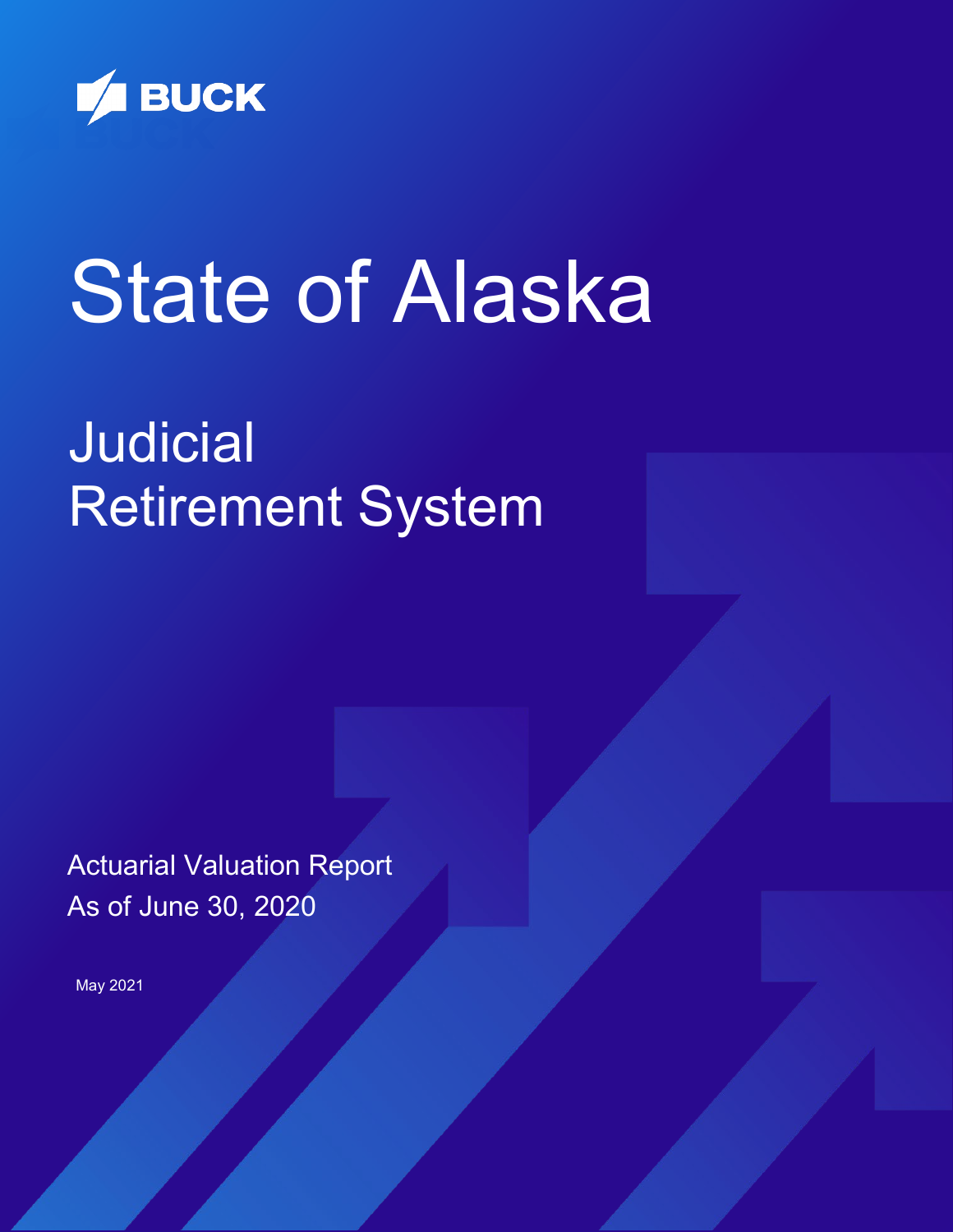

May 20, 2021

State of Alaska The Alaska Retirement Management Board The Department of Revenue, Treasury Division The Department of Administration, Division of Retirement and Benefits P.O. Box 110203 Juneau, AK 99811-0203

#### **Certification of Actuarial Valuation**

Dear Members of The Alaska Retirement Management Board, The Department of Revenue and The Department of Administration:

This report summarizes the actuarial valuation results of the State of Alaska Judicial Retirement System (JRS) as of June 30, 2020 performed by Buck Global, LLC (Buck). This report is an update to the draft report dated February 23, 2021, reflecting a change in the salary and pensioner benefit increase assumptions.

The actuarial valuation is based on financial information provided in the financial statements audited by KPMG LLP, member data provided by the Division of Retirement and Benefits, and medical enrollment data provided by the healthcare claims administrator (Aetna), as summarized in this report. The benefits considered are those delineated in Alaska statutes effective June 30, 2020. The actuary did not verify the data submitted, but did perform tests for consistency and reasonableness.

All costs, liabilities and other factors under JRS were determined in accordance with generally accepted actuarial principles and procedures. An actuarial cost method is used to measure the actuarial liabilities which we believe is reasonable. Buck is solely responsible for the actuarial data and actuarial results presented in this report. This report fully and fairly discloses the actuarial position of JRS as of June 30, 2020.

JRS is funded by Employer, State, and Member Contributions in accordance with the funding policy adopted by the Alaska Retirement Management Board (Board) and as required by Alaska state statutes. The funding objective for JRS is to pay required contributions that remain level as a percent of total JRS compensation. The Board has also established a funding policy objective that the required contributions be sufficient to pay the Normal Costs of active plan members, plan expenses, and amortize the annual changes in Unfunded Actuarial Accrued Liability as a level percentage of payroll over closed 25-year periods. The compensation used to determine required contributions is the total compensation of all active members in JRS. This objective is currently being met and is projected to continue to be met. Absent future gains/losses, actuarially determined contributions are expected to remain level as a percent of pay and the overall funded status (on a combined pension/healthcare basis) is expected to increase to 100% after 25 years.

The Board and staff of the State of Alaska may use this report for the review of the operations of JRS. Use of this report, for any other purpose or by anyone other than the Board or staff of the State of Alaska may not be appropriate and may result in mistaken conclusions because of failure to understand applicable assumptions, methods, or inapplicability of the report for that purpose. Because of the risk of misinterpretation of actuarial results, you should ask Buck to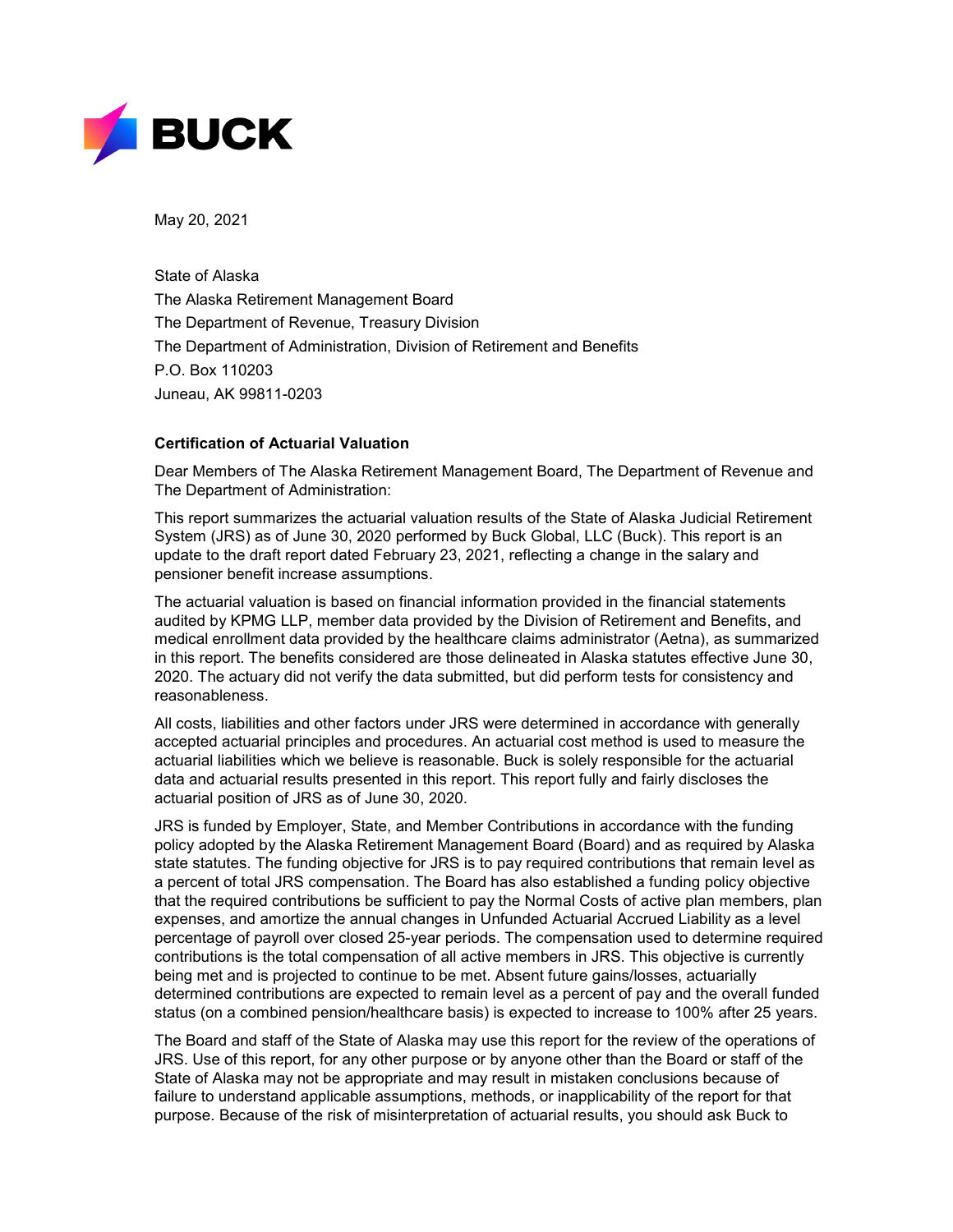review any statement you wish to make on the results contained in this report. Buck will not accept any liability for any such statement made without the review by Buck.

Future actuarial measurements may differ significantly from current measurements due to plan experience differing from that anticipated by the economic and demographic assumptions, changes expected as part of the natural operation of the methodology used for these measurements, and changes in plan provisions or applicable law. In particular, retiree group benefits models necessarily rely on the use of approximations and estimates and are sensitive to changes in these approximations and estimates. Small variations in these approximations and estimates may lead to significant changes in actuarial measurements. An analysis of the potential range of such future differences is beyond the scope of this valuation.

In our opinion, the actuarial assumptions used are reasonable, taking into account the experience of the plan and reasonable long-term expectations, and represent our best estimate of the anticipated long-term experience under the plan. The actuary performs an analysis of plan experience periodically and recommends changes if, in the opinion of the actuary, assumption changes are needed to more accurately reflect expected future experience. The last full experience analysis was performed for the period July 1, 2013 to June 30, 2017. Based on that experience study, the Board adopted new assumptions effective beginning with the June 30, 2018 valuation to better reflect expected future experience. Based on our annual analysis of recent claims experience, changes were made to the per capita claim cost rates effective June 30, 2020 to better reflect expected future healthcare experience. At the request of State of Alaska staff, the salary and pensioner benefit increase assumptions were modified to be 0% per year for FY21 through FY24, and 3.62% per year thereafter to better reflect expected short-term experience. A summary of the actuarial assumptions and methods used in this actuarial valuation is shown in Sections 4.2 and 4.3. We certify that the assumptions and methods described in Sections 4.2 and 4.3 of this report meet the requirements of all applicable Actuarial Standards of Practice.

Governmental Accounting Standards Board (GASB) Statement No. 67 (GASB 67) was effective for JRS beginning with fiscal year ending June 30, 2014, and Statement No. 74 (GASB 74) was effective for JRS beginning with fiscal year ending June 30, 2017. Separate GASB 67 and GASB 74 reports as of June 30, 2020 have been prepared. We have also prepared the member data tables shown in Section 3 of this report for the Statistical Section of the CAFR, as well as the summary of actuarial assumptions and analysis of financial experience for the Actuarial Section of the CAFR. Please see our separate GASB 67 and GASB 74 reports for other information needed for the CAFR.

#### **Assessment of Risks**

Actuarial Standard of Practice No. 51 (ASOP 51) applies to actuaries performing funding calculations related to a pension plan. ASOP 51 does not apply to actuaries performing services in connection with other post-employment benefits, such as medical benefits. Accordingly, ASOP 51 does not apply to the healthcare portion of JRS. See Section 5 of this report for further details regarding ASOP 51.

#### **Use of Models**

Actuarial Standard of Practice No. 56 (ASOP 56) provides guidance to actuaries when performing actuarial services with respect to designing, developing, selecting, modifying, using, reviewing, or evaluating models. Buck uses third-party software in the performance of annual actuarial valuations and projections. The model is intended to calculate the liabilities associated with the provisions of the plan using data and assumptions as of the measurement date under the funding methods specified in this report. The output from the third-party vendor software is used as input to internally developed models that apply applicable funding methods and policies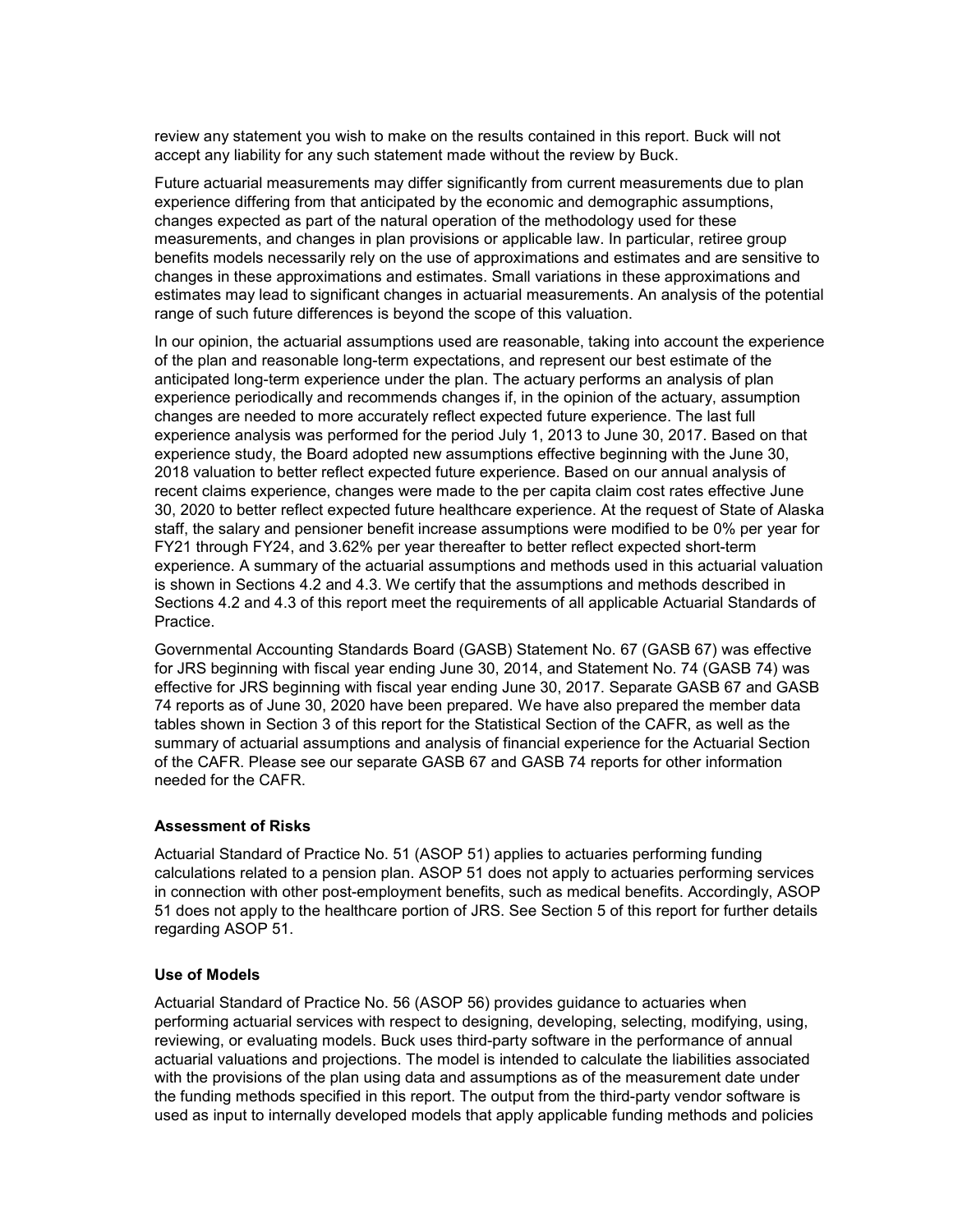to the derived liabilities and other inputs, such as plan assets and contributions, to generate many of the exhibits found in this report. Buck has an extensive review process in which the results of the liability calculations are checked using detailed sample life output, changes from year to year are summarized by source, and significant deviations from expectations are investigated. Other funding outputs and the internal models are similarly reviewed in detail and at a higher level for accuracy, reasonability, and consistency with prior results. Buck also reviews the third-party model when significant changes are made to the software. This review is performed by experts within Buck who are familiar with applicable funding methods, as well as the manner in which the model generates its output. If significant changes are made to the internal models, extra checking and review are completed. Significant changes to the internal models that are applicable to multiple clients are generally developed, checked, and reviewed by multiple experts within Buck who are familiar with the details of the required changes.

Additional models used in valuing health benefits are described later in the report.

#### **COVID-19**

The potential impact of the ongoing COVID-19 pandemic on costs and liabilities was considered and an adjustment was made in setting the medical per capita claims cost assumption. FY20 medical claims were adjusted for a COVID-19 related decline in claims during the last four months (March – June) of FY20. A more detailed explanation on these adjustments is shown in Section 4.2.

This report was prepared under my supervision and in accordance with all applicable Actuarial Standards of Practice. I am a Fellow of the Society of Actuaries, an Enrolled Actuary, a Fellow of the Conference of Consulting Actuaries, and a Member of the American Academy of Actuaries. I meet the Qualification Standards of the American Academy of Actuaries to render the actuarial opinions contained herein.

I am available to discuss this report with you at your convenience. I can be reached at 602-803- 6174.

Respectfully submitted,

SCKR

David J. Kershner, FSA, EA, MAAA, FCA Principal Buck

The undersigned actuary is responsible for all assumptions related to the average annual per capita health claims cost and the health care cost trend rates, and hereby affirms his qualification to render opinions in such matters in accordance with the Qualification Standards of the American Academy of Actuaries.

Scott Young

Scott Young, FSA, EA, MAAA, FCA **Director Buck**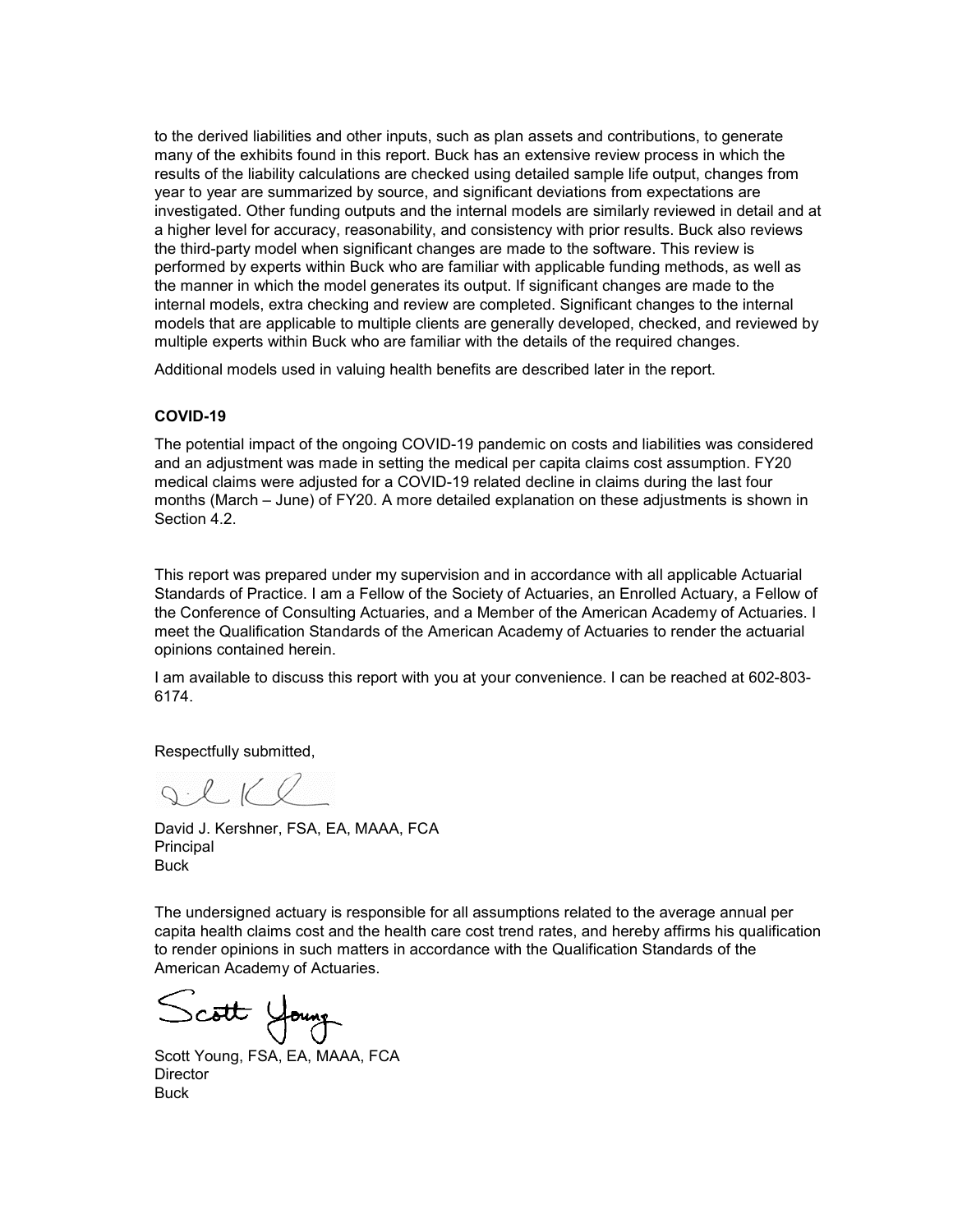# **Contents**

| Section 1.4: Development of Change in Unfunded Liability During FY20 13   |  |
|---------------------------------------------------------------------------|--|
|                                                                           |  |
|                                                                           |  |
|                                                                           |  |
|                                                                           |  |
|                                                                           |  |
|                                                                           |  |
|                                                                           |  |
|                                                                           |  |
|                                                                           |  |
|                                                                           |  |
|                                                                           |  |
|                                                                           |  |
|                                                                           |  |
| Section 4.2: Description of Actuarial Methods and Valuation Procedures 28 |  |
|                                                                           |  |
|                                                                           |  |
|                                                                           |  |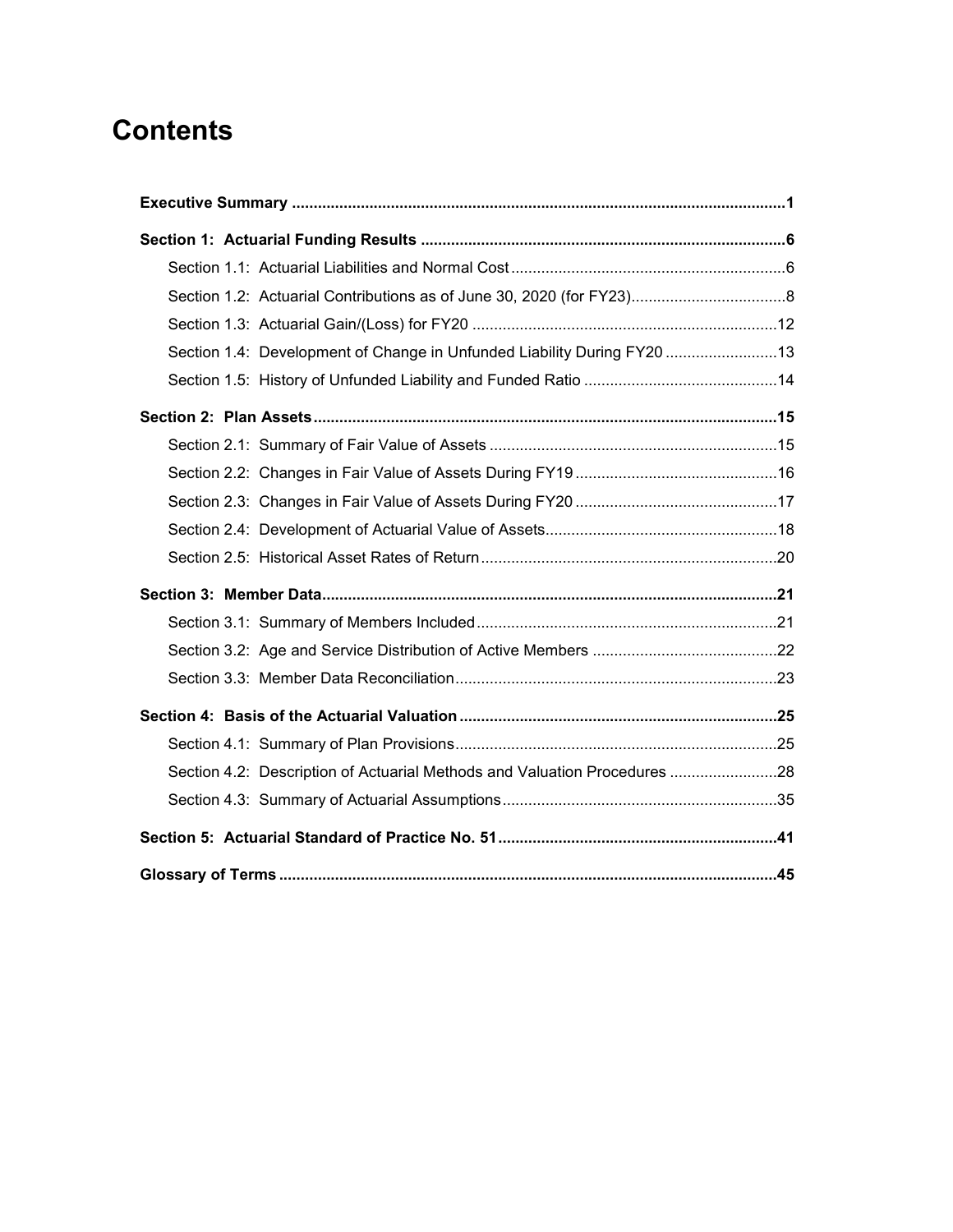# <span id="page-5-0"></span>**Executive Summary**

#### **Overview**

The State of Alaska Judicial Retirement System (JRS) provides pension and postemployment healthcare benefits to judicial and other eligible participants. The Commissioner of the Department of Administration is responsible for administering the plan. The Alaska Retirement Management Board has fiduciary responsibility over the assets of the plan. This report presents the results of the actuarial valuation of JRS as of the valuation date of June 30, 2020.

#### **Purpose**

An actuarial valuation is performed on the plan once every two years as of the end of the fiscal year, and roll-forward valuations are performed every other year. The main purposes of the actuarial valuation detailed in this report are:

- 1. To determine the Employer/State contribution necessary to meet the Board's funding policy for the plan;
- 2. To disclose the funding assets and liability measures as of the valuation date;
- 3. To review the current funded status of the plan and assess the funded status as an appropriate measure for determining future actuarially determined contributions;
- 4. To compare actual and expected experience under the plan during the fiscal year; and
- 5. To report trends in contributions, assets, liabilities, and funded status over the last several years.

The actuarial valuation provides a "snapshot" of the funded position of JRS based on the plan provisions, membership data, assets, and actuarial methods and assumptions as of the valuation date.

Retiree group benefits models necessarily rely on the use of approximations and estimates, and are sensitive to changes in these approximations and estimates. Small variations in these approximations and estimates may lead to significant changes in actuarial measurements.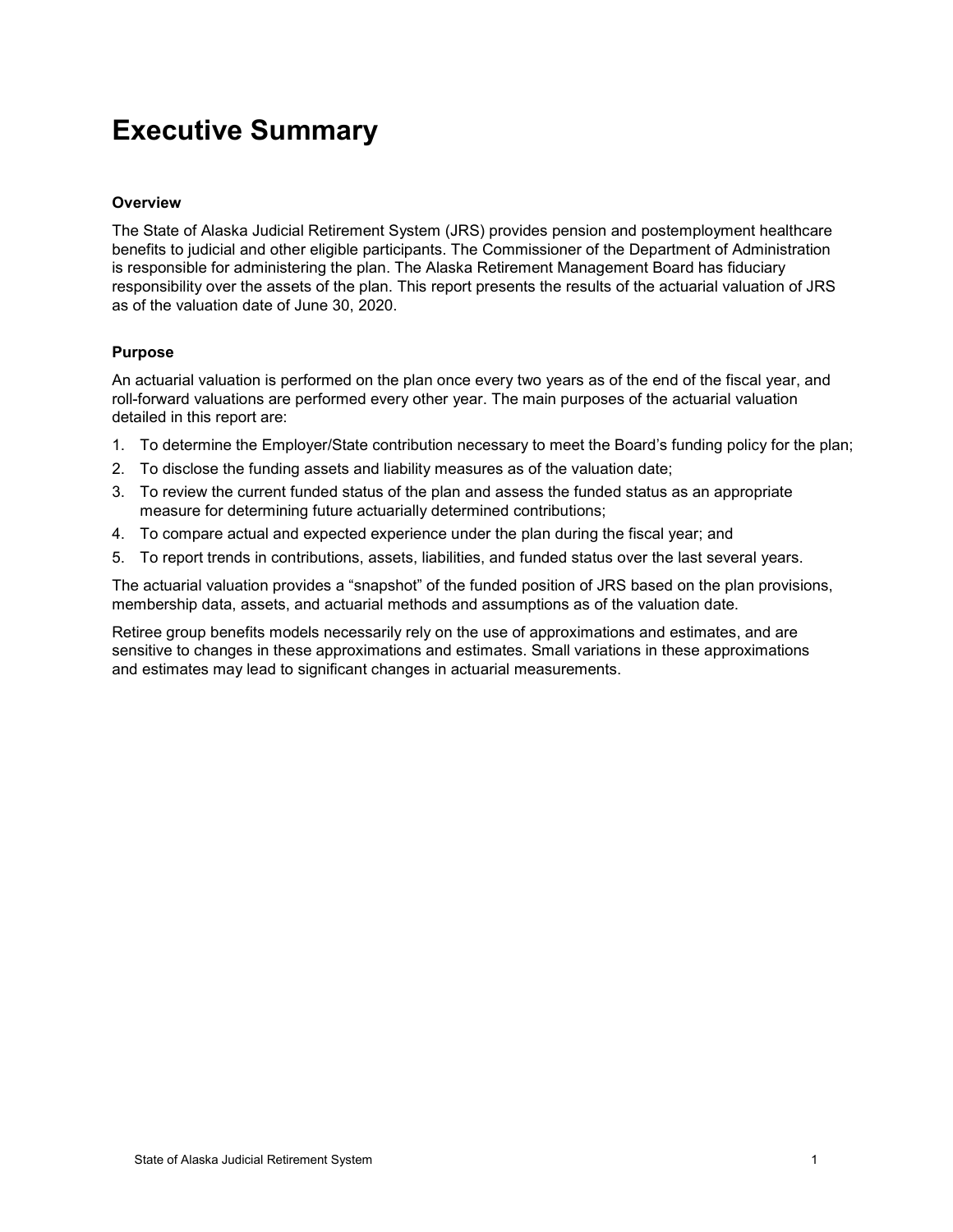#### **Funded Status**

Where presented, references to "funded ratio" and "unfunded actuarial accrued liability" typically are measured on an actuarial value of assets basis. It should be noted that the same measurements using market value of assets would result in different funded ratios and unfunded accrued liabilities. Moreover, the funded ratio presented is appropriate for evaluating the need and level of future contributions but makes no assessment regarding the funded status of the plan if the plan were to settle (i.e. purchase annuities) for a portion or all of its liabilities.

|                | <b>Funded Status as of June 30</b>                         |    | 2018         | 2020               |
|----------------|------------------------------------------------------------|----|--------------|--------------------|
|                |                                                            |    |              |                    |
| <b>Pension</b> |                                                            |    |              |                    |
| a.             | <b>Actuarial Accrued Liability</b>                         | \$ | 226,559,580  | \$<br>211,742,043  |
| $b$ .          | <b>Valuation Assets</b>                                    |    | 178,489,284  | 194,788,043        |
| C.             | Unfunded Actuarial Accrued Liability, (a) - (b)            | \$ | 48,070,296   | \$<br>16,954,000   |
| d.             | Funded Ratio based on Valuation Assets, $(b) \div (a)$     |    | 78.8%        | 92.0%              |
| е.             | <b>Fair Value of Assets</b>                                | \$ | 176,794,969  | \$<br>189,844,025  |
| f.             | Funded Ratio based on Fair Value of Assets, $(e) \div (a)$ |    | 78.0%        | 89.7%              |
|                | <b>Healthcare</b>                                          |    |              |                    |
| a.             | <b>Actuarial Accrued Liability</b>                         | \$ | 16,846,959   | \$<br>16,763,770   |
| $b$ .          | <b>Valuation Assets</b>                                    |    | 31,868,079   | 34,805,639         |
| c.             | Unfunded Actuarial Accrued Liability, (a) - (b)            | \$ | (15,021,120) | \$<br>(18,041,869) |
| d.             | Funded Ratio based on Valuation Assets, $(b) \div (a)$     |    | 189.2%       | 207.6%             |
| е.             | <b>Fair Value of Assets</b>                                | \$ | 31,497,603   | \$<br>34,036,503   |
| f.             | Funded Ratio based on Fair Value of Assets, $(e) \div (a)$ |    | 187.0%       | 203.0%             |
| <b>Total</b>   |                                                            |    |              |                    |
| a.             | <b>Actuarial Accrued Liability</b>                         | \$ | 243,406,539  | \$<br>228,505,813  |
| b.             | <b>Valuation Assets</b>                                    |    | 210,357,363  | 229,593,682        |
| c.             | Unfunded Actuarial Accrued Liability, (a) - (b)            | \$ | 33,049,176   | \$<br>(1,087,869)  |
| d.             | Funded Ratio based on Valuation Assets, $(b) \div (a)$     |    | 86.4%        | 100.5%             |
| е.             | <b>Fair Value of Assets</b>                                | \$ | 208,292,572  | \$<br>223,880,528  |
| f.             | Funded Ratio based on Fair Value of Assets, $(e) \div (a)$ |    | 85.6%        | 98.0%              |

The key reasons for the change in the funded status are explained below. The funded status for healthcare benefits is not necessarily an appropriate measure to confirm that assets are sufficient to settle health plan obligations as there are no available financial instruments for purchase. Future experience is likely to vary from assumptions, so there is potential for actuarial gains or losses.

#### **1. Investment Experience**

The approximate investment returns based on fair value of assets were 6.0% for FY19 and 4.1% for FY20, compared to the expected investment return of 7.38% (net of investment expenses). This resulted in market asset losses of approximately \$3.1 million for FY19 and \$7.2 million for FY20. Due to the recognition of investment gains and losses over a 5-year period, the investment return based on actuarial value of assets were approximately 5.7% for FY19 and 5.9% for FY20.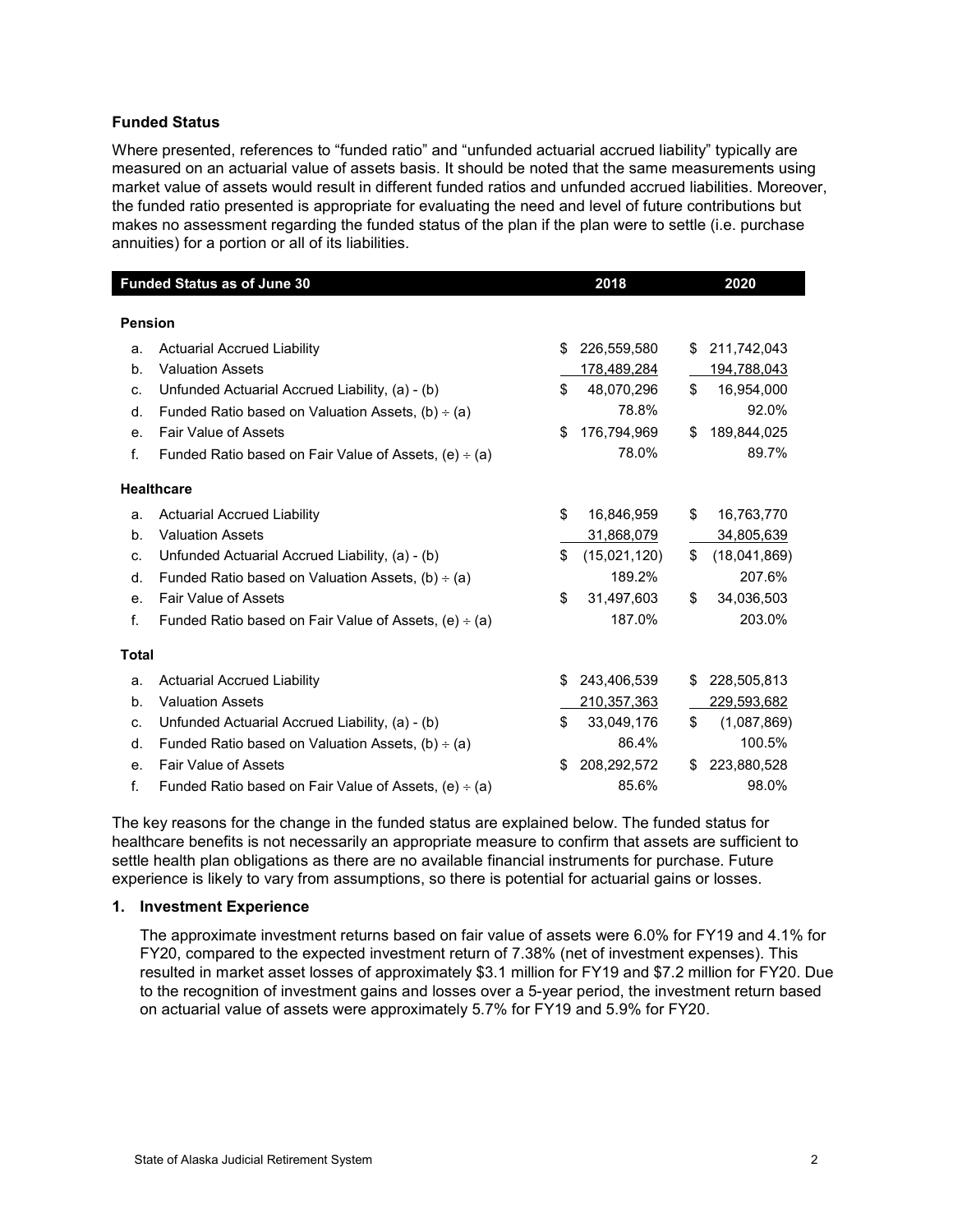#### **2. Salary Increases**

Salaries for active judges remained constant between June 30, 2018 and June 30, 2020 (excluding those who are pro tem), which resulted in a small liability loss of approximately \$0.4 million due to several judges moving to higher courts. The following table shows the annual base salaries for each of the court appointments:

|                                | June 30, 2018 | June 30, 2020 |
|--------------------------------|---------------|---------------|
| <b>District Court</b>          | 160.848<br>S  | 160,848<br>S  |
| <b>Superior Court</b>          | 189,720       | 189,720       |
| Appellate Court                | 193,836       | 193,836       |
| Supreme Court                  | 205,176       | 205,176       |
| <b>Administrative Director</b> | 189.720       | 189,720       |
| <b>Chief Justice</b>           | 205,776       | 205,776       |
| Pro Tem                        | 160.857       | N/A           |

#### **3. Demographic Experience**

Section 3 provides statistics on active and inactive participants. The number of active participants increased from 71 as of June 30, 2018 to 72 as of June 30, 2020. There were 22 new entrants and 18 retirements during this 2-year period. The average age of active participants decreased from 57.53 to 55.03, their average service decreased from 9.49 to 6.83, and their average entry age increased from 48.04 to 48.20.

The number of benefit recipients increased from 125 to 144, and their average age increased from 73.71 to 73.98. The number of vested terminated participants decreased from 3 to 2, and their average age decreased from 59.05 to 55.87.

The overall effect of the demographic experience was a liability gain of approximately \$0.4 million (pension) and a liability gain of approximately \$0.8<sup>[1](#page-7-0)</sup> million (healthcare).

#### **4. Retiree Medical Claims Experience**

As described in Section 4.2, recent medical claims experience and changes in healthcare enrollment data provided to us for the June 30, 2020 valuation generated a liability gain of approximately \$2.3 million.

#### **5. Changes in Methods Since the Prior Valuation**

There were no changes in actuarial methods since the prior valuation.

#### **6. Changes in Assumptions Since the Prior Valuation**

Healthcare claim costs are updated annually as described in Section 4.2. The Further Consolidated Appropriations Act, 2020 that was signed in December 2019 made several changes, including the repeal of the Cadillac Tax. The repeal of the Cadillac Tax reduced the plan's liabilities as of June 30, 2020 by approximately \$0.2 million. The salary increase and pensioner benefit increase assumptions were modified to be 0% per year for FY21 through FY24, and 3.62% per year thereafter. The amounts included in Normal Cost for administrative expenses were updated based on the last two years of actual administrative expenses paid from plan assets. There were no other changes in actuarial assumptions since the prior valuation.

#### **7. Changes in Benefit Provisions Since the Prior Valuation**

There have been no changes in benefit provisions valued since the prior valuation.

-

<span id="page-7-0"></span> $1$  Includes the effect of changes in Medicare Part B only experience.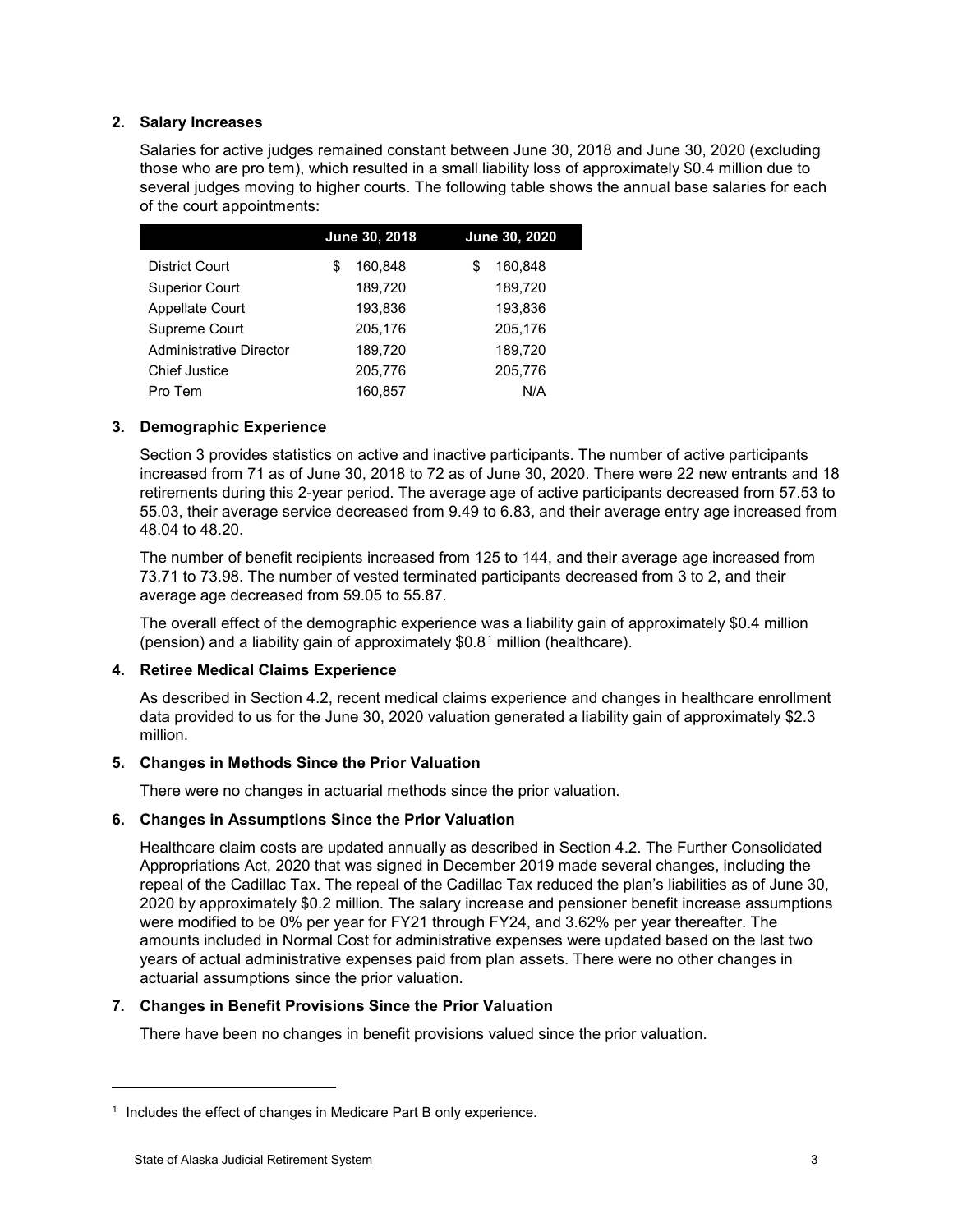#### **Comparative Summary of Contribution Rates**

| <b>Pension</b> |                                                                      | FY 2021    | FY 2023    |
|----------------|----------------------------------------------------------------------|------------|------------|
| a.             | Normal Cost Rate Net of Member Contributions                         | 42.04%     | 38.85%     |
| b.             | Past Service Cost Rate                                               | 35.78%     | 24.74%     |
| c.             | Total Employer/State Contribution Rate, (a) + (b), not less than (a) | 77.82%     | 63.59%     |
|                | <b>Healthcare</b>                                                    | FY 2021    | FY 2023    |
| a.             | Normal Cost Rate                                                     | 6.12%      | 6.49%      |
| b.             | Past Service Cost Rate                                               | $(6.45)\%$ | $(8.24)\%$ |
| C.             | Total Employer/State Contribution Rate, (a) + (b), not less than (a) | 6.12%      | 6.49%      |
| Total          |                                                                      | FY 2021    | FY 2023    |
| a.             | Normal Cost Rate Net of Member Contributions                         | 48.16%     | 45.34%     |
| b.             | Past Service Cost Rate                                               | 35.78%     | 24.74%     |
| C.             | Total Employer/State Contribution Rate, (a) + (b), not less than (a) | 83.94%     | 70.08%     |

The contribution rates for FY22 based on a roll-forward valuation as of June 30, 2019 were 70.97% (pension), 6.28% (healthcare), and 77.25% (total). These FY22 contribution rates reflect the change in the salary and pensioner benefit increase assumptions to 0% for FY19 and FY20 that were implemented for the June 30, 2019 roll-forward valuation.

#### **Summary of Actuarial Accrued Liability Gain/(Loss) and Other Changes**

The following table summarizes the sources of change in the total Employer/State contribution rates as of June 30, 2018, June 30, 2019, and June 30, 2020:

|    |                |                                                                                           | <b>Pension</b> | <b>Healthcare</b> | Total       |
|----|----------------|-------------------------------------------------------------------------------------------|----------------|-------------------|-------------|
|    |                | 1. Total Employer/State Contribution Rate as of June 30, 2018                             | 77.82%         | 6.12%             | 83.94%      |
| 2. |                | Change during FY191                                                                       | $(6.85)\%$     | 0.16%             | $(6.69)$ %  |
| 3. |                | Total Employer/State Contribution Rate as of June 30, 2019<br>from Roll-Forward Valuation | 70.97%         | 6.28%             | 77.25%      |
| 4. |                | Change due to:                                                                            |                |                   |             |
|    | a.             | <b>Investment Experience</b>                                                              | 1.38%          | 0.24%             | 1.62%       |
|    | b.             | Demographic Experience, Health Claims Experience,<br>and New Entrants <sup>2</sup>        | 6.22%          | $(0.20)$ %        | 6.02%       |
|    | C.             | State Appropriation                                                                       | $(2.46)\%$     | $0.00\%$          | $(2.46)\%$  |
|    | d.             | Actual vs Expected Contributions                                                          | $(0.74)$ %     | $(0.40)\%$        | (1.14)%     |
|    | е.             | <b>Assumption Changes</b>                                                                 | $(11.78)\%$    | 0.57%             | $(11.21)\%$ |
|    | f.             | Total Change, $(a) + (b) + (c) + (d) + (e)$                                               | $(7.38)\%$     | 0.21%             | $(7.17)\%$  |
| 5. | $(3) + (4)(f)$ | Total Employer/State Contribution Rate as of June 30, 2020,                               | 63.59%         | 6.49%             | 70.08%      |

<span id="page-8-0"></span><sup>1</sup> Net effect of FY19 experience and assumption changes implemented effective June 30, 2019.

-

<span id="page-8-1"></span><sup>2</sup> Includes changes in future healthcare claims costs.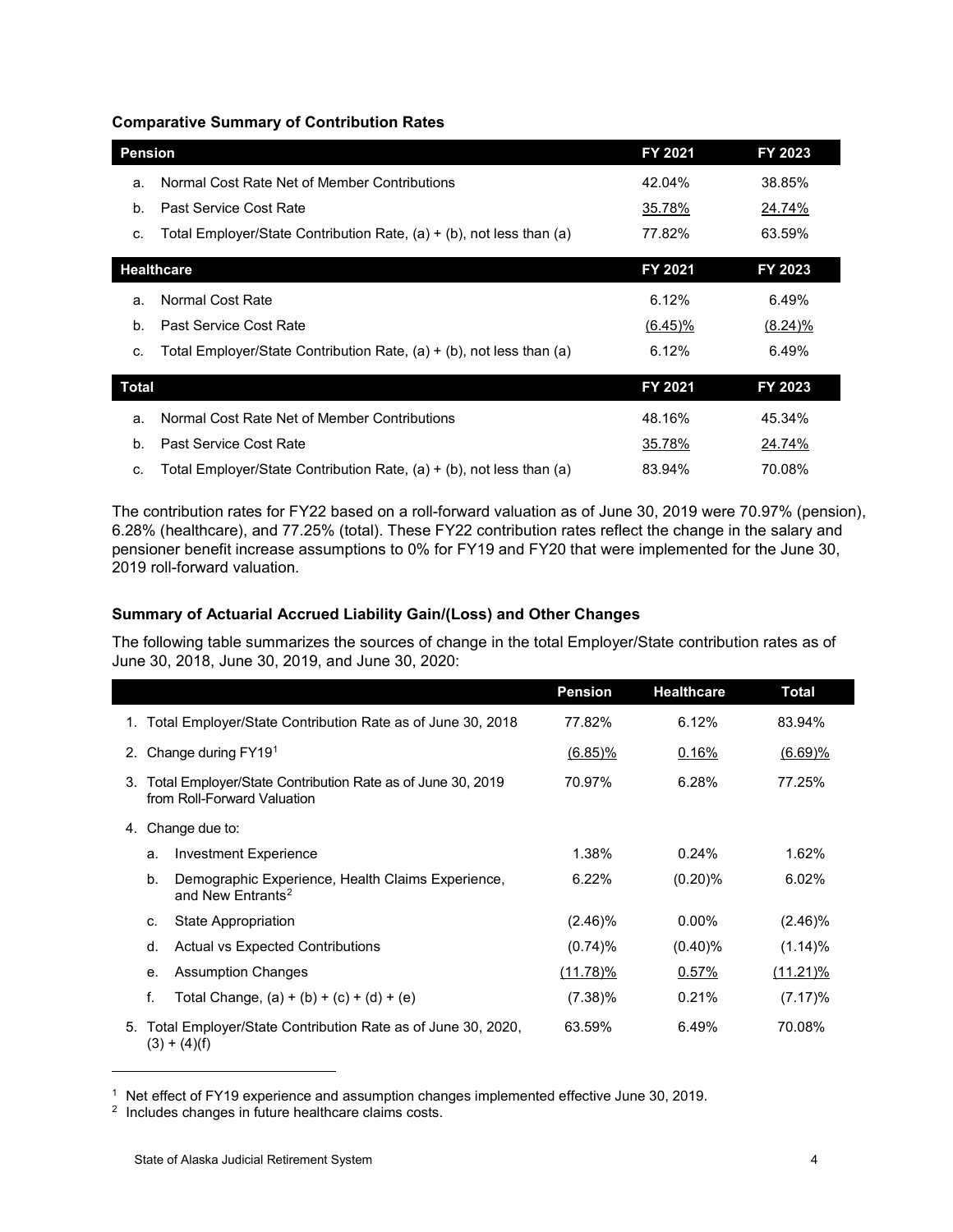|                                     | <b>Pension</b>    | <b>Healthcare</b> | Total              |
|-------------------------------------|-------------------|-------------------|--------------------|
| <b>Retirement Experience</b>        | (1,596,016)<br>\$ | \$<br>341,768     | \$<br>(1,254,248)  |
| <b>Termination Experience</b>       | 534,735           | (4,270)           | 530,465            |
| <b>Disability Experience</b>        | 8,191             | 10,251            | 18,442             |
| <b>Active Mortality Experience</b>  | 863,360           | 199,434           | 1,062,794          |
| Inactive Mortality Experience       | 604,407           | 222,268           | 826,675            |
| Salary Increases                    | (391, 763)        | N/A               | (391, 763)         |
| <b>New Entrants</b>                 | (2,856,871)       | (271, 210)        | (3, 128, 081)      |
| Inactive Benefit Increases          | (360, 853)        | N/A               | (360, 853)         |
| Per Capita Claims Cost <sup>1</sup> | N/A               | 2,287,097         | 2,287,097          |
| Cadillac Tax Repeal                 | N/A               | 234,431           | 234,431            |
| Medicare Part B Only Experience     | N/A               | 8,972             | 8,972              |
| Programming Changes <sup>2</sup>    | (297,054)         | N/A               | (297, 054)         |
| Miscellaneous $3$                   | (583,293)         | <u>(488,418)</u>  | <u>(1,071,711)</u> |
| Total                               | \$<br>(4,075,157) | 2,540,323<br>\$   | (1,534,834)<br>\$  |

The following table shows the 2-year gain/(loss) on actuarial accrued liability as of June 30, 2020:

Other items that increased/(decreased) the actuarial accrued liability as of June 30, 2020 are shown below:

|                                              | <b>Pension</b>     | <b>Healthcare</b> | Total          |  |
|----------------------------------------------|--------------------|-------------------|----------------|--|
| Salary Increase Assumption Change            | $$^{(5,817,208)}$$ | 200.955           | \$ (5,616,253) |  |
| Pensioner Benefit Increase Assumption Change | (15,787,045)       | N/A               | (15,787,045)   |  |
| Total                                        | \$(21,604,253)     | 200.955           | \$(21,403,298) |  |

j

<span id="page-9-0"></span><sup>&</sup>lt;sup>1</sup> Includes the estimated impact of COVID-19 on claims experience during FY20.

<span id="page-9-1"></span><sup>&</sup>lt;sup>2</sup> Adjustments to required member contributions for service over 15 years.

<span id="page-9-2"></span><sup>&</sup>lt;sup>3</sup> Includes the effects of various data changes that are typical when new census data is received for the valuation, the effects of the differences between expected and actual benefit payments, and other items that do not fit neatly into any of the other categories.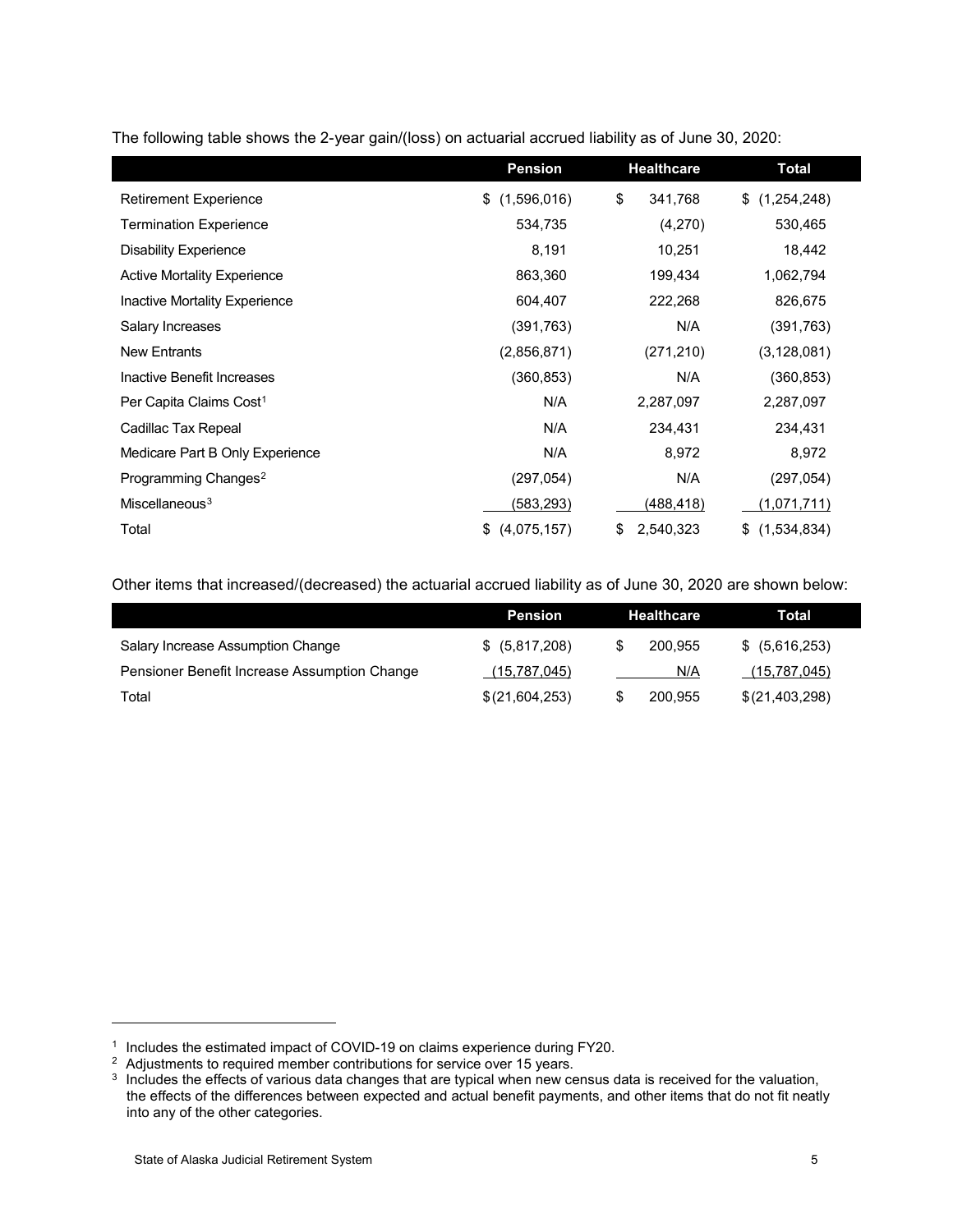# **Section 1: Actuarial Funding Results**

| Section 1.1: Actuarial Liabilities and Normal Cost |  |  |  |
|----------------------------------------------------|--|--|--|
|                                                    |  |  |  |

| As of June 30, 2020                           | <b>Present Value of</b><br><b>Projected Benefits</b> | <b>Actuarial Accrued</b><br>(Past Service)<br>Liability |             |  |
|-----------------------------------------------|------------------------------------------------------|---------------------------------------------------------|-------------|--|
| <b>Active Members</b>                         |                                                      |                                                         |             |  |
| <b>Retirement Benefits</b>                    | \$<br>79,273,487                                     | \$                                                      | 44,430,929  |  |
| <b>Disability Benefits</b>                    | 139,271                                              |                                                         | 5,214       |  |
| Death Benefits                                | 1,133,173                                            |                                                         | 449,575     |  |
| Termination Benefits <sup>1</sup>             | 2,667,758                                            |                                                         | 124,428     |  |
| Medical and Prescription Drug Benefits        | 12,431,669                                           |                                                         | 5,970,520   |  |
| Medicare Part D Subsidy                       | (1,581,787)                                          |                                                         | (814, 234)  |  |
| Subtotal                                      | \$<br>94,063,571                                     | \$                                                      | 50,166,432  |  |
| <b>Benefit Recipients</b>                     |                                                      |                                                         |             |  |
| <b>Retiree Benefits</b>                       | \$<br>147,826,070                                    | \$                                                      | 147,826,070 |  |
| <b>Survivor Benefits</b>                      | 16,628,123                                           |                                                         | 16,628,123  |  |
| <b>Disability Benefits</b>                    | 0                                                    |                                                         | 0           |  |
| Medical and Prescription Drug Benefits        | 13,027,288                                           |                                                         | 13,027,288  |  |
| Medicare Part D Subsidy                       | (1,984,248)                                          |                                                         | (1,984,248) |  |
| Subtotal                                      | \$<br>175,497,233                                    | \$                                                      | 175,497,233 |  |
| <b>Vested Terminations</b>                    |                                                      |                                                         |             |  |
| Deferred Retirement Benefits                  | \$<br>2,210,876                                      | \$                                                      | 2,210,876   |  |
| Medical and Prescription Drug Benefits        | 628,029                                              |                                                         | 628,029     |  |
| Medicare Part D Subsidy                       | (63, 585)                                            |                                                         | (63, 585)   |  |
| Subtotal                                      | \$<br>2,775,320                                      | \$                                                      | 2,775,320   |  |
| <b>Non-Vested Terminations</b>                | \$<br>66,828                                         | \$                                                      | 66,828      |  |
| Total                                         | \$<br>272,402,952                                    | \$                                                      | 228,505,813 |  |
| <b>Total Pension</b>                          | \$<br>249,945,586                                    | \$                                                      | 211,742,043 |  |
| <b>Total Medical, Net of Part D Subsidy</b>   | \$<br>22,457,366                                     | \$                                                      | 16,763,770  |  |
| <b>Total Medical, Gross of Part D Subsidy</b> | \$<br>26,086,986                                     | \$                                                      | 19,625,837  |  |

<sup>1</sup> Includes return of contributions.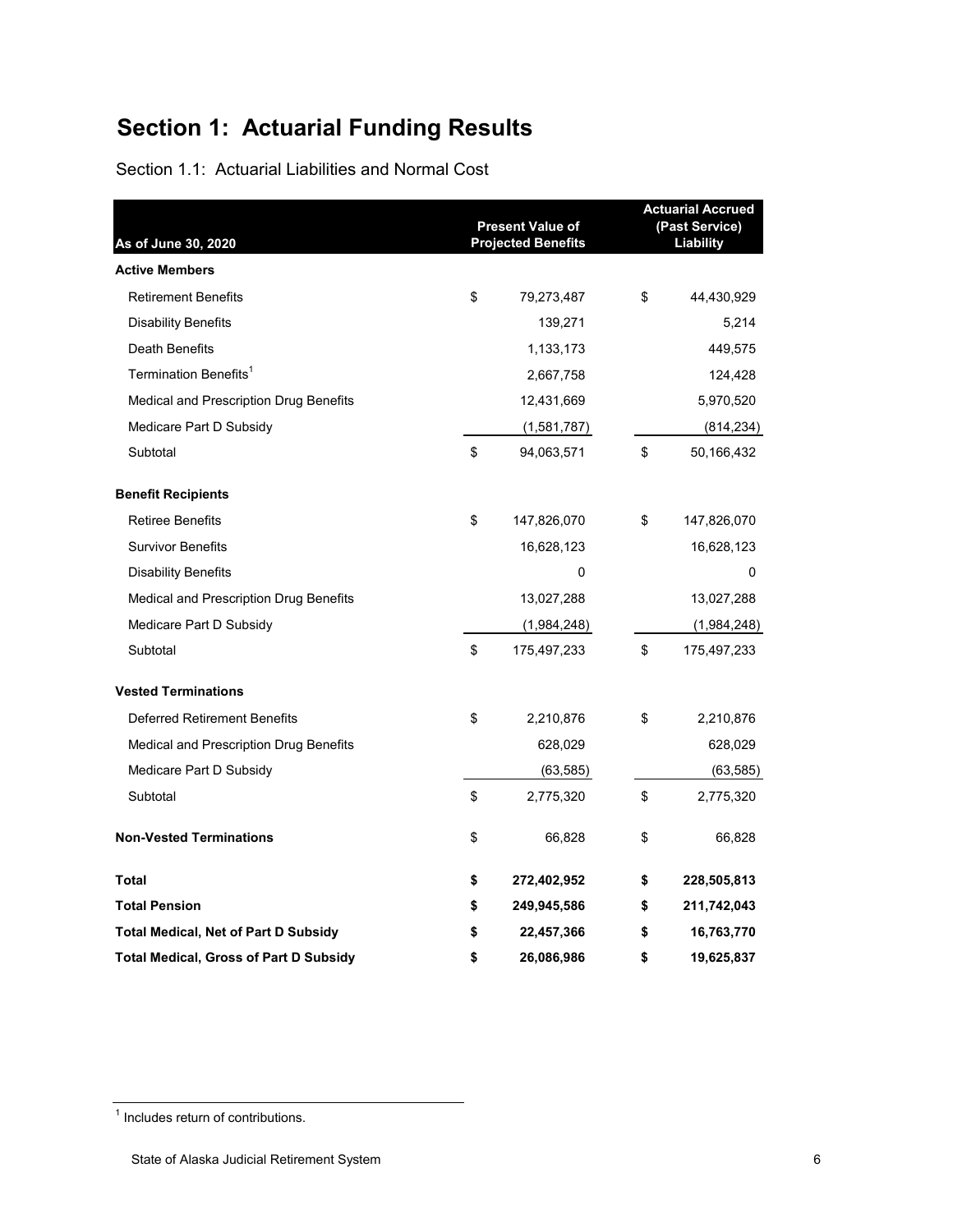| As of June 30, 2020                           | <b>Normal Cost</b> |            |
|-----------------------------------------------|--------------------|------------|
| <b>Active Members</b>                         |                    |            |
| <b>Retirement Benefits</b>                    | \$                 | 5,420,771  |
| <b>Disability Benefits</b>                    |                    | 17,019     |
| Death Benefits                                |                    | 116,491    |
| Termination Benefits <sup>1</sup>             |                    | 296,645    |
| Medical and Prescription Drug Benefits        |                    | 944,871    |
| Medicare Part D Subsidy                       |                    | (114, 944) |
| Administrative Expenses (Pension)             |                    | 83,000     |
| Administrative Expenses (Medical)             |                    | 24,000     |
| Total                                         | \$                 | 6,787,853  |
| <b>Total Pension</b>                          | \$                 | 5,933,926  |
| <b>Total Medical, Net of Part D Subsidy</b>   | 853,927            |            |
| <b>Total Medical, Gross of Part D Subsidy</b> | 968,871            |            |

<sup>&</sup>lt;sup>1</sup> Includes return of contributions.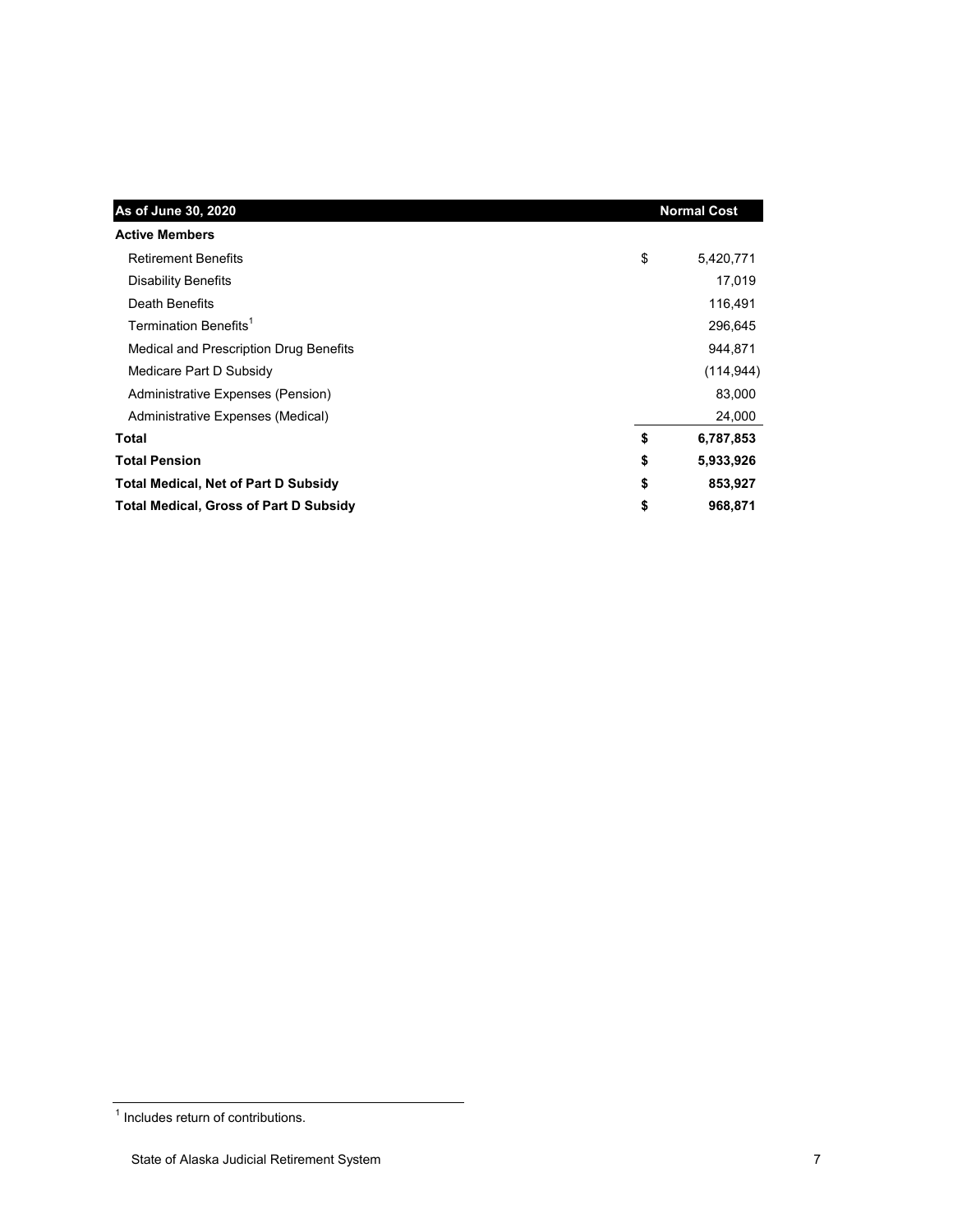## Section 1.2: Actuarial Contributions as of June 30, 2020 (for FY23)

| <b>Normal Cost Rate</b>                   |    | <b>Pension</b> |    | <b>Healthcare</b> |    | Total        |
|-------------------------------------------|----|----------------|----|-------------------|----|--------------|
| 1. Total Normal Cost                      | \$ | 5.933.926      | \$ | 853.927           | \$ | 6,787,853    |
| 2. Base Salaries for Upcoming Fiscal Year |    | 13, 157, 172   |    | 13,157,172        |    | 13, 157, 172 |
| 3. Normal Cost Rate, $(1) \div (2)$       |    | 45.10%         |    | 6.49%             |    | 51.59%       |
| 4. Average Member Contribution Rate       |    | 6.25%          |    | $0.00\%$          |    | 6.25%        |
| 5. Employer Normal Cost Rate, (3) - (4)   |    | 38.85%         |    | 6.49%             |    | 45.34%       |

| <b>Past Service Rate</b>                                                          |    | <b>Pension</b> |    | <b>Healthcare</b> |    | <b>Total</b> |
|-----------------------------------------------------------------------------------|----|----------------|----|-------------------|----|--------------|
| 1. Actuarial Accrued Liability                                                    | \$ | 211,742,043    | \$ | 16,763,770        | \$ | 228,505,813  |
| 2. Valuation Assets                                                               |    | 194,788,043    |    | 34,805,639        |    | 229,593,682  |
| 3. Unfunded Actuarial Accrued Liability, (1) - (2)                                | \$ | 16,954,000     | \$ | (18,041,869)      | \$ | (1,087,869)  |
| 4. Funded Ratio, $(2) \div (1)$                                                   |    | 92.0%          |    | 207.6%            |    | 100.5%       |
| 5. Past Service Cost Amortization Payment                                         |    | 3,255,457      |    | (1,084,030)       |    | 2,171,427    |
| 6. Base Salaries for Upcoming Fiscal Year                                         |    | 13,157,172     |    | 13, 157, 172      |    | 13, 157, 172 |
| 7. Past Service Rate, $(5) \div (6)$                                              |    | 24.74%         |    | $(8.24\%)$        |    | 16.50%       |
|                                                                                   |    |                |    |                   |    |              |
| <b>Total Employer Contribution Rate, not less than</b><br><b>Normal Cost Rate</b> |    | 63.59%         |    | 6.49%             |    | 70.08%       |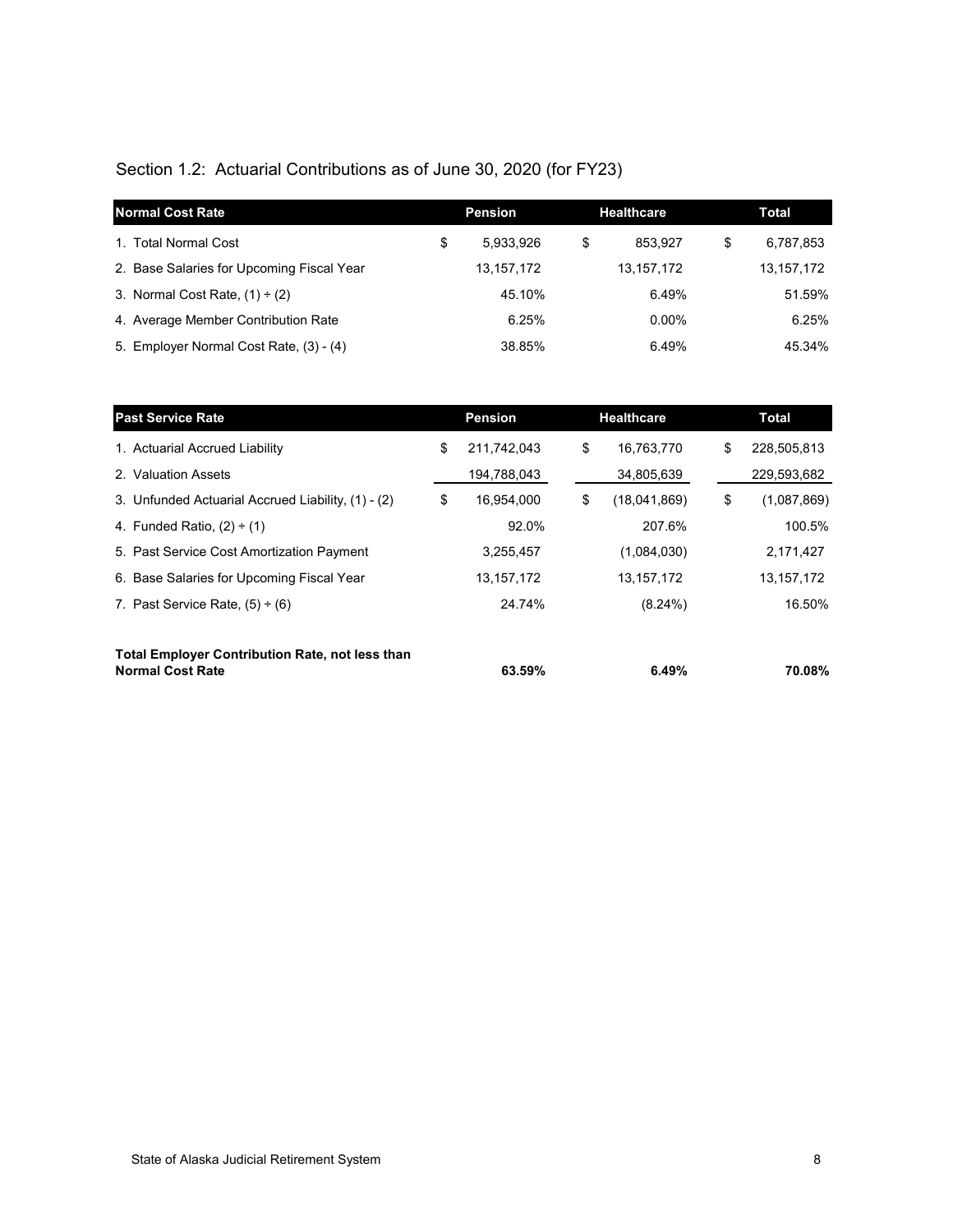#### **Schedule of Past Service Cost Amortizations - Pension**

|                                         |                               | <b>Amortization Period</b><br><b>Balances</b> |                 |                 |                                      |
|-----------------------------------------|-------------------------------|-----------------------------------------------|-----------------|-----------------|--------------------------------------|
| Layer                                   | <b>Date</b><br><b>Created</b> | <b>Years</b><br>Remaining                     | <b>Initial</b>  | Outstanding     | Beginning-of-<br><b>Year Payment</b> |
| Initial Unfunded Liability <sup>1</sup> | 6/30/2002                     | 7                                             | \$<br>5,864,449 | \$<br>4,384,187 | \$<br>712,082                        |
| $FY03/04$ Loss <sup>1</sup>             | 6/30/2004                     | 9                                             | 855,068         | 730,589         | 96,203                               |
| Revaluation of Liabilities <sup>1</sup> | 6/30/2005                     | 10                                            | 9,115,451       | 8,160,665       | 987,161                              |
| $FY05/06$ Loss <sup>1</sup>             | 6/30/2006                     | 11                                            | 18,186,558      | 16,891,313      | 1,895,695                            |
| FY07 Loss                               | 6/30/2007                     | 12                                            | 1,364,721       | 1,305,006       | 136,992                              |
| FY08 Gain                               | 6/30/2008                     | 13                                            | (29,014,739)    | (28,400,811)    | (2,807,678)                          |
| FY09 Loss                               | 6/30/2009                     | 14                                            | 21,273,454      | 21,192,254      | 1,984,432                            |
| Change in Assumptions                   | 6/30/2010                     | 15                                            | 13,976,981      | 14,100,026      | 1,256,823                            |
| FY10 Loss                               | 6/30/2010                     | 15                                            | 6,474,780       | 6,531,779       | 582,218                              |
| FY11 Loss                               | 6/30/2011                     | 16                                            | 7,397,917       | 7,541,369       | 642,636                              |
| FY <sub>12</sub> Loss                   | 6/30/2012                     | 17                                            | 11,916,371      | 12,228,693      | 999,970                              |
| FY13 Loss                               | 6/30/2013                     | 18                                            | 7,033,497       | 6,997,991       | 550,946                              |
| Change in Assumptions                   | 6/30/2014                     | 19                                            | 4,219,851       | 4,346,623       | 330,439                              |
| FY14 Gain                               | 6/30/2014                     | 19                                            | (14, 458, 986)  | (14, 893, 369)  | (1, 132, 223)                        |
| FY15 Gain                               | 6/30/2015                     | 20                                            | (3,325,706)     | (3,417,930)     | (251, 560)                           |
| FY16 Gain                               | 6/30/2016                     | 21                                            | (9,932,623)     | (10, 161, 088)  | (725, 736)                           |
| FY17 Gain                               | 6/30/2017                     | 22                                            | (1, 137, 538)   | (1, 155, 882)   | (80, 284)                            |
| Change in Assumptions                   | 6/30/2018                     | 23                                            | 10,343,783      | 10,419,795      | 705,155                              |
| FY18 Gain                               | 6/30/2018                     | 23                                            | (12,096,419)    | (12, 185, 312)  | (824, 636)                           |
| Change in Assumptions                   | 6/30/2019                     | 24                                            | (14, 775, 890)  | (14, 841, 835)  | (980, 341)                           |
| FY19 Loss                               | 6/30/2019                     | 24                                            | 3,344,559       | 3,359,485       | 221,902                              |
| Change in Assumptions                   | 6/30/2020                     | 25                                            | (21, 604, 253)  | (21, 604, 253)  | (1,395,021)                          |
| FY20 Loss                               | 6/30/2020                     | 25                                            | 5,424,705       | 5,424,705       | 350,282                              |
| <b>Total</b>                            |                               |                                               |                 | \$16,954,000    | \$<br>3,255,457                      |

 $^{\rm 1}$  The pension and healthcare split was done based on the ratio of unfunded actuarial accrued liability as of June 30, 2006.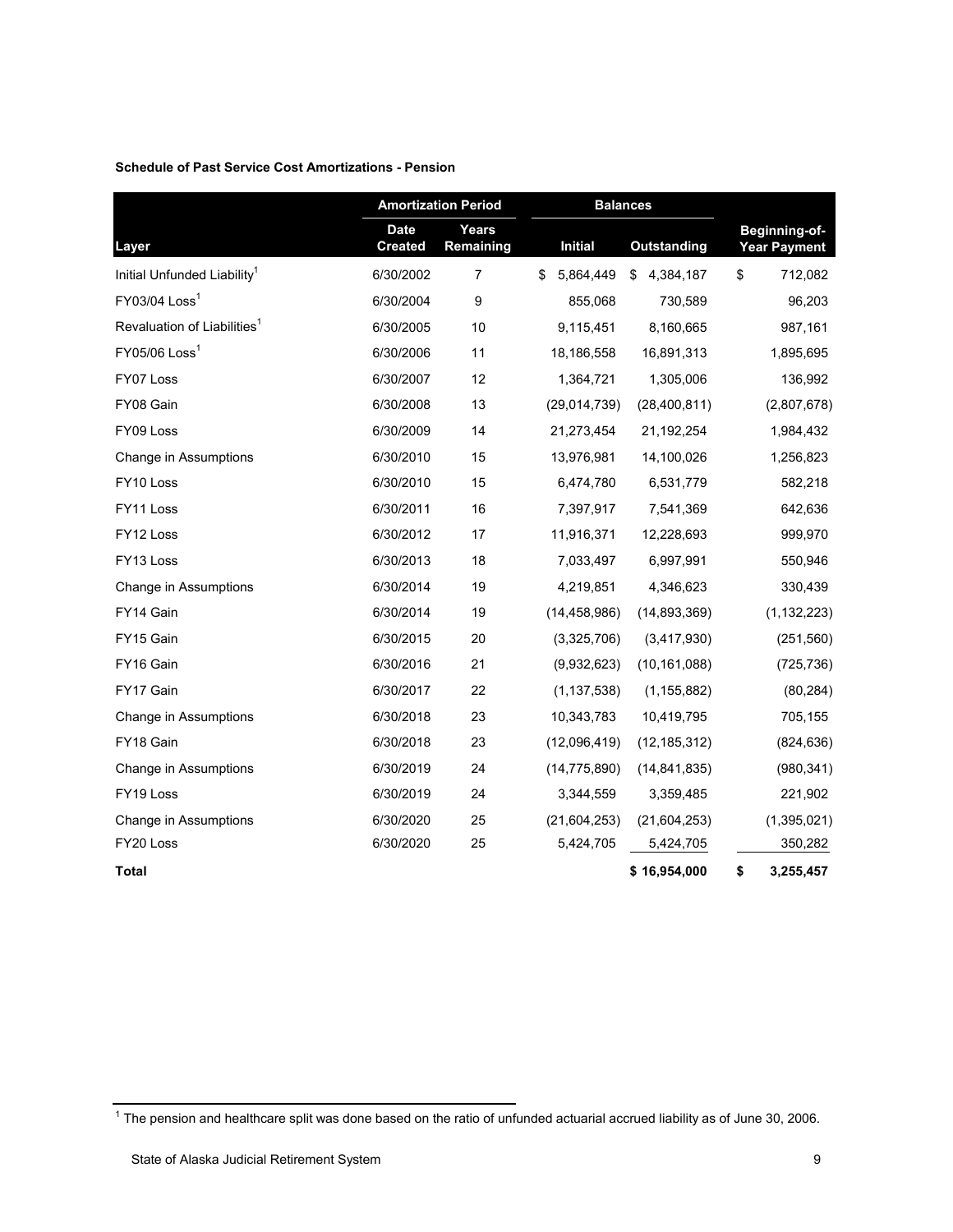#### **Schedule of Past Service Cost Amortizations - Healthcare**

|                                         |                               | <b>Amortization Period</b> |                 | <b>Balances</b>    |                                      |
|-----------------------------------------|-------------------------------|----------------------------|-----------------|--------------------|--------------------------------------|
| Layer                                   | <b>Date</b><br><b>Created</b> | Years<br>Remaining         | <b>Initial</b>  | <b>Outstanding</b> | Beginning-of-<br><b>Year Payment</b> |
| Initial Unfunded Liability <sup>1</sup> | 6/30/2002                     | 7                          | \$<br>2,295,257 | \$<br>1,715,906    | \$<br>278,698                        |
| FY03/04 Loss <sup>1</sup>               | 6/30/2004                     | 9                          | 334,660         | 285,940            | 37,652                               |
| Revaluation of Liabilities <sup>1</sup> | 6/30/2005                     | 10                         | 3,567,649       | 3,193,959          | 386,360                              |
| $FY05/06$ Loss <sup>1</sup>             | 6/30/2006                     | 11                         | 7,117,943       | 6,611,004          | 741,946                              |
| FY07 Gain                               | 6/30/2007                     | 12                         | (810, 073)      | (774, 628)         | (81, 316)                            |
| Change in Assumptions                   | 6/30/2008                     | 13                         | 789,072         | 772,377            | 76,356                               |
| FY08 Gain                               | 6/30/2008                     | 13                         | (14,011,596)    | (13, 715, 124)     | (1, 355, 865)                        |
| FY09 Loss                               | 6/30/2009                     | 14                         | 901,355         | 897,917            | 84,081                               |
| Change in Assumptions                   | 6/30/2010                     | 15                         | 2,006,196       | 2,023,857          | 180,399                              |
| FY10 Gain                               | 6/30/2010                     | 15                         | (1,930,656)     | (1,947,650)        | (173, 606)                           |
| FY11 Loss                               | 6/30/2011                     | 16                         | 550,376         | 561,048            | 47,810                               |
| Change in Assumptions                   | 6/30/2012                     | 17                         | 353,605         | 362,871            | 29,673                               |
| FY12 Gain                               | 6/30/2012                     | 17                         | (5,516,210)     | (5,660,789)        | (462, 896)                           |
| FY13 Loss                               | 6/30/2013                     | 18                         | 226,259         | 232,968            | 18,341                               |
| Change in Assumptions                   | 6/30/2014                     | 19                         | 772,305         | 795,506            | 60,476                               |
| FY14 Gain                               | 6/30/2014                     | 19                         | (3,342,464)     | (3,442,880)        | (261, 734)                           |
| FY15 Gain                               | 6/30/2015                     | 20                         | (1,416,996)     | (1,456,290)        | (107, 183)                           |
| Change in Method                        | 6/30/2016                     | 21                         | (3, 567, 789)   | (3,649,854)        | (260, 684)                           |
| FY16 Gain                               | 6/30/2016                     | 21                         | (425, 711)      | (435, 503)         | (31, 105)                            |
| FY17 Gain                               | 6/30/2017                     | 22                         | (586, 113)      | (595, 565)         | (41, 366)                            |
| Change in Assumptions/Methods/EGWP      | 6/30/2018                     | 23                         | 1,009,960       | 1,017,381          | 68,851                               |
| FY18 Gain                               | 6/30/2018                     | 23                         | (2, 148, 478)   | (2, 164, 265)      | (146, 466)                           |
| Change in Assumptions                   | 6/30/2019                     | 24                         | 126,754         | 127,319            | 8,410                                |
| FY19 Gain                               | 6/30/2019                     | 24                         | (155, 028)      | (155, 719)         | (10, 286)                            |
| Change in Assumptions                   | 6/30/2020                     | 25                         | 200,955         | 200,955            | 12,976                               |
| FY20 Gain                               | 6/30/2020                     | 25                         | (2,842,610)     | (2,842,610)        | (183, 552)                           |
| Total                                   |                               |                            |                 | \$(18,041,869)     | \$<br>(1,084,030)                    |

 $^{\rm 1}$  The pension and healthcare split was done based on the ratio of unfunded actuarial accrued liability as of June 30, 2006.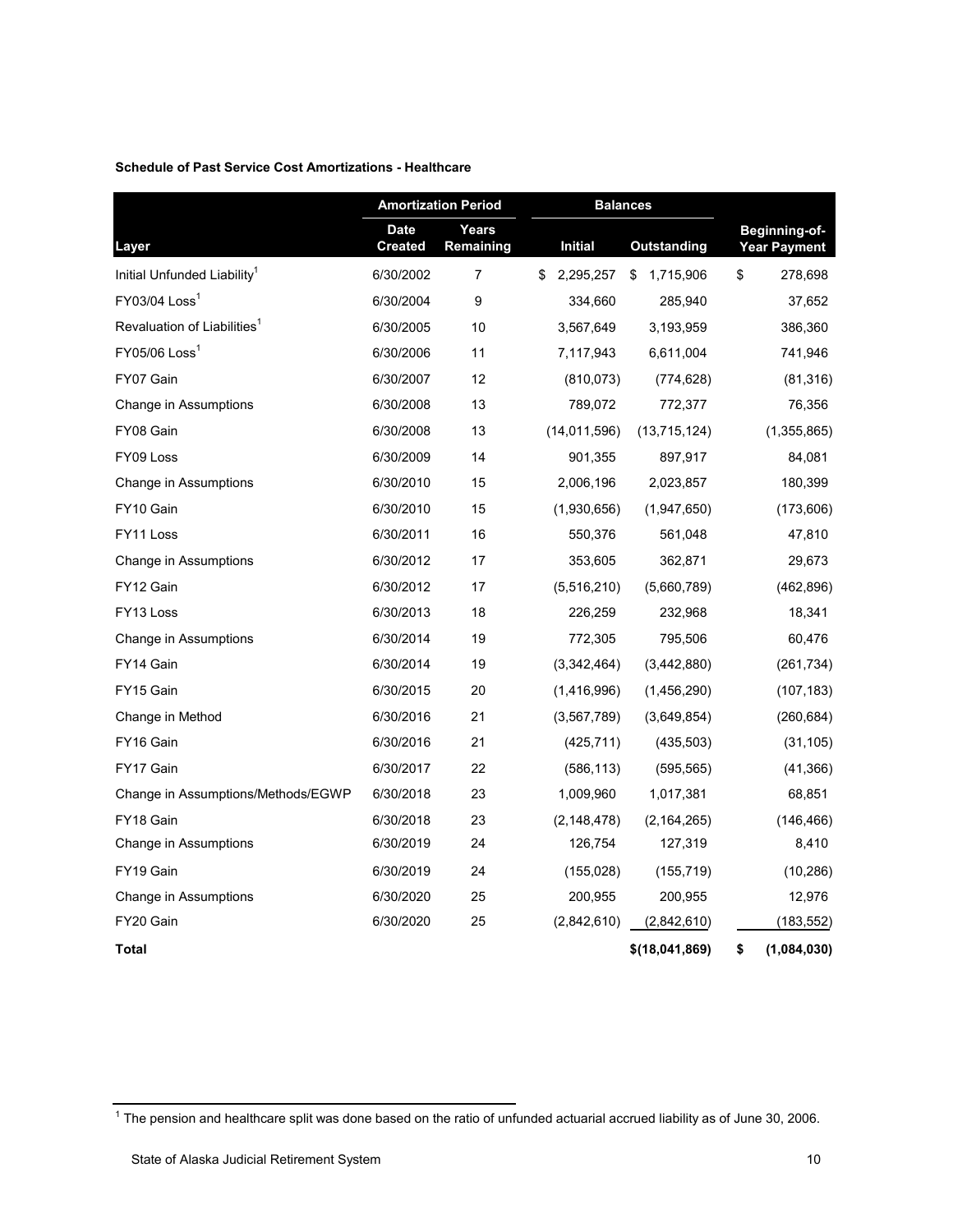#### **Schedule of Past Service Cost Amortizations - Total**

|                                    |                               | <b>Amortization Period</b> |                 | <b>Balances</b>    |    |                                      |
|------------------------------------|-------------------------------|----------------------------|-----------------|--------------------|----|--------------------------------------|
| Layer                              | <b>Date</b><br><b>Created</b> | <b>Years</b><br>Remaining  | <b>Initial</b>  | <b>Outstanding</b> |    | Beginning-of-<br><b>Year Payment</b> |
| Initial Unfunded Liability         | 6/30/2002                     | 7                          | 8,159,706<br>\$ | 6,100,093<br>\$    | \$ | 990,780                              |
| FY03/04 Loss                       | 6/30/2004                     | 9                          | 1,189,728       | 1,016,529          |    | 133,855                              |
| <b>Revaluation of Liabilities</b>  | 6/30/2005                     | 10                         | 12,683,100      | 11,354,624         |    | 1,373,521                            |
| <b>FY05/06 Loss</b>                | 6/30/2006                     | 11                         | 25,304,501      | 23,502,317         |    | 2,637,641                            |
| FY07 Loss                          | 6/30/2007                     | 12                         | 554,648         | 530,378            |    | 55,676                               |
| Change in Assumptions              | 6/30/2008                     | 13                         | 789,072         | 772,377            |    | 76,356                               |
| FY08 Gain                          | 6/30/2008                     | 13                         | (43,026,335)    | (42, 115, 935)     |    | (4, 163, 543)                        |
| FY09 Loss                          | 6/30/2009                     | 14                         | 22,174,809      | 22,090,171         |    | 2,068,513                            |
| Change in Assumptions              | 6/30/2010                     | 15                         | 15,983,177      | 16,123,883         |    | 1,437,222                            |
| FY10 Loss                          | 6/30/2010                     | 15                         | 4,544,124       | 4,584,129          |    | 408,612                              |
| FY11 Loss                          | 6/30/2011                     | 16                         | 7,948,293       | 8,102,417          |    | 690,446                              |
| Change in Assumptions              | 6/30/2012                     | 17                         | 353,605         | 362,871            |    | 29,673                               |
| FY12 Loss                          | 6/30/2012                     | 17                         | 6,400,161       | 6,567,904          |    | 537,074                              |
| FY13 Loss                          | 6/30/2013                     | 18                         | 7,259,756       | 7,230,959          |    | 569,287                              |
| Change in Assumptions              | 6/30/2014                     | 19                         | 4,992,156       | 5,142,129          |    | 390,915                              |
| FY14 Gain                          | 6/30/2014                     | 19                         | (17,801,450)    | (18, 336, 249)     |    | (1, 393, 957)                        |
| FY15 Gain                          | 6/30/2015                     | 20                         | (4,742,702)     | (4,874,220)        |    | (358, 743)                           |
| Change in Method                   | 6/30/2016                     | 21                         | (3, 567, 789)   | (3,649,854)        |    | (260, 684)                           |
| FY16 Gain                          | 6/30/2016                     | 21                         | (10, 358, 334)  | (10, 596, 591)     |    | (756, 841)                           |
| FY17 Gain                          | 6/30/2017                     | 22                         | (1,723,651)     | (1,751,447)        |    | (121, 650)                           |
| Change in Assumptions/Methods/EGWP | 6/30/2018                     | 23                         | 11,353,743      | 11,437,176         |    | 774,006                              |
| FY18 Gain                          | 6/30/2018                     | 23                         | (14, 244, 897)  | (14, 349, 577)     |    | (971, 102)                           |
| Change in Assumptions              | 6/30/2019                     | 24                         | (14, 649, 136)  | (14, 714, 516)     |    | (971, 931)                           |
| FY19 Loss                          | 6/30/2019                     | 24                         | 3,189,531       | 3,203,766          |    | 211,616                              |
| Change in Assumptions              | 6/30/2020                     | 25                         | (21, 403, 298)  | (21, 403, 298)     |    | (1,382,045)                          |
| FY20 Loss                          | 6/30/2020                     | 25                         | 2,582,095       | 2,582,095          |    | 166,730                              |
| Total                              |                               |                            |                 | $$$ (1,087,869)    | \$ | 2,171,427                            |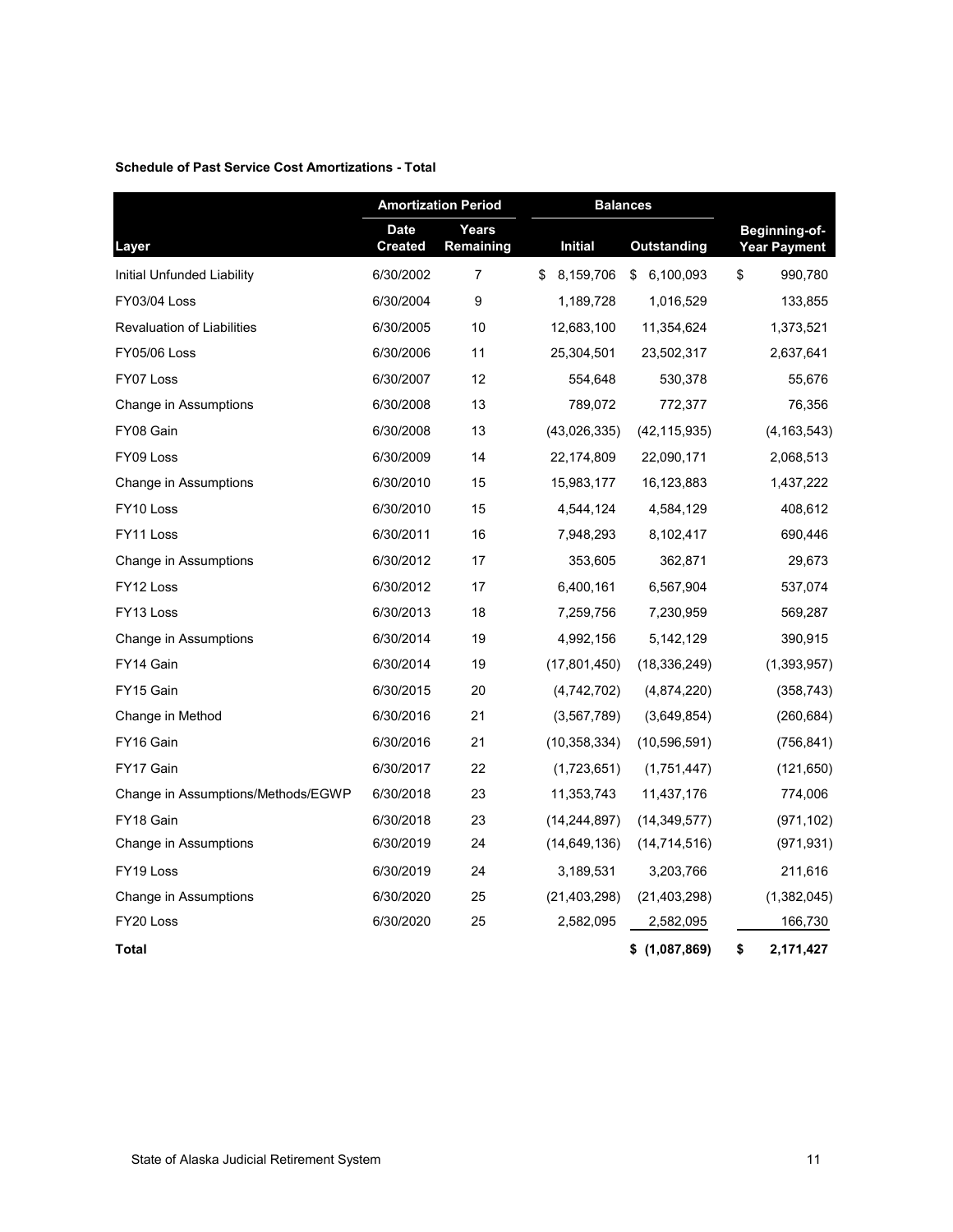## Section 1.3: Actuarial Gain/(Loss) for FY20

|                                                                                                                          | <b>Pension</b>    | <b>Healthcare</b> | <b>Total</b>      |
|--------------------------------------------------------------------------------------------------------------------------|-------------------|-------------------|-------------------|
| 1. Expected Actuarial Accrued Liability                                                                                  |                   |                   |                   |
| a. Actuarial Accrued Liability as of June 30, 2019                                                                       | \$221,159,289     | 18,089,100<br>S   | \$239,248,389     |
| b. Normal Cost                                                                                                           | 6,077,783         | 819,372           | 6,897,155         |
| c. Interest on (a) and (b) at $7.38\%$                                                                                   | 16,770,096        | 1,395,445         | 18,165,541        |
| d. Employer Group Waiver Plan                                                                                            | 0                 | 108,886           | 108,886           |
| e. Benefit Payments                                                                                                      | (14, 178, 500)    | (1, 267, 667)     | (15, 446, 167)    |
| f. Refund of Contributions                                                                                               | 0                 | 0                 | 0                 |
| g. Interest on (d) thru (f) at 7.38%, adjusted for timing                                                                | (557, 529)        | (41,998)          | (599, 527)        |
| h. Assumptions/Methods Changes                                                                                           | (21,604,253)      | 200,955           | (21, 403, 298)    |
| i. Expected Actuarial Accrued Liability as of June 30, 2020<br>$(a) + (b) + (c) + (d) + (e) + (f) + (g) + (h)$           | \$207,666,886     | 19,304,093<br>\$  | \$226,970,979     |
| 2. Actual Actuarial Accrued Liability as of June 30, 2020                                                                | 211,742,043       | 16,763,770        | 228,505,813       |
| 3. Liability Gain/(Loss), (1)(i) - (2)                                                                                   | \$<br>(4,075,157) | \$<br>2,540,323   | (1,534,834)<br>\$ |
| 4. Expected Actuarial Asset Value                                                                                        |                   |                   |                   |
| a. Actuarial Value of Assets as of June 30, 2019                                                                         | \$186,117,830     | 33,319,896<br>S   | \$219,437,726     |
| b. Interest on (a) at 7.38%                                                                                              | 13,735,496        | 2,459,008         | 16,194,504        |
| c. Employee Contributions                                                                                                | 838,676           | 0                 | 838,676           |
| d. Employer Contributions                                                                                                | 6,117,144         | 730,363           | 6,847,507         |
| e. State Appropriation                                                                                                   | 5,010,000         | 0                 | 5,010,000         |
| f. Employer Group Waiver Plan                                                                                            | 0                 | 108,886           | 108,886           |
| g. Interest on (c) thru (f) at 7.38%, adjusted for timing                                                                | 621,839           | 30,417            | 652,256           |
| h. Benefit Payments                                                                                                      | (14, 178, 500)    | (1, 267, 667)     | (15, 446, 167)    |
| i. Refund of Contributions                                                                                               | 0                 | 0                 | 0                 |
| j. Administrative Expenses                                                                                               | (106, 618)        | (29,092)          | (135, 710)        |
| k. Interest on (h) thru (j) at 7.38%, adjusted for timing                                                                | (561, 393)        | (46,999)          | (608, 392)        |
| I. Expected Actuarial Asset Value as of June 30, 2020<br>(a) + (b) + (c) + (d) + (e) + (f) + (g) + (h) + (i) + (j) + (k) | \$197,594,474     | 35,304,812<br>\$  | \$232,899,286     |
| 5. Actual Actuarial Asset Value as of June 30, 2020                                                                      | 194,788,043       | 34,805,639        | 229,593,682       |
| 6. Actuarial Asset Value Gain/(Loss), (5) - (4)(I)                                                                       | (2,806,431)<br>\$ | \$<br>(499, 173)  | (3,305,604)<br>\$ |
| 7. Total Actuarial Gain/(Loss), (3) + (6)                                                                                | (6,881,588)<br>\$ | \$<br>2,041,150   | (4,840,438)<br>\$ |
| 8. Contribution Gain/(Loss)                                                                                              | S<br>1,501,863    | \$<br>808,412     | 2,310,275<br>\$   |
| 9. Administrative Expense Gain/(Loss)                                                                                    | (44,980)<br>\$    | \$<br>(6,952)     | \$<br>(51, 932)   |
| 10. FY20 Gain/(Loss), (7) + (8) + (9)                                                                                    | (5,424,705)<br>\$ | 2,842,610<br>\$   | (2,582,095)<br>\$ |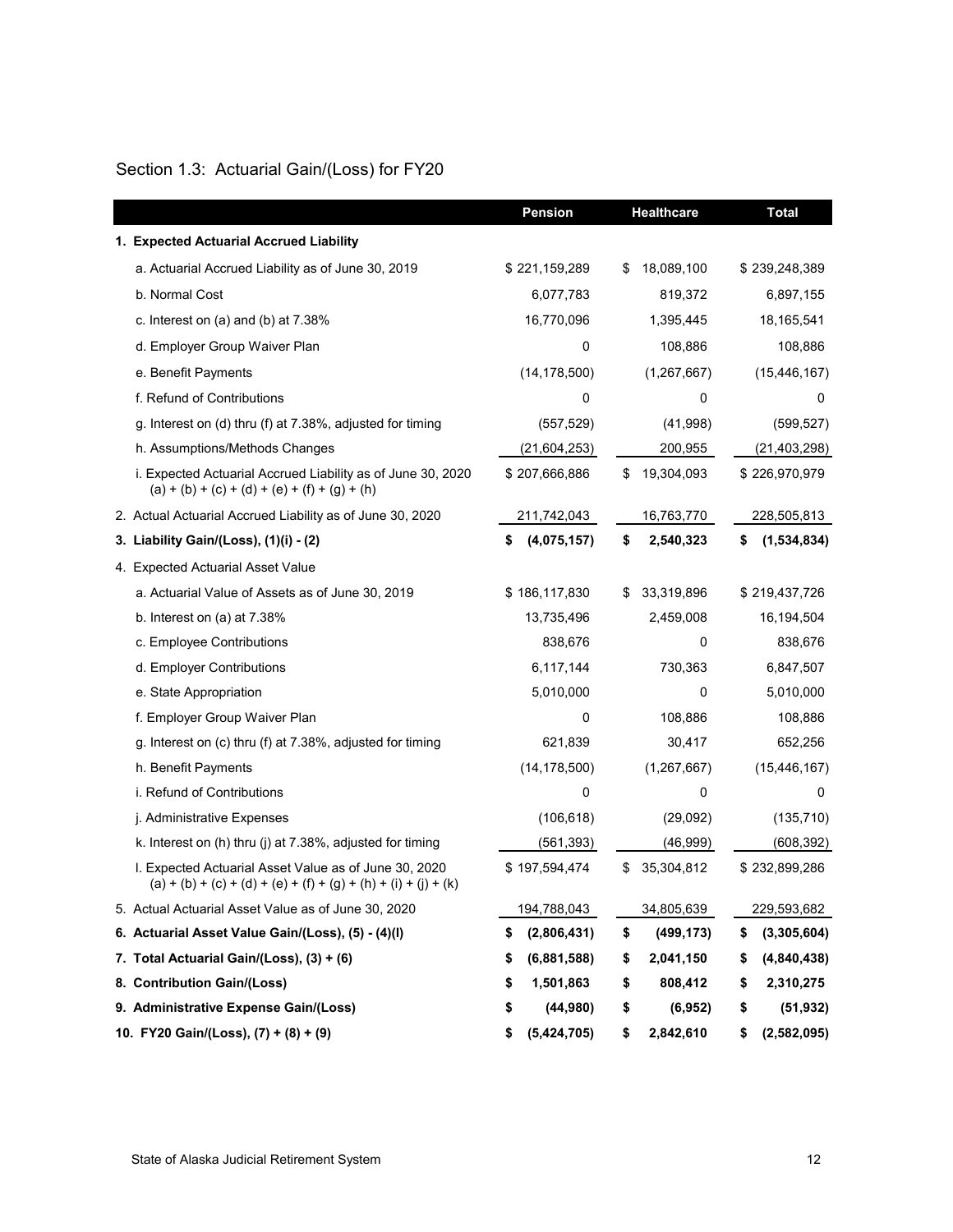| Section 1.4: Development of Change in Unfunded Liability During FY20 |  |  |  |
|----------------------------------------------------------------------|--|--|--|
|                                                                      |  |  |  |

|                                                                                                         | <b>Pension</b>   | <b>Healthcare</b>   | <b>Total</b>      |
|---------------------------------------------------------------------------------------------------------|------------------|---------------------|-------------------|
| 1. 2019 Unfunded Liability                                                                              | \$<br>35,041,459 | \$(15,230,796)      | \$<br>19,810,663  |
| a. Interest on Unfunded Liability at 7.38%                                                              | \$<br>2,586,060  | \$<br>(1, 124, 032) | \$<br>1,462,028   |
| b. Normal Cost                                                                                          | 6,077,783        | 819,372             | 6,897,155         |
| c. Employee Contributions                                                                               | (838, 676)       | 0                   | (838, 676)        |
| d. Employer Contributions                                                                               | (6, 117, 144)    | (730, 363)          | (6,847,507)       |
| e. State Appropriation                                                                                  | (5,010,000)      | 0                   | (5,010,000)       |
| f. Administrative Expenses                                                                              | 106,618          | 29,092              | 135,710           |
| g. Interest on (b) thru (f) at 7.38%, adjusted for timing                                               | (169, 435)       | 35,053              | (134, 382)        |
| h. Assumptions/Methods Changes                                                                          | (21,604,253)     | 200,955             | (21, 403, 298)    |
| i. Expected Change in Unfunded Liability During FY20<br>$(a) + (b) + (c) + (d) + (e) + (f) + (g) + (h)$ | $$$ (24,969,047) | \$<br>(769, 923)    | \$ (25,738,970)   |
| 2. Expected 2020 Unfunded Liability, $(1) + (1)(i)$                                                     | \$<br>10,072,412 | \$(16,000,719)      | \$<br>(5,928,307) |
| a. Liability (Gain)/Loss During FY20                                                                    | \$<br>4,075,157  | \$<br>(2,540,323)   | \$<br>1,534,834   |
| b. Actuarial Assets (Gain)/Loss During FY20                                                             | 2,806,431        | 499,173             | 3,305,604         |
| c. Total Actuarial (Gain)/Loss During FY20                                                              | \$<br>6,881,588  | \$<br>(2,041,150)   | \$<br>4,840,438   |
| 3. Actual 2020 Unfunded Liability, $(2) + (2)(c)$                                                       | \$<br>16,954,000 | \$<br>(18,041,869)  | \$<br>(1,087,869) |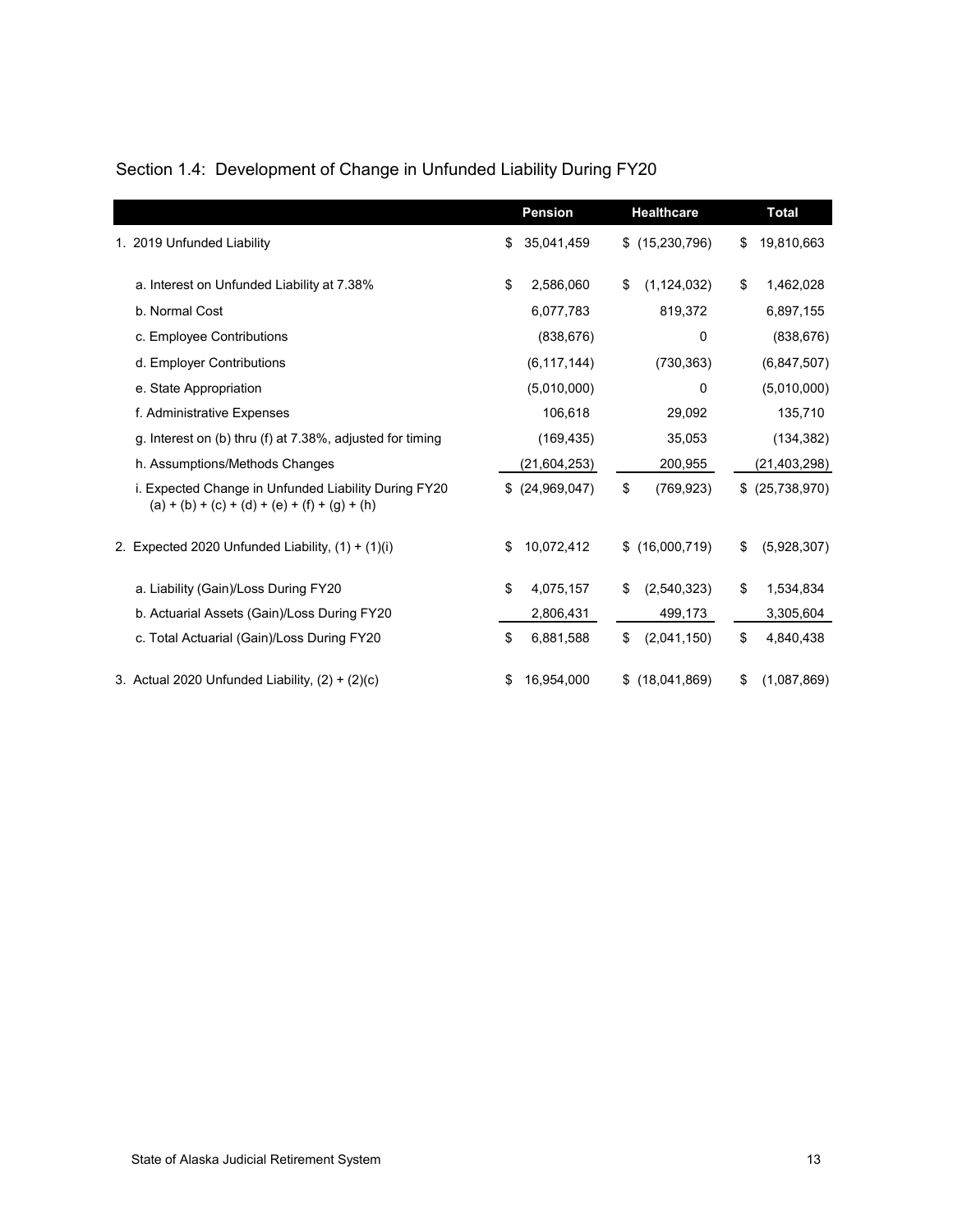| <b>Valuation Date</b> | <b>Total Actuarial</b><br><b>Accrued Liability</b> | <b>Valuation Assets</b> | Assets as a<br><b>Percent of</b><br><b>Actuarial</b><br><b>Accrued Liability</b> | <b>Unfunded</b><br><b>Actuarial</b><br><b>Accrued Liability</b><br>(UAAL) |
|-----------------------|----------------------------------------------------|-------------------------|----------------------------------------------------------------------------------|---------------------------------------------------------------------------|
| June 30, 2000         | 73,483,475<br>S.                                   | 72,660,197              | 98.9%                                                                            | \$<br>823,278                                                             |
| June 30, 2002         | 71,843,615                                         | 63,683,909              | 88.6%                                                                            | 8,159,706                                                                 |
| June 30, 2004         | 80,052,559                                         | 70,455,634              | 88.0%                                                                            | 9,596,925                                                                 |
| June 30, 2006         | 127,725,758                                        | 79,710,103              | 62.4%                                                                            | 48,015,655                                                                |
| June 30, 2007         | 133,988,906                                        | 84,773,226              | 63.3%                                                                            | 49,215,680                                                                |
| June 30, 2008         | 148,737,880                                        | 141,235,655             | 95.0%                                                                            | 7,502,225                                                                 |
| June 30, 2009         | 156,679,506                                        | 127, 173, 616           | 81.2%                                                                            | 29,505,890                                                                |
| June 30, 2010         | 184,828,106                                        | 134,694,195             | 72.9%                                                                            | 50,133,911                                                                |
| June 30, 2011         | 194,831,317                                        | 136,546,204             | 70.1%                                                                            | 58,285,113                                                                |
| June 30, 2012         | 198,922,147                                        | 133,706,032             | 67.2%                                                                            | 65,216,115                                                                |
| June 30, 2013         | 209,088,146                                        | 136,738,696             | 65.4%                                                                            | 72,349,450                                                                |
| June 30, 2014         | 211,638,218                                        | 152,078,765             | 71.9%                                                                            | 59,559,453                                                                |
| June 30, 2015         | 223,465,344                                        | 168,991,184             | 75.6%                                                                            | 54,474,160                                                                |
| June 30, 2016         | 221,279,249                                        | 181,343,343             | 82.0%                                                                            | 39,935,906                                                                |
| June 30, 2017         | 233,547,391                                        | 196,344,239             | 84.1%                                                                            | 37,203,152                                                                |
| June 30, 2018         | 243,406,539                                        | 210,357,363             | 86.4%                                                                            | 33,049,176                                                                |
| June 30, 2019         | 239,248,389                                        | 219,437,726             | 91.7%                                                                            | 19,810,663                                                                |
| June 30, 2020         | 228,505,813                                        | 229,593,682             | 100.5%                                                                           | (1,087,869)                                                               |

## Section 1.5: History of Unfunded Liability and Funded Ratio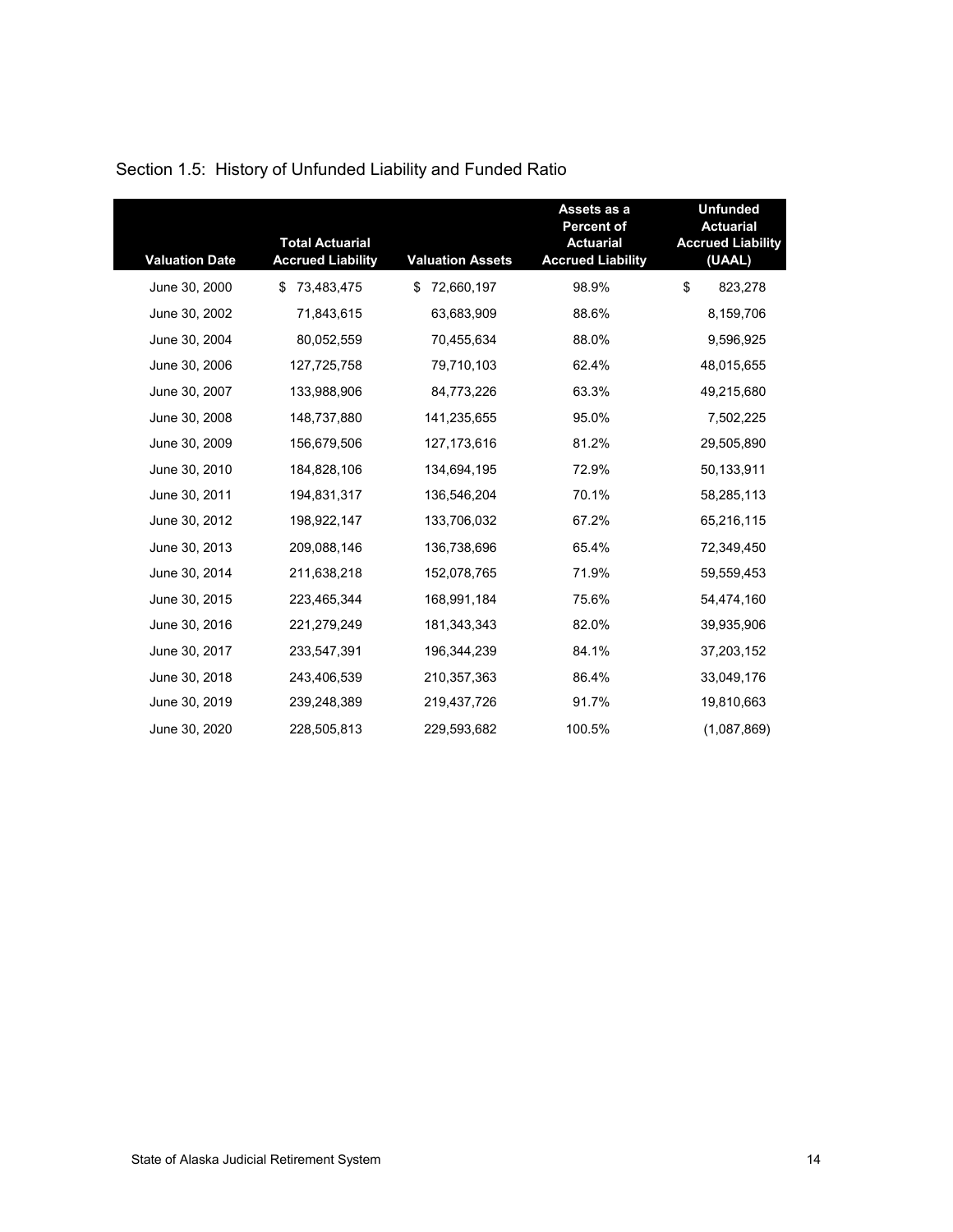## **Section 2: Plan Assets**

Section 2.1: Summary of Fair Value of Assets

| As of June 30, 2020                  |    | <b>Pension</b> |                   | <b>Healthcare</b> | <b>Total</b>     | <b>Allocation</b><br>Percent |
|--------------------------------------|----|----------------|-------------------|-------------------|------------------|------------------------------|
| Cash and Short-Term Investments      |    |                |                   |                   |                  |                              |
| - Cash and Cash Equivalents          | \$ | 2,148,409      | \$                | 359,625           | \$<br>2,508,034  | 1.1%                         |
| - Subtotal                           | \$ | 2,148,409      | \$                | 359,625           | \$<br>2,508,034  | 1.1%                         |
| Fixed Income Investments             |    |                |                   |                   |                  |                              |
| - Domestic Fixed Income Pool         | \$ | 40,901,403     | \$                | 7,376,882         | \$<br>48,278,285 | 21.6%                        |
| - International Fixed Income Pool    |    | 0              |                   | 0                 | 0                | 0.0%                         |
| - Tactical Fixed Income Pool         |    | 0              |                   | 0                 | 0                | 0.0%                         |
| - High Yield Pool                    |    | 0              |                   | 0                 | 0                | 0.0%                         |
| - Treasury Inflation Protection Pool |    | 0              |                   | 0                 | 0                | 0.0%                         |
| - Emerging Debt Pool                 |    | 0              |                   | 0                 | 0                | 0.0%                         |
| - Subtotal                           | \$ | 40,901,403     | \$                | 7,376,882         | \$<br>48,278,285 | 21.6%                        |
| <b>Equity Investments</b>            |    |                |                   |                   |                  |                              |
| - Domestic Equity Pool               | S  | 51,520,155     | \$                | 9,292,639         | \$<br>60,812,794 | 27.2%                        |
| - International Equity Pool          |    | 29,397,287     |                   | 5,302,359         | 34,699,646       | 15.5%                        |
| - Private Equity Pool                |    | 23,312,273     |                   | 4,204,811         | 27,517,084       | 12.3%                        |
| - Emerging Markets Equity Pool       |    | 6,147,320      |                   | 1,108,786         | 7,256,106        | 3.2%                         |
| - Alternative Equity Strategies      |    | 10,254,995     |                   | 1,849,683         | 12,104,678       | 5.4%                         |
| - Subtotal                           |    | \$120,632,030  | \$                | 21,758,278        | \$142,390,308    | 63.8%                        |
| <b>Other Investments</b>             |    |                |                   |                   |                  |                              |
| - Real Estate Pool                   | \$ | 11,604,002     | \$                | 2,097,294         | \$<br>13,701,296 | 6.1%                         |
| - Other Investments Pool             |    | 13,892,173     |                   | 2,505,717         | 16,397,890       | 7.3%                         |
| - Absolute Return Pool               |    | 0              |                   | 0                 | 0                | 0.0%                         |
| - Other Assets                       |    | 0              |                   | 3,076             | 3,076            | 0.0%                         |
| - Subtotal                           | \$ | 25,496,175     | $\boldsymbol{\$}$ | 4,606,087         | \$<br>30,102,262 | 13.5%                        |
| <b>Total Cash and Investments</b>    | \$ | 189,178,017    | \$                | 34,100,872        | \$223,278,889    | 100.0%                       |
| <b>Net Accrued Receivables</b>       |    | 666,008        |                   | (64, 369)         | 601,639          |                              |
| <b>Net Assets</b>                    |    | \$189,844,025  | \$                | 34,036,503        | \$223,880,528    |                              |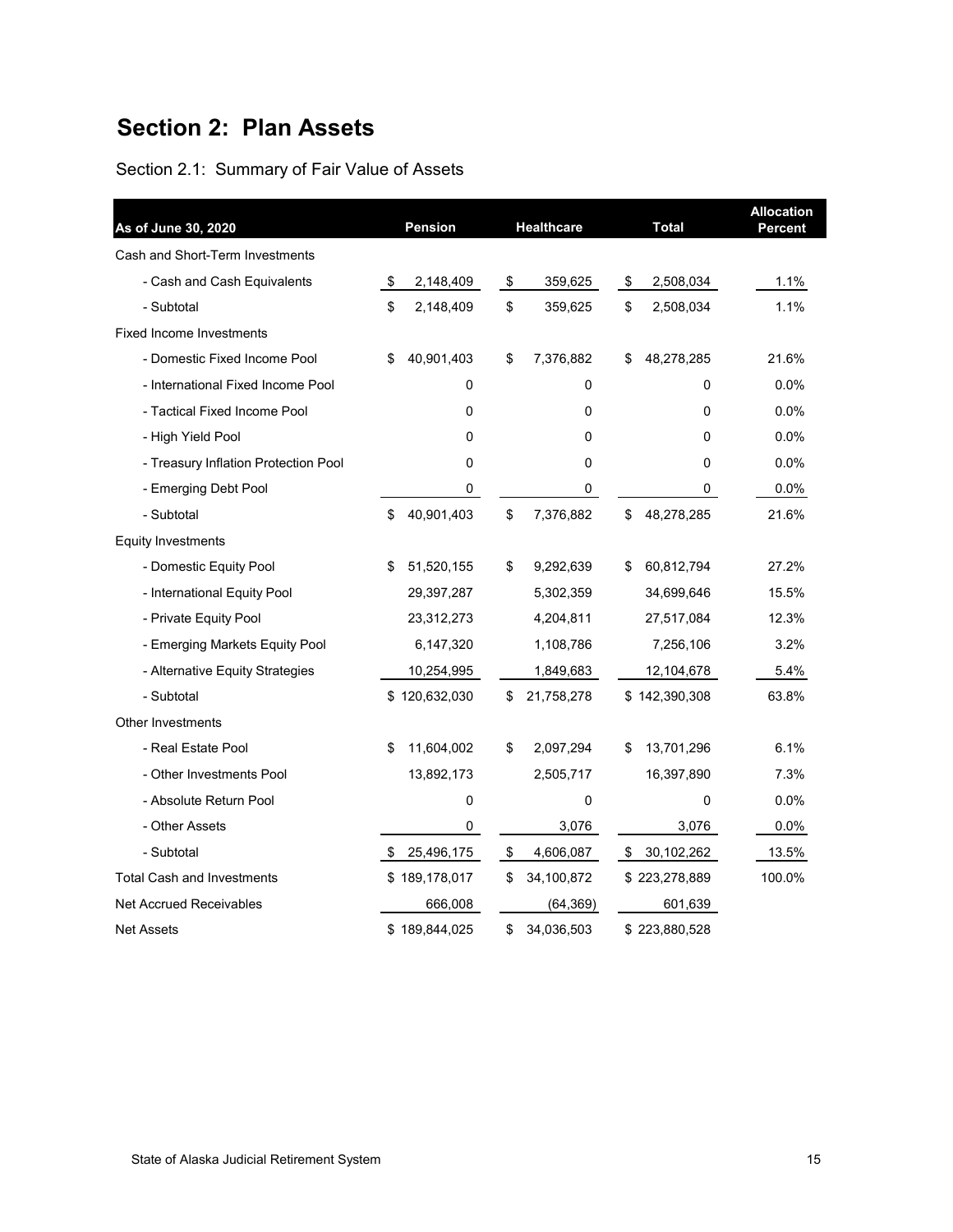| <b>Fiscal Year 2019</b>                                                                    | <b>Pension</b>   |             | <b>Healthcare</b> | <b>Total</b>     |
|--------------------------------------------------------------------------------------------|------------------|-------------|-------------------|------------------|
| 1. Fair Value of Assets as of June 30, 2018                                                | \$176,794,969    | \$          | 31,497,603        | \$208,292,572    |
| 2. Additions:                                                                              |                  |             |                   |                  |
| a. Employee Contributions                                                                  | \$<br>813,374    | \$          | $\Omega$          | \$<br>813,374    |
| b. Employer Contributions                                                                  | 5,347,675        |             | 591,397           | 5,939,072        |
| c. State Appropriation                                                                     | 4,909,000        |             | 0                 | 4,909,000        |
| d. Interest and Dividend Income                                                            | 3,305,189        |             | 589,436           | 3,894,625        |
| e. Net Appreciation / Depreciation<br>in Fair Value of Investments                         | 7,216,458        |             | 1,324,956         | 8,541,414        |
| f. Employer Group Waiver Plan                                                              |                  | $\mathbf 0$ | 96,542            | 96,542           |
| g. Other                                                                                   |                  | 0           | 2,291             | 2,291            |
| h. Total Additions                                                                         | 21,591,696<br>\$ | \$          | 2,604,622         | 24,196,318<br>\$ |
| 3. Deductions:                                                                             |                  |             |                   |                  |
| a. Medical Benefits                                                                        | \$               | \$<br>0     | 978,813           | \$<br>978,813    |
| b. Retirement Benefits                                                                     | 13,627,946       |             | 0                 | 13,627,946       |
| c. Refund of Contributions                                                                 |                  | 0           | 0                 | 0                |
| d. Investment Expenses                                                                     |                  | 73,807      | 13,136            | 86,943           |
| e. Administrative Expenses                                                                 |                  | 59,094      | 17,950            | 77,044           |
| f. Total Deductions                                                                        | 13,760,847<br>\$ | \$          | 1,009,899         | 14,770,746<br>\$ |
| 4. Fair Value of Assets as of June 30, 2019                                                | \$184,625,818    | \$          | 33,092,326        | \$217,718,144    |
| 5. Approximate Fair Value Investment Return Rate<br>during FY19 Net of Investment Expenses |                  | 6.0%        | 6.1%              | 6.0%             |

## Section 2.2: Changes in Fair Value of Assets During FY19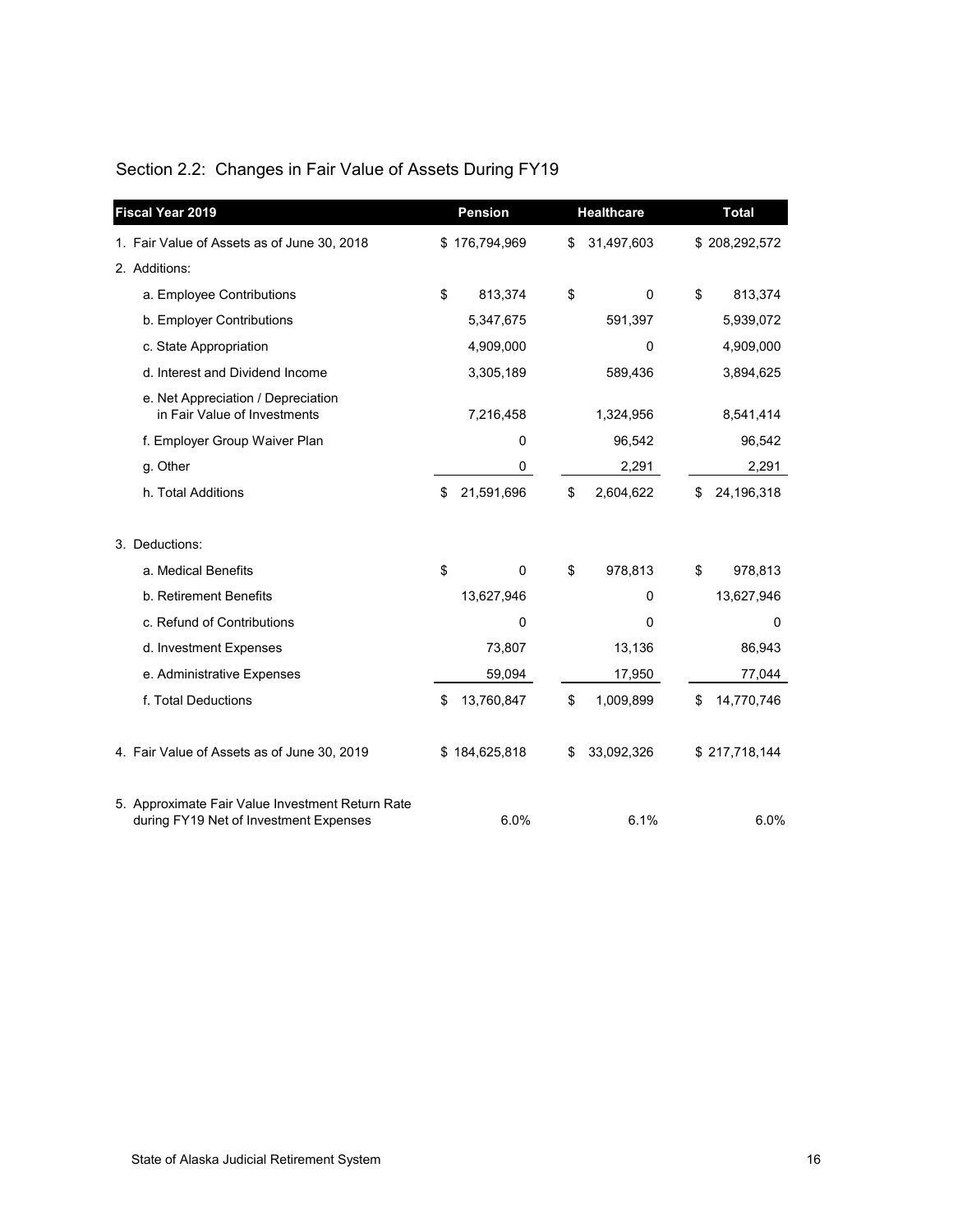| <b>Fiscal Year 2020</b>                                                                    | <b>Pension</b>   | <b>Healthcare</b> | <b>Total</b>     |
|--------------------------------------------------------------------------------------------|------------------|-------------------|------------------|
| 1. Fair Value of Assets as of June 30, 2019                                                | \$184,625,818    | \$<br>33,092,326  | \$217,718,144    |
| 2. Additions:                                                                              |                  |                   |                  |
| a. Employee Contributions                                                                  | \$<br>838,676    | \$<br>0           | \$<br>838,676    |
| b. Employer Contributions                                                                  | 6,117,144        | 730,363           | 6,847,507        |
| c. State Appropriation                                                                     | 5,010,000        | $\mathbf 0$       | 5,010,000        |
| d. Interest and Dividend Income                                                            | 2,862,234        | 510,170           | 3,372,404        |
| e. Net Appreciation / Depreciation<br>in Fair Value of Investments                         | 5,220,577        | 962,611           | 6,183,188        |
| f. Employer Group Waiver Plan                                                              | $\mathbf 0$      | 108,886           | 108,886          |
| g. Other                                                                                   | 0                | 23,956            | 23,956           |
| h. Total Additions                                                                         | \$<br>20,048,631 | \$<br>2,335,986   | \$<br>22,384,617 |
| 3. Deductions:                                                                             |                  |                   |                  |
| a. Medical Benefits                                                                        | \$<br>0          | \$<br>1,267,667   | \$<br>1,267,667  |
| b. Retirement Benefits                                                                     | 14,178,500       | 0                 | 14,178,500       |
| c. Refund of Contributions                                                                 | 0                | $\mathbf 0$       | $\mathbf 0$      |
| d. Investment Expenses                                                                     | 545,306          | 95,050            | 640,356          |
| e. Administrative Expenses                                                                 | 106,618          | 29,092            | 135,710          |
| f. Total Deductions                                                                        | \$<br>14,830,424 | \$<br>1,391,809   | \$<br>16,222,233 |
| 4. Fair Value of Assets as of June 30, 2020                                                | \$189,844,025    | \$<br>34,036,503  | \$223,880,528    |
| 5. Approximate Fair Value Investment Return Rate<br>during FY20 Net of Investment Expenses | 4.1%             | 4.3%              | 4.1%             |

## Section 2.3: Changes in Fair Value of Assets During FY20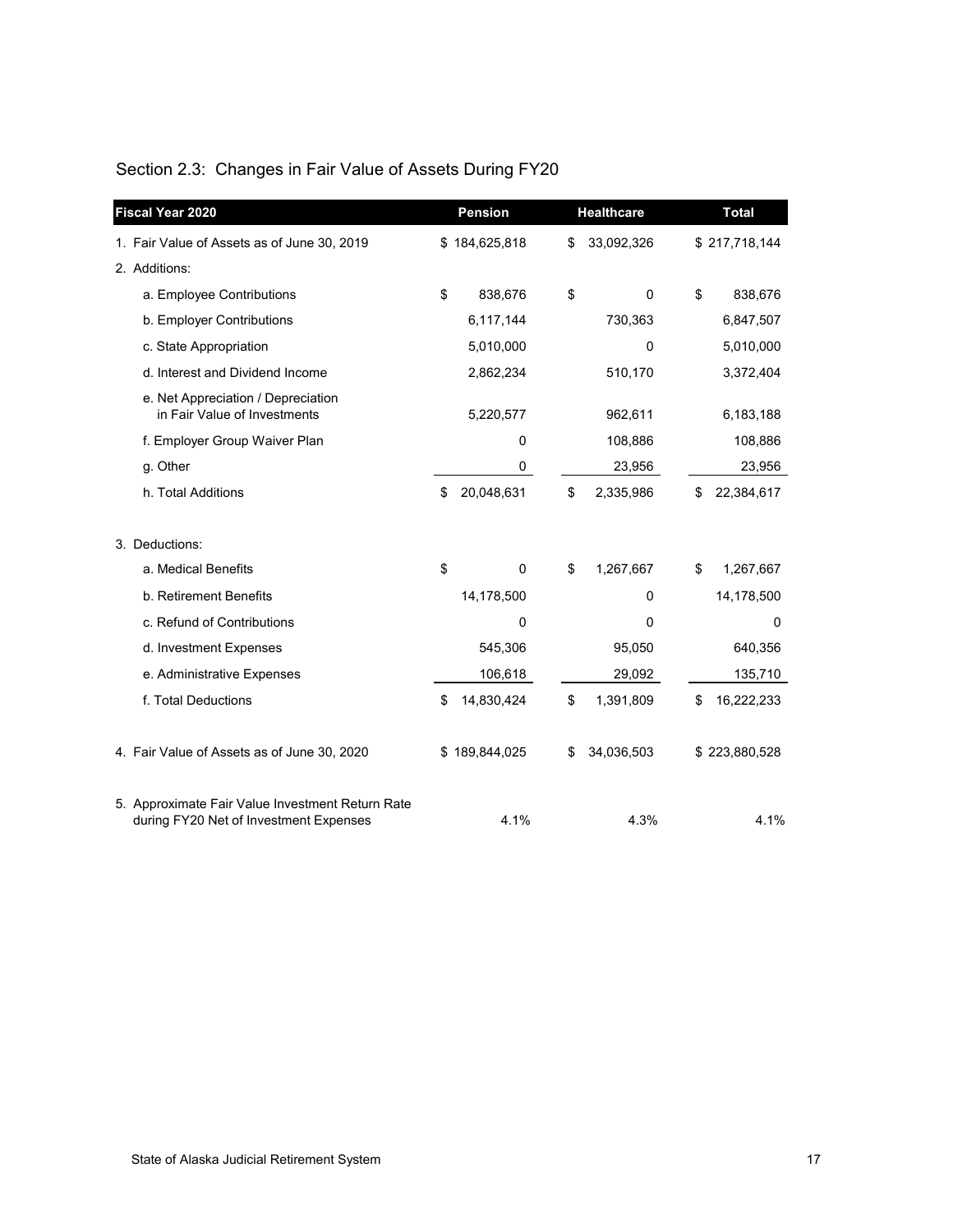## Section 2.4: Development of Actuarial Value of Assets

Investment gains and losses are recognized 20% per year over 5 years. In no event may valuation assets be less than 80% or more than 120% of fair value as of the current valuation date.

|                                                                                                 | <b>Pension</b> | Healthcare       | <b>Total</b>  |
|-------------------------------------------------------------------------------------------------|----------------|------------------|---------------|
| 1. Deferral of Investment Gain / (Loss) for FY20                                                |                |                  |               |
| a. Fair Value of Assets as of June 30, 2019                                                     | \$184,625,818  | \$<br>33,092,326 | \$217,718,144 |
| b. Contributions                                                                                | 11,965,820     | 730,363          | 12,696,183    |
| c. Employer Group Waiver Plan                                                                   | 0              | 108,886          | 108,886       |
| d. Benefit Payments                                                                             | 14,178,500     | 1,267,667        | 15,446,167    |
| e. Administrative Expenses                                                                      | 106,618        | 29,092           | 135,710       |
| f. Actual Investment Return (net of investment expenses)                                        | 7,537,505      | 1,401,687        | 8,939,192     |
| g. Expected Return Rate (net of investment expenses)                                            | 7.38%          | 7.38%            | 7.38%         |
| h. Expected Return, Weighted for Timing                                                         | 13,685,832     | 2,425,632        | 16,111,464    |
| i. Investment Gain / (Loss) for the Year, $(f)$ - $(h)$                                         | (6, 148, 327)  | (1,023,945)      | (7, 172, 272) |
| 2. Actuarial Value as of June 30, 2020                                                          |                |                  |               |
| a. Fair Value as of June 30, 2020                                                               | \$189,844,025  | \$<br>34,036,503 | \$223,880,528 |
| b. Deferred Investment Gain / (Loss)                                                            | (4,944,018)    | (769, 136)       | (5,713,154)   |
| c. Preliminary Actuarial Value as of June 30, 2020, (a) - (b)                                   | 194,788,043    | 34,805,639       | 229,593,682   |
| d. Upper Limit: 120% of Fair Value as of June 30, 2020                                          | 227,812,830    | 40,843,804       | 268,656,634   |
| e. Lower Limit: 80% of Fair Value as of June 30, 2020                                           | 151,875,220    | 27,229,202       | 179,104,422   |
| f. Actuarial Value at June 30, 2020, (c) limited by (d) and (e)                                 | 194,788,043    | 34,805,639       | 229,593,682   |
| 3. Ratio of Actuarial Value of Assets to Fair Value of Assets                                   | 102.6%         | 102.3%           | 102.6%        |
| 4. Approximate Actuarial Value Investment Return Rate<br>during FY20 Net of Investment Expenses | 5.9%           | 5.9%             | 5.9%          |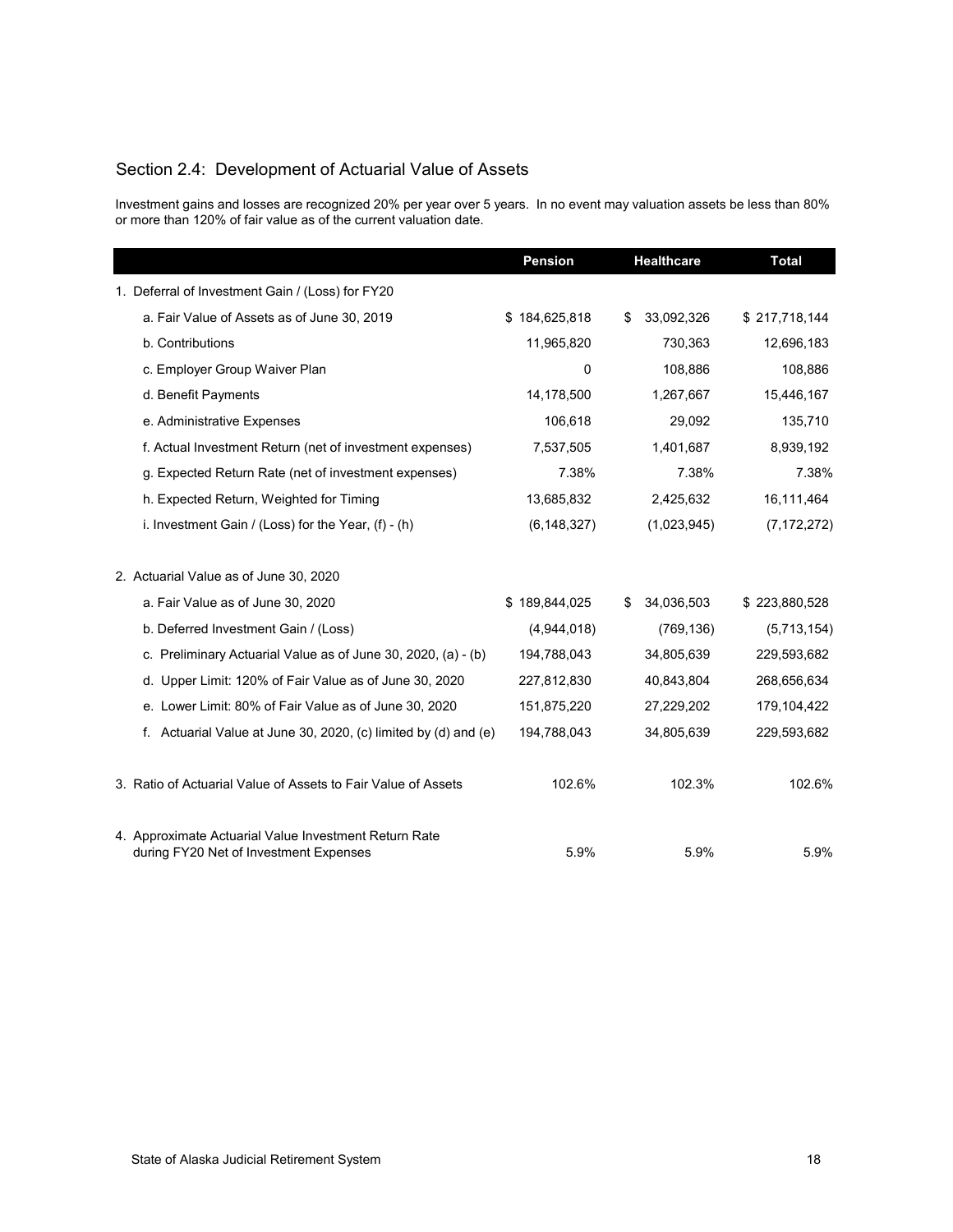|                           |                               | <b>Pension</b>                                       |                                                                                                        |                  |
|---------------------------|-------------------------------|------------------------------------------------------|--------------------------------------------------------------------------------------------------------|------------------|
| <b>Fiscal Year Ending</b> | <b>Asset Gain /</b><br>(Loss) | Gain / (Loss)<br><b>Recognized</b><br>in Prior Years | Gain / (Loss)<br>Gain / (Loss)<br><b>Recognized</b><br>Deferred to<br><b>Future Years</b><br>This Year |                  |
| June 30, 2016             | (12,208,288)<br>\$            | \$<br>(9,766,632)                                    | \$<br>(2,441,656)                                                                                      | \$<br>0          |
| June 30, 2017             | 7.229.597                     | 4.337.757                                            | 1.445.920                                                                                              | 1.445.920        |
| June 30, 2018             | 292.590                       | 117.036                                              | 58,518                                                                                                 | 117.036          |
| June 30, 2019             | (2,647,188)                   | (529,438)                                            | (529, 438)                                                                                             | (1,588,312)      |
| June 30, 2020             | (6,148,327)                   | 0                                                    | (1,229,665)                                                                                            | (4,918,662)      |
| Total                     | (13, 481, 616)<br>S.          | \$<br>(5,841,277)                                    | \$<br>(2,696,321)                                                                                      | (4,944,018)<br>S |

The tables below show the development of the gains/(losses) to be recognized in the current year:

|                           |                               | <b>Healthcare</b>                             |                                          |                                                     |
|---------------------------|-------------------------------|-----------------------------------------------|------------------------------------------|-----------------------------------------------------|
| <b>Fiscal Year Ending</b> | <b>Asset Gain /</b><br>(Loss) | Gain / (Loss)<br>Recognized<br>in Prior Years | Gain / (Loss)<br>Recognized<br>This Year | Gain / (Loss)<br>Deferred to<br><b>Future Years</b> |
| June 30, 2016             | \$<br>(2,359,113)             | \$<br>(1,887,292)                             | \$<br>(471, 821)                         | \$<br>0                                             |
| June 30, 2017             | 1.282.441                     | 769.464                                       | 256.488                                  | 256.489                                             |
| June 30, 2018             | 98.500                        | 39.400                                        | 19.700                                   | 39.400                                              |
| June 30, 2019             | (409, 783)                    | (81, 957)                                     | (81, 957)                                | (245, 869)                                          |
| June 30, 2020             | (1,023,945)                   | 0                                             | (204, 789)                               | (819, 156)                                          |
| Total                     | (2,411,900)<br>\$             | \$<br>(1, 160, 385)                           | \$<br>(482, 379)                         | \$<br>(769, 136)                                    |

|                           |                               | Total                                                                                                   |                     |                                                     |
|---------------------------|-------------------------------|---------------------------------------------------------------------------------------------------------|---------------------|-----------------------------------------------------|
| <b>Fiscal Year Ending</b> | <b>Asset Gain /</b><br>(Loss) | Gain / (Loss)<br>Gain / (Loss)<br>Recognized<br><b>Recognized</b><br>in Prior Years<br><b>This Year</b> |                     | Gain / (Loss)<br>Deferred to<br><b>Future Years</b> |
| June 30, 2016             | \$(14, 567, 401)              | (11,653,924)<br>\$                                                                                      | (2,913,477)<br>\$   | \$<br>0                                             |
| June 30, 2017             | 8,512,038                     | 5,107,221                                                                                               | 1,702,408           | 1.702.409                                           |
| June 30, 2018             | 391.090                       | 156.436                                                                                                 | 78.218              | 156.436                                             |
| June 30, 2019             | (3,056,971)                   | (611, 395)                                                                                              | (611, 395)          | (1,834,181)                                         |
| June 30, 2020             | (7,172,272)                   | 0                                                                                                       | (1,434,454)         | (5,737,818)                                         |
| Total                     | (15,893,516)<br>\$            | (7,001,662)<br>\$                                                                                       | (3, 178, 700)<br>\$ | (5,713,154)<br>\$                                   |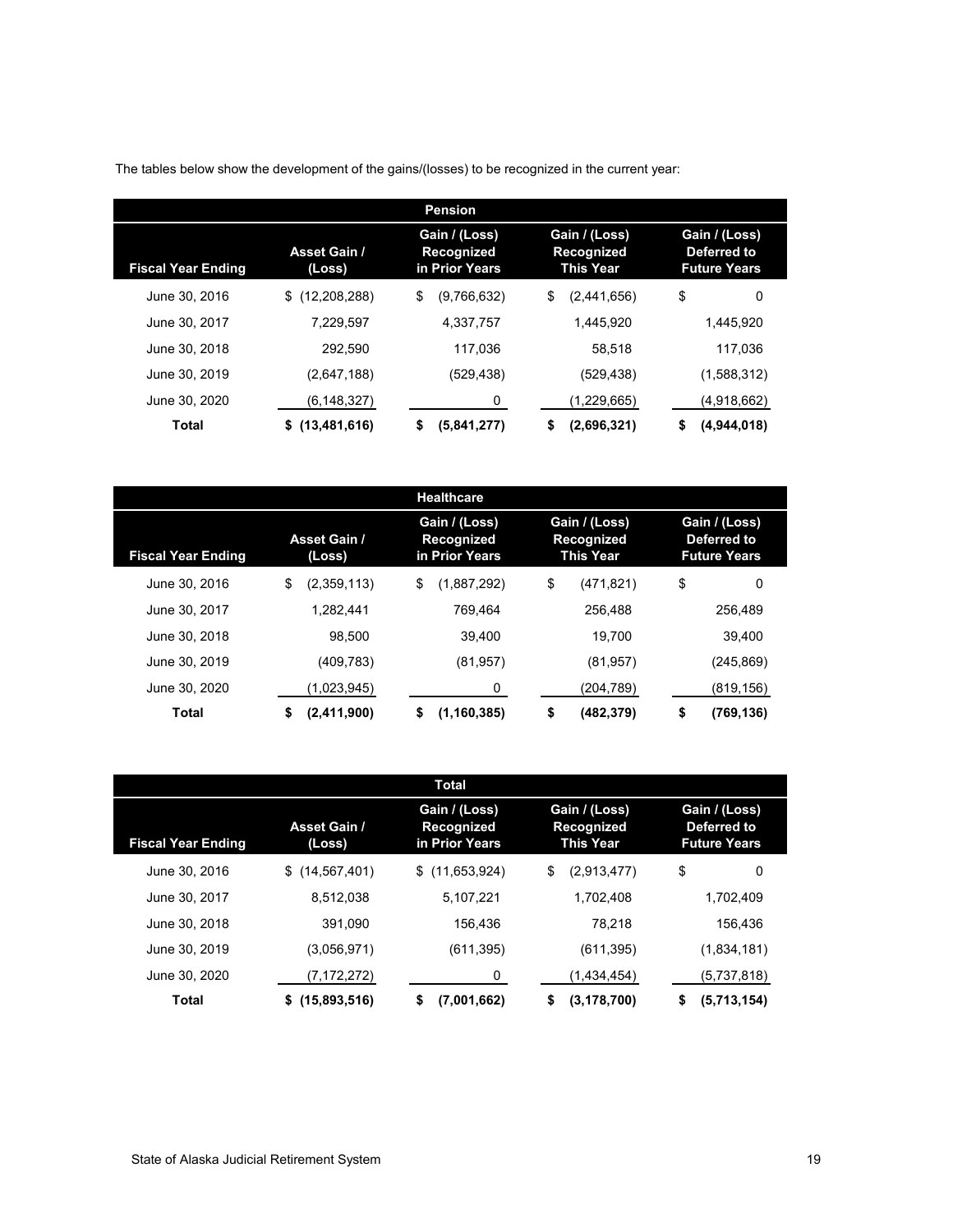|                    | <b>Actuarial Value</b> |             |               | <b>Fair Value</b> |
|--------------------|------------------------|-------------|---------------|-------------------|
| <b>Year Ending</b> | <b>Annual</b>          | Cumulative* | <b>Annual</b> | Cumulative*       |
| June 30, 2005      | 8.0%                   | 8.0%        | 8.0%          | 8.0%              |
| June 30, 2006      | 11.0%                  | 9.5%        | 11.0%         | 9.5%              |
| June 30, 2007      | 10.2%                  | 9.7%        | 18.1%         | 12.3%             |
| June 30, 2008      | 7.4%                   | 9.1%        | $(4.8\%)$     | 7.7%              |
| June 30, 2009      | $(9.7\%)$              | 5.1%        | (20.6%)       | 1.4%              |
| June 30, 2010      | 8.7%                   | 5.7%        | 10.6%         | 2.8%              |
| June 30, 2011      | 5.0%                   | 5.6%        | 20.8%         | 5.2%              |
| June 30, 2012      | 0.7%                   | 5.0%        | 0.1%          | 4.6%              |
| June 30, 2013      | 3.6%                   | 4.8%        | 12.3%         | 5.4%              |
| June 30, 2014      | 12.2%                  | 5.5%        | 18.3%         | 6.6%              |
| June 30, 2015      | 10.8%                  | 6.0%        | 3.0%          | 6.3%              |
| June 30, 2016      | 6.6%                   | 6.0%        | $(0.5\%)$     | 5.7%              |
| June 30, 2017      | 8.3%                   | 6.2%        | 13.0%         | 6.3%              |
| June 30, 2018      | 8.1%                   | 6.3%        | 8.3%          | 6.4%              |
| June 30, 2019      | 5.7%                   | 6.3%        | 6.0%          | 6.4%              |
| June 30, 2020      | 5.9%                   | 6.3%        | 4.1%          | 6.2%              |

### Section 2.5: Historical Asset Rates of Return

\* Cumulative since fiscal year ending June 30, 2005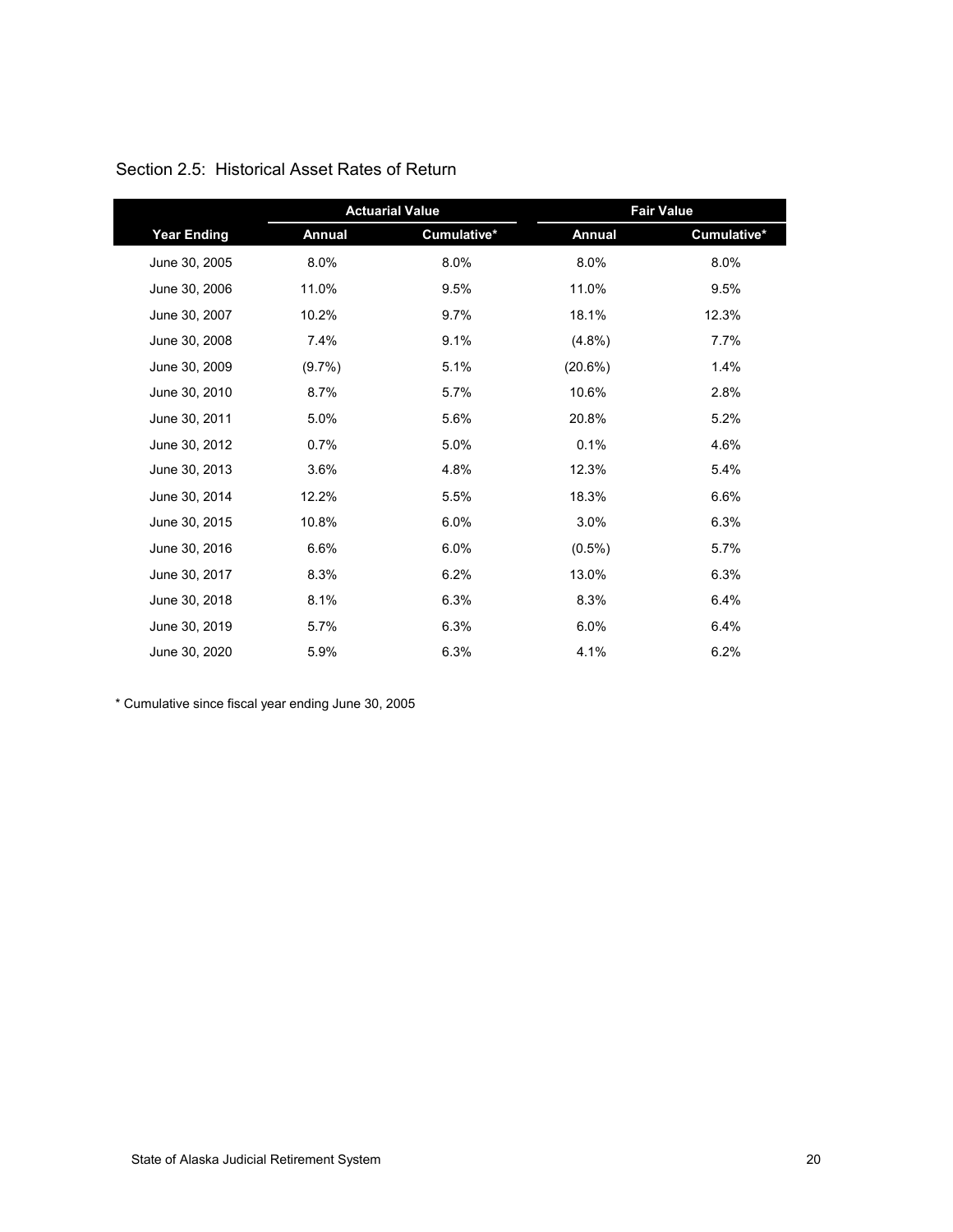## **Section 3: Member Data**

## Section 3.1: Summary of Members Included

| As of June 30                                                                                 |    | 2012    | 2014          | 2016          | 2018               | 2020          |
|-----------------------------------------------------------------------------------------------|----|---------|---------------|---------------|--------------------|---------------|
|                                                                                               |    |         |               |               |                    |               |
| <b>Active Members</b>                                                                         |    |         |               |               |                    |               |
| 1. Number                                                                                     |    | 69      | 76            | 76            | 71                 | 72            |
| 2. Average Age                                                                                |    | 57.83   | 57.65         | 58.80         | 57.53              | 55.03         |
| 3. Average Service                                                                            |    | 9.04    | 8.70          | 9.39          | 9.49               | 6.83          |
| 4. Average Entry Age                                                                          |    | 48.79   | 48.95         | 49.41         | 48.04              | 48.20         |
| 5. Average Annual Earnings                                                                    | \$ | 171,060 | \$<br>175,964 | \$<br>178,903 | \$<br>182,045      | \$<br>182,739 |
| 6. Number Vested                                                                              |    | 43      | 48            | 54            | 51                 | 36            |
| 7. Percent Who Are Vested                                                                     |    | 62.3%   | 63.2%         | 71.1%         | 71.8%              | 50.0%         |
|                                                                                               |    |         |               |               |                    |               |
| Retirees, Disabilitants, and Beneficiaries                                                    |    |         |               |               |                    |               |
| 1. Number                                                                                     |    | 108     | 108           | 109           | 125                | 144           |
| 2. Average Age                                                                                |    | 70.95   | 72.09         | 73.34         | 73.71              | 73.98         |
| 3. Average Monthly Pension Benefit                                                            | S. | 7,774   | \$<br>8,141   | \$<br>8,529   | \$<br>8,291        | \$<br>8,305   |
|                                                                                               |    |         |               |               |                    |               |
| Vested Terminations (vested at termination, not refunded contributions, or commenced benefit) |    |         |               |               |                    |               |
| 1. Number                                                                                     |    | 5       | 4             | 3             | 3                  | 2             |
| 2. Average Age                                                                                |    | 52.28   | 53.53         | 57.35         | 59.05              | 55.87         |
| 3. Average Monthly Pension Benefit \$                                                         |    | 5,937   | \$<br>5,704   | \$<br>7,017   | \$<br>7,623        | \$<br>6,305   |
|                                                                                               |    |         |               |               |                    |               |
| Non-Vested Terminations (not vested at termination, not refunded contributions)               |    |         |               |               |                    |               |
| 1. Number                                                                                     |    | 0       | $\Omega$      | $\Omega$      | 0                  | 1             |
| 2. Average Account Balance                                                                    | \$ | 0       | \$<br>0       | \$<br>0       | \$<br>$\mathbf{0}$ | \$<br>66,828  |
|                                                                                               |    |         |               |               |                    |               |
| <b>Total Number of Members</b>                                                                |    | 182     | 188           | 188           | 199                | 219           |

| As of June 30, 2020                              | <b>Retirees</b> |  |  |  |  |  |  |  |  |
|--------------------------------------------------|-----------------|--|--|--|--|--|--|--|--|
| <b>Summary of Retiree Medical Data Received</b>  |                 |  |  |  |  |  |  |  |  |
| 1. Retiree records on pension data               | 144             |  |  |  |  |  |  |  |  |
| 2. Remove duplicates on pension data             | (5)             |  |  |  |  |  |  |  |  |
| 3. Valued in a different retiree healthcare plan | (49)            |  |  |  |  |  |  |  |  |
| 4. Records without medical coverage              |                 |  |  |  |  |  |  |  |  |
| 5. Total                                         | 89              |  |  |  |  |  |  |  |  |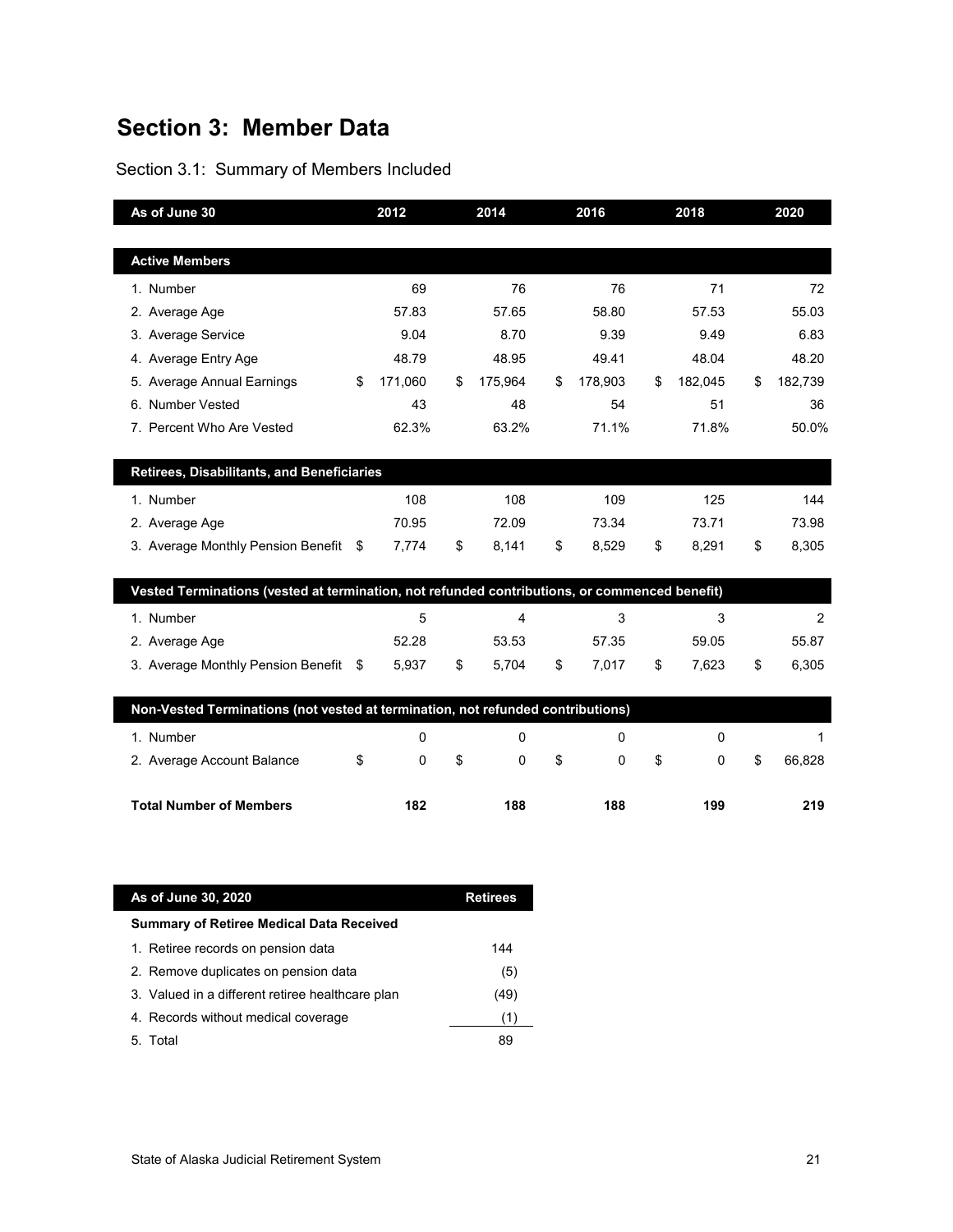| Section 3.2: Age and Service Distribution of Active Members |  |  |
|-------------------------------------------------------------|--|--|

| Age          | Number | <b>Total</b><br>Annual<br><b>Earnings</b> | Average<br>Annual<br>Earnings | Years<br>Servic |
|--------------|--------|-------------------------------------------|-------------------------------|-----------------|
| $0 - 19$     | 0      | \$<br>0                                   | \$<br>0                       | 0               |
| $20 - 24$    | 0      | 0                                         | 0                             | 1               |
| $25 - 29$    | 0      | 0                                         | 0                             | 2               |
| $30 - 34$    | 0      | 0                                         | 0                             | 3               |
| $35 - 39$    | 2      | 350,568                                   | 175,284                       | 4               |
| $40 - 44$    | 9      | 1,653,852                                 | 183,761                       | $0 - 4$         |
| 45 - 49      | 10     | 1,814,700                                 | 181,470                       | $5 - 9$         |
| $50 - 54$    | 17     | 3,084,996                                 | 181,470                       | $10 - 1$        |
| $55 - 59$    | 12     | 2,147,736                                 | 178,978                       | $15 - 1$        |
| $60 - 64$    | 11     | 2,029,176                                 | 184,471                       | $20 - 2$        |
| $65 - 69$    | 11     | 2,076,144                                 | 188,740                       | $25 - 2$        |
| $70 - 74$    | 0      | 0                                         | 0                             | $30 - 3$        |
| $75+$        | 0      | 0                                         | 0                             | $35 - 3$        |
|              |        |                                           |                               | $40+$           |
| <b>Total</b> | 72     | \$13,157,172                              | \$<br>182,739                 | Tota            |

#### Annual Earnings by Age **Annual Earnings by Service Annual Earnings by Service**

| Average<br>Annual<br>Earnings | <b>Years of</b><br><b>Service</b> | <b>Number</b> | <b>Total</b><br>Annual<br><b>Earnings</b> | Average<br>Annual<br><b>Earnings</b> |
|-------------------------------|-----------------------------------|---------------|-------------------------------------------|--------------------------------------|
| 0                             | 0                                 | 8             | \$<br>1,460,016                           | \$<br>182,502                        |
| 0                             | 1                                 | 14            | 2,598,336                                 | 185,595                              |
| 0                             | 2                                 | 6             | 1,051,704                                 | 175,284                              |
| 0                             | 3                                 | 5             | 923,844                                   | 184,769                              |
| 175,284                       | 4                                 | 3             | 584,616                                   | 194,872                              |
| 183,761                       | $0 - 4$                           | 36            | \$<br>6,618,516                           | \$<br>183,848                        |
| 181,470                       | $5 - 9$                           | 16            | 2,914,848                                 | 182,178                              |
| 181,470                       | $10 - 14$                         | 12            | 2,205,480                                 | 183,790                              |
| 178,978                       | $15 - 19$                         | 6             | 1,051,704                                 | 175,284                              |
| 184,471                       | $20 - 24$                         | 2             | 366,624                                   | 183,312                              |
| 188,740                       | $25 - 29$                         | 0             | 0                                         | 0                                    |
| 0                             | $30 - 34$                         | 0             | $\Omega$                                  | 0                                    |
| 0                             | $35 - 39$                         | 0             | $\Omega$                                  | 0                                    |
|                               | $40+$                             | 0             | 0                                         | 0                                    |
| 182,739                       | <b>Total</b>                      | 72            | \$13,157,172                              | \$<br>182,739                        |

#### **Years of Service by Age**

|              |                |              |           |              |           | <b>Years of Service</b> |           |           |              |              |
|--------------|----------------|--------------|-----------|--------------|-----------|-------------------------|-----------|-----------|--------------|--------------|
| Age          | $0 - 4$        | $5 - 9$      | $10 - 14$ | $15 - 19$    | $20 - 24$ | $25 - 29$               | $30 - 34$ | $35 - 39$ | $40+$        | <b>Total</b> |
| $0 - 19$     | $\Omega$       | $\mathbf{0}$ | $\Omega$  | $\Omega$     | $\Omega$  | $\Omega$                | 0         | $\Omega$  | <sup>0</sup> | <sup>0</sup> |
| $20 - 24$    | 0              | 0            |           | U            |           | 0                       | o         |           | n.           |              |
| $25 - 29$    | $\mathbf{0}$   | 0            |           | 0            |           | 0                       |           |           |              |              |
| $30 - 34$    | $\mathbf{0}$   | <sup>0</sup> | n         | 0            | n         | 0                       |           |           |              |              |
| $35 - 39$    | $\overline{2}$ | 0            |           | 0            |           | 0                       |           |           |              |              |
| $40 - 44$    | 6              | 3            |           | <sup>0</sup> |           | <sup>0</sup>            |           |           |              |              |
| $45 - 49$    | 8              | 2            |           | U            |           | <sup>0</sup>            |           |           | 0            | 10           |
| $50 - 54$    | 10             | 4            |           | 3            |           | 0                       |           |           | 0            | 17           |
| $55 - 59$    | 5              | 2            | 4         | <sup>0</sup> |           | <sup>0</sup>            |           |           | 0            | 12           |
| $60 - 64$    | 4              | 3            | 3         |              |           | 0                       |           |           | 0            | 11           |
| $65 - 69$    | 1              | 2            | 5.        | 2            |           | <sup>0</sup>            |           |           | n.           | 11           |
| $70 - 74$    | 0              | 0            | 0         | 0            |           | 0                       | 0         |           | 0            | U            |
| $75+$        | 0              | 0            | 0         | 0            | 0         | 0                       | 0         | 0         | 0            | 0            |
| <b>Total</b> | 36             | 16           | 12        | 6            | 2         | O                       | ŋ         | U         | 0            | 72           |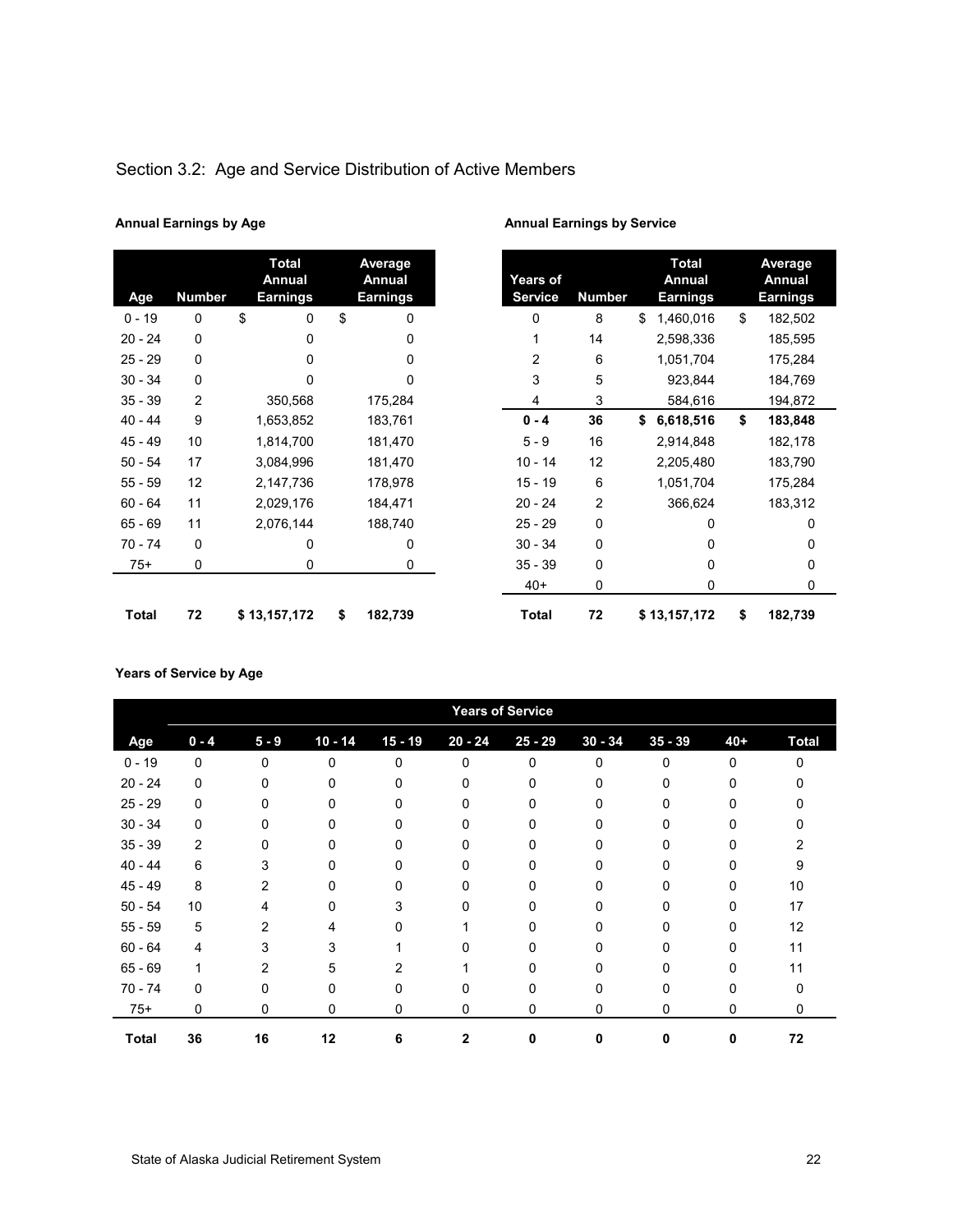## Section 3.3: Member Data Reconciliation

#### **Pension**

|                                |                                 | <b>Inactive Members</b> |                                    |                                     |                |  |  |
|--------------------------------|---------------------------------|-------------------------|------------------------------------|-------------------------------------|----------------|--|--|
|                                | <b>Active</b><br><b>Members</b> | Due a<br>Refund         | <b>Deferred</b><br><b>Benefits</b> | <b>Benefit</b><br><b>Recipients</b> | Total          |  |  |
| As of June 30, 2018            | 71                              | 0                       | 3                                  | 125                                 | 199            |  |  |
| <b>New Entrants</b>            | 22                              | 0                       | $\Omega$                           | $\Omega$                            | 22             |  |  |
| <b>Rehires</b>                 | 0                               | 0                       | $\mathbf{0}$                       | 0                                   | 0              |  |  |
| <b>Vested Terminations</b>     | (1)                             | 0                       | 1                                  | 0                                   | 0              |  |  |
| <b>Non-Vested Terminations</b> | (1)                             | 1                       | $\Omega$                           | 0                                   | 0              |  |  |
| <b>Refund of Contributions</b> | $\Omega$                        | $\Omega$                | $\Omega$                           | $\Omega$                            | 0              |  |  |
| Retirements                    | (18)                            | 0                       | (2)                                | 20                                  | 0              |  |  |
| Deceased                       | (1)                             | 0                       | $\Omega$                           | (8)                                 | (9)            |  |  |
| <b>New Beneficiaries</b>       | 0                               | 0                       | $\Omega$                           | 6                                   | 6              |  |  |
| New QDROs                      | 0                               | 0                       | $\Omega$                           | $\overline{2}$                      | $\overline{2}$ |  |  |
| Transfers In/Out               | 0                               | 0                       | $\mathbf{0}$                       | 0                                   | 0              |  |  |
| <b>Data Corrections</b>        | 0                               | 0                       | $\Omega$                           | (1)                                 | (1)            |  |  |
| <b>Net Change</b>              | 1                               | 1                       | (1)                                | 19                                  | 20             |  |  |
| As of June 30, 2020            | 72                              | 1                       | $\overline{2}$                     | 144                                 | 219            |  |  |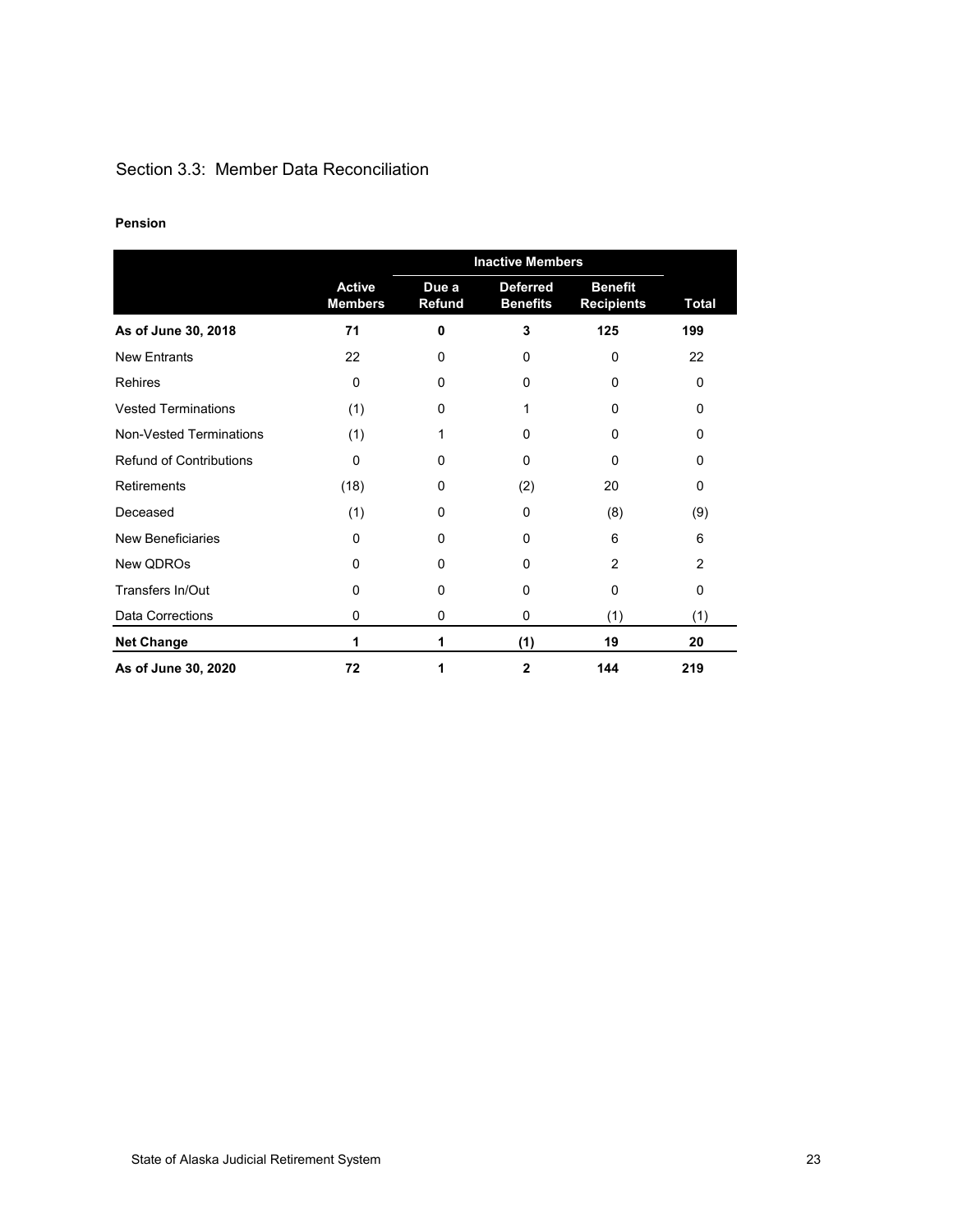#### **Healthcare**

|                                   |                                 | <b>Inactive Members</b> |                                  |                                            |                 |                                                   |  |  |
|-----------------------------------|---------------------------------|-------------------------|----------------------------------|--------------------------------------------|-----------------|---------------------------------------------------|--|--|
|                                   | <b>Active</b><br><b>Members</b> | <b>Retirees</b>         | <b>Covered</b><br><b>Spouses</b> | Covered<br>Children /<br><b>Dependents</b> | <b>Deferred</b> | <b>Total</b><br><b>Inactive</b><br><b>Members</b> |  |  |
| As of June 30, 2018               | 56                              | 78                      | 40                               | 5                                          | 3               | 126                                               |  |  |
| <b>New Entrants</b>               | 13                              | $\mathbf 0$             | 0                                | 0                                          | 0               | 0                                                 |  |  |
| <b>Rehires</b>                    | $\mathbf 0$                     | 0                       | 0                                | 0                                          | 0               | 0                                                 |  |  |
| <b>Vested Terminations</b>        | (1)                             | 0                       | $\Omega$                         | $\mathbf 0$                                | 1               | 1                                                 |  |  |
| <b>Non-Vested Terminations</b>    | (1)                             | 0                       | $\Omega$                         | 0                                          | 0               | 0                                                 |  |  |
| <b>Refund of Contributions</b>    | $\Omega$                        | 0                       | $\Omega$                         | 0                                          | 0               | 0                                                 |  |  |
| <b>Disability Retirements</b>     | $\mathbf{0}$                    | 0                       | $\Omega$                         | 0                                          | 0               | 0                                                 |  |  |
| Age Retirements                   | (10)                            | 10                      | 4                                | 0                                          | 0               | 14                                                |  |  |
| <b>Deferred Retirements</b>       | 0                               | 2                       | $\mathbf 0$                      | 0                                          | (2)             | 0                                                 |  |  |
| Deceased                          | (1)                             | (5)                     | 0                                | 0                                          | $\Omega$        | (5)                                               |  |  |
| <b>New Beneficiaries</b>          | $\Omega$                        | 3                       | (3)                              | 0                                          | $\Omega$        | 0                                                 |  |  |
| Added Retiree Medical Coverage    | $\Omega$                        | 0                       | $\mathbf 0$                      | 0                                          | 0               | 0                                                 |  |  |
| <b>Added Dependent Coverage</b>   | 0                               | 0                       | $\Omega$                         | 0                                          | $\Omega$        | 0                                                 |  |  |
| Dropped Retiree Medical Coverage  | $\Omega$                        | 0                       | $\Omega$                         | $\Omega$                                   | $\Omega$        | 0                                                 |  |  |
| <b>Dropped Dependent Coverage</b> | 0                               | 0                       | (2)                              | (1)                                        | 0               | (3)                                               |  |  |
| Transfers In/Out                  | 0                               | 1                       | $\mathbf 0$                      | $\mathbf 0$                                | 0               | 1                                                 |  |  |
| <b>Net Change</b>                 | $\mathbf{0}$                    | 11                      | (1)                              | (1)                                        | (1)             | 8                                                 |  |  |
| As of June 30, 2020               | 56                              | 89                      | 39                               | 4                                          | $\overline{2}$  | 134                                               |  |  |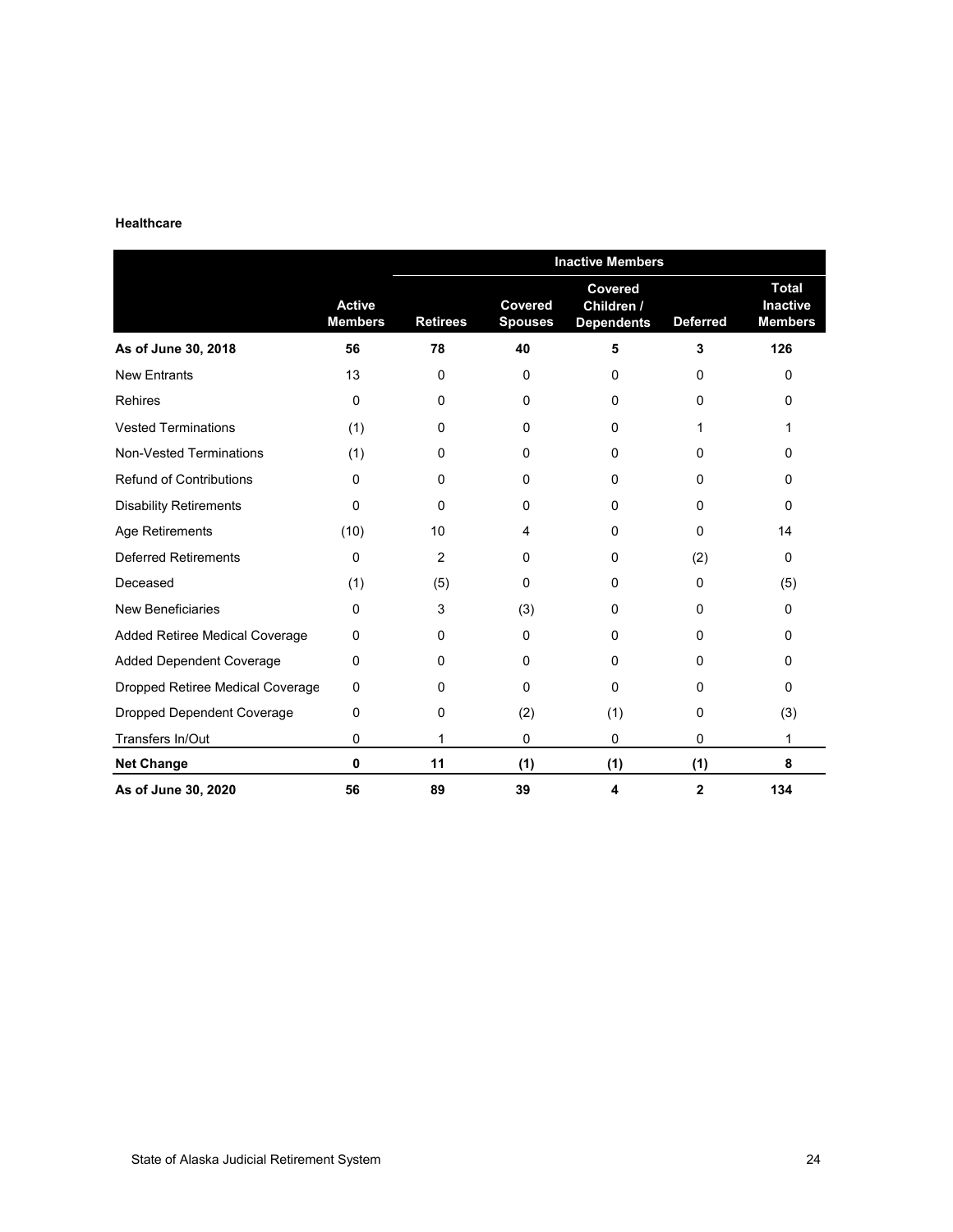# <span id="page-29-0"></span>**Section 4: Basis of the Actuarial Valuation**

## <span id="page-29-1"></span>Section 4.1: Summary of Plan Provisions

#### **Effective Date**

May 4, 1963, with amendments through June 30, 2020.

#### **Administration of Plan**

The Commissioner of Administration is responsible for administering the Judicial Retirement System (JRS). The Alaska Retirement Management Board is responsible for managing and investing the fund.

#### **Membership**

Membership in JRS is mandatory for all Supreme Court justices and Superior, District, and Appellate Court judges. The administrative director of the Court System may elect to participate in either JRS or Public Employees' Retirement System (PERS).

#### **Credited Service**

Members receive credit for each day of JRS employment. Earlier service as a magistrate or deputy magistrate before July 1, 1967 is covered under JRS. JRS members become vested in the plan after completing five years of credited service.

#### **Member Contributions**

**Mandatory Contributions:** Members hired after July 1, 1978, are required to contribute 7% of their base salaries. Contributions are required for a maximum of 15 years. Members hired before July 1, 1978 are not required to contribute.

**Interest:** Members' contributions earn 4.5% interest, compounded semiannually on June 30 and December 31.

**Refund of Contributions:** Non-vested members may receive a refund of their contributions and interest earned if they terminate employment. Refunded contributions, plus 7% indebtedness interest, must be repaid before appointment to retirement.

JRS contributions for terminated members may be attached to satisfy claims under Alaska Statute 09.38.065 or federal tax levies. Contributions that are attached to satisfy claims or tax levies may be reinstated at any time. The member is not required to return to JRS employment.

#### **Retirement Benefits**

**Normal Retirement:** Members are eligible for normal retirement at age 60 if they have at least five years of JRS service. Terminated, vested members may defer retirement and begin receiving normal retirement benefits when they reach age 60. Vesting is completion of at least five years of JRS service.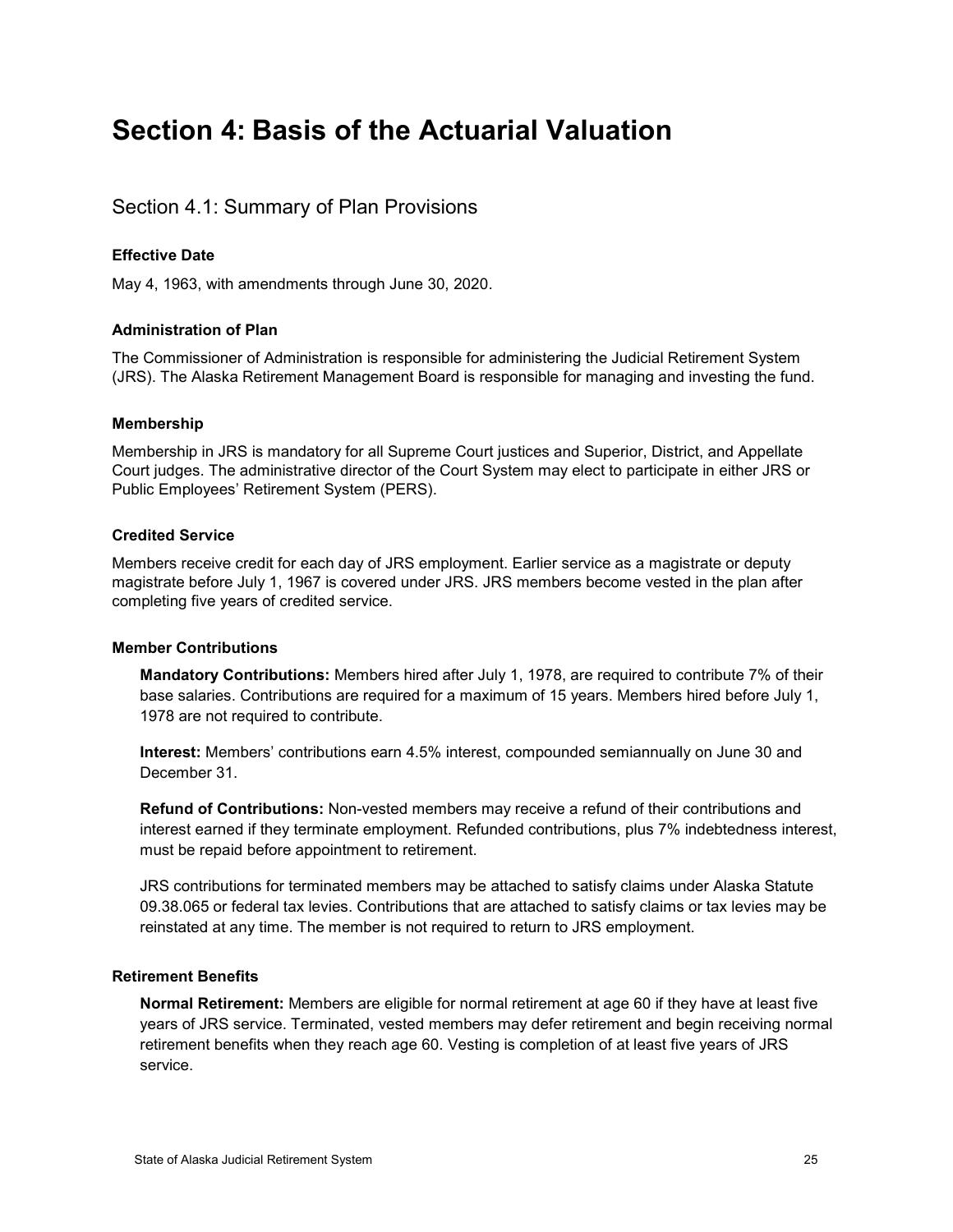**Early Retirement:** Members are eligible for early retirement at any age if they have at least 20 years of service. Terminated, vested members may defer retirement and begin receiving early retirement benefits when they reach age 55. Under early retirement, members receive reduced benefits equal to the actuarial equivalent of their normal retirement benefits. Early benefits are based on the member's service and early retirement date.

**Benefit Type:** Lifetime monthly benefits are paid to the member. Upon the member's death, a survivor's benefit (see below) may be payable if the member has an eligible spouse or dependent children.

**Benefit Calculations for Normal Retirement:** 5% of authorized monthly base salary for each year of JRS service up to a maximum of 15 years. JRS retirement benefit payments are recalculated when the salary for the office held by the member at the time of retirement changes. The maximum JRS benefit payable to a member is 75% of the authorized salary.

#### **Disability Benefits**

Members are eligible to receive monthly disability benefits at any age if they become incapacitated and they have at least two years of JRS service. Disability benefits are calculated the same as normal retirement benefits.

#### **Survivor's Benefits**

Survivor's benefits are payable to the spouse of a member if they have been married for at least one year immediately preceding the member's death and the member has at least two years of JRS service. The monthly survivor's benefit is equal to the greater of:

- a. 50% of the monthly benefit that the member would have received if retired at the time of death; or
- b. 30% of the authorized monthly base salary if the member was not eligible to retire, or was entitled to less than 60% of the authorized monthly base salary.

If there is no eligible surviving spouse, the member's dependent children receive, in equal shares, 50% of the benefit under (a) or (b) until age 19, or age 23 and attending an accredited educational or technical institution on a full-time basis.

When there is both an eligible surviving spouse and dependent children residing in separate households, the spouse and children share equally the benefit under (a) or (b) while the children are under age 19, or age 23 and attending an accredited educational or technical institution on a full-time basis.

When there is no surviving spouse or dependent children, the member's contribution account balance, including interest earned, will be paid to the designated beneficiary.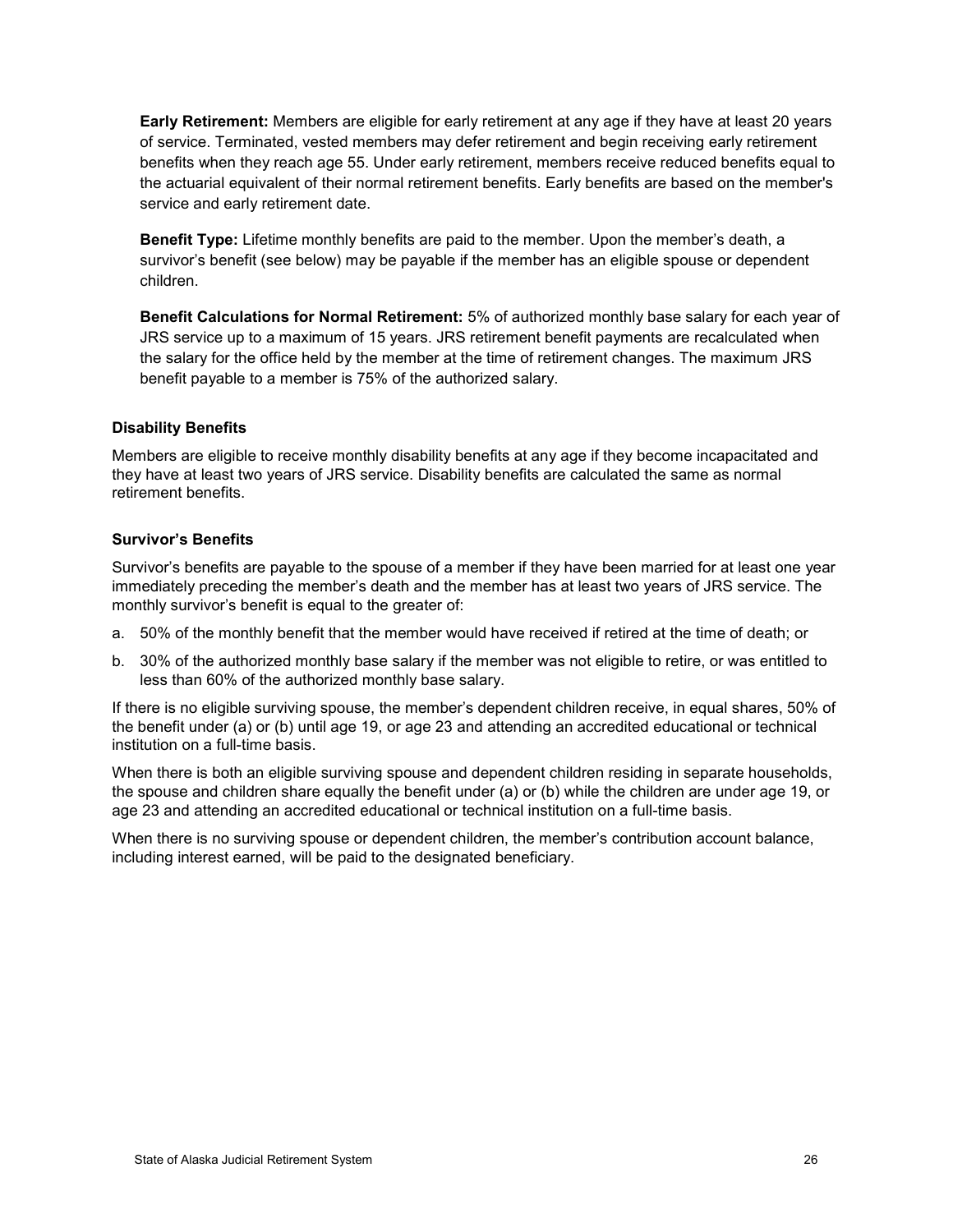#### **Postemployment Healthcare Benefits**

Medical benefits are provided at no cost to JRS members, their spouses, and dependents while monthly retirement, disability, and survivor benefits are being paid.

Participants in the defined benefit plan are covered under the following benefit design:

| <b>Plan Feature</b>                                             | <b>Amounts</b>  |
|-----------------------------------------------------------------|-----------------|
| Deductible (single/family)                                      | \$150/\$450     |
| Coinsurance (most services)                                     | 20%             |
| Outpatient surgery/testing                                      | $0\%$           |
| Maximum Out-of-Pocket (single/family, excluding deductible)     | \$800/\$2,400   |
| Rx Copays (generic/brand/mail-order), does not apply to OOP max | $$4/$ \$8 / \$0 |
| Lifetime Maximum                                                | \$2,000,000     |

The plan coordinates with Medicare on a traditional Coordination of Benefits Method. Starting in 2019, the prescription drug coverage is through a Medicare Part D EGWP arrangement.

#### **Changes in Benefit Provisions Valued Since the Prior Valuation**

There were no changes in benefit provisions since the prior valuation.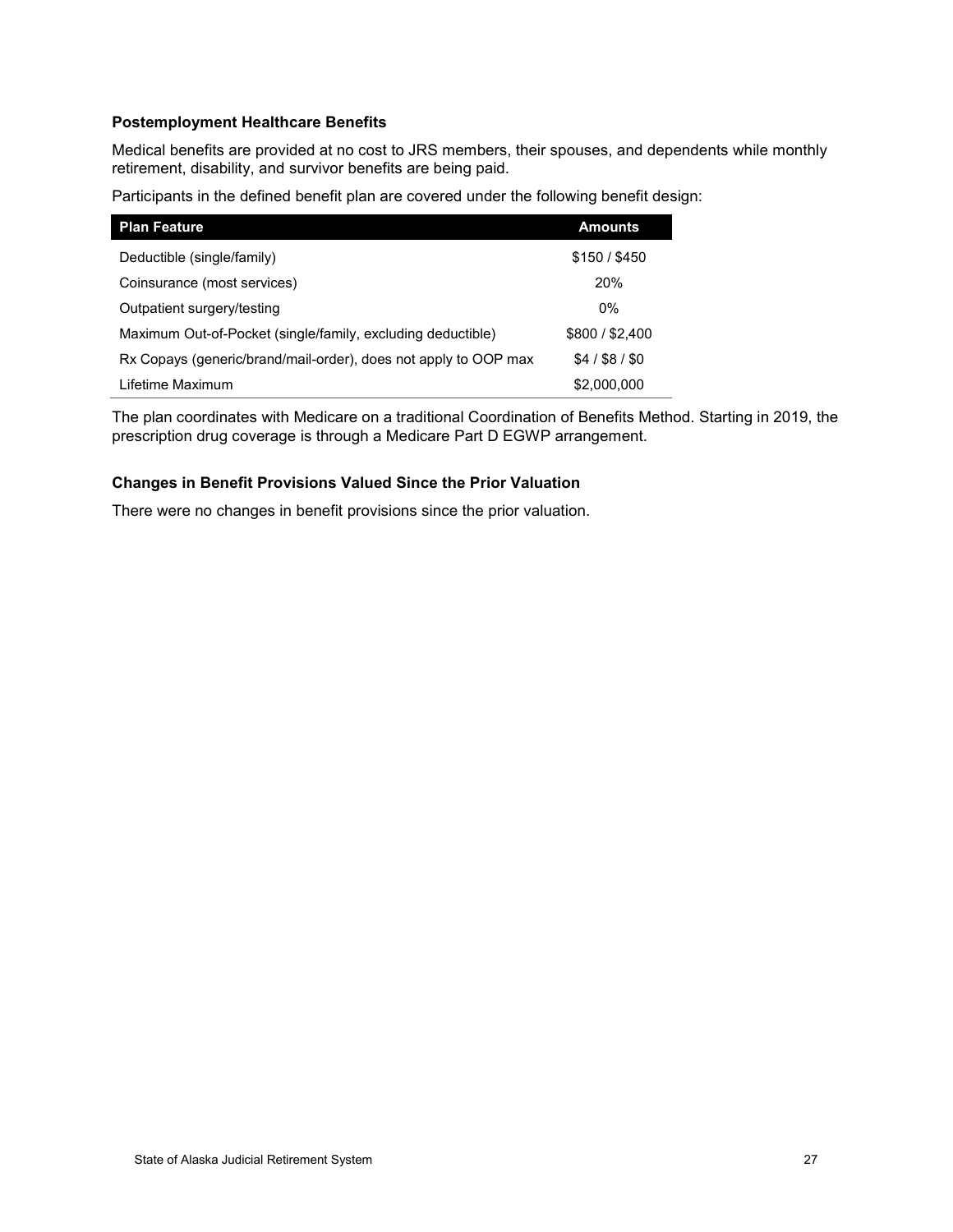## <span id="page-32-0"></span>Section 4.2: Description of Actuarial Methods and Valuation Procedures

The funding method used in this valuation was adopted by the Board in October 2006. Changes in methods were adopted by the Board in January 2019 based on the experience study for the period July 1, 2013 to June 30, 2017. The asset smoothing method used to determine valuation assets was changed effective June 30, 2014.

Benefits valued are those delineated in Alaska State statutes as of the valuation date. Changes in State statutes effective after the valuation date are not taken into consideration in setting the assumptions and methods.

#### **Actuarial Cost Method**

Liabilities and contributions shown in the report are computed using the Entry Age Normal Actuarial Cost Method, level percent of pay.

Each year's difference between actual and expected unfunded actuarial accrued liability is amortized over 25 years as a level percent of expected payroll.

Projected pension and postemployment healthcare benefits were determined for all active members. Cost factors designed to produce annual costs as a constant percentage of each member's expected compensation in each year from the assumed entry age to the last age with a future benefit were applied to the projected benefits to determine the normal cost (the portion of the total cost of the plan allocated to the current year under the method). The normal cost is determined by summing intermediate results for active members and determining an average normal cost rate which is then related to the total payroll of active members. The actuarial accrued liability for active members (the portion of the total cost of the plan allocated to prior years under the method) was determined as the excess of the actuarial present value of projected benefits over the actuarial present value of future normal costs.

The actuarial accrued liability for retired members and their beneficiaries currently receiving benefits, terminated vested members and disabled members not yet receiving benefits was determined as the actuarial present value of the benefits expected to be paid. No future normal costs are payable for these members.

The actuarial accrued liability under this method at any point in time is the theoretical amount of the fund that would have been accumulated had annual contributions equal to the normal cost been made in prior years (it does not represent the liability for benefits accrued to the valuation date). The unfunded actuarial accrued liability is the excess of the actuarial accrued liability over the actuarial value of plan assets measured on the valuation date.

Under this method, experience gains or losses, i.e., decreases or increases in accrued liabilities attributable to deviations in experience from the actuarial assumptions, adjust the unfunded actuarial accrued liability.

#### **Valuation of Assets**

The actuarial asset value was initialized to equal Fair Value of Assets as of June 30, 2006. Beginning in FY07, the asset valuation method recognizes 20% of the gain or loss each year, for a period of five years. All assets are valued at fair value. Assets are accounted for on an accrued basis and are taken directly from financial statements audited by KPMG LLP. Valuation assets are constrained to a range of 80% to 120% of the fair value of assets.

#### **Changes in Methods Since the Prior Valuation**

There were no changes in the asset or valuation methods since the prior valuation.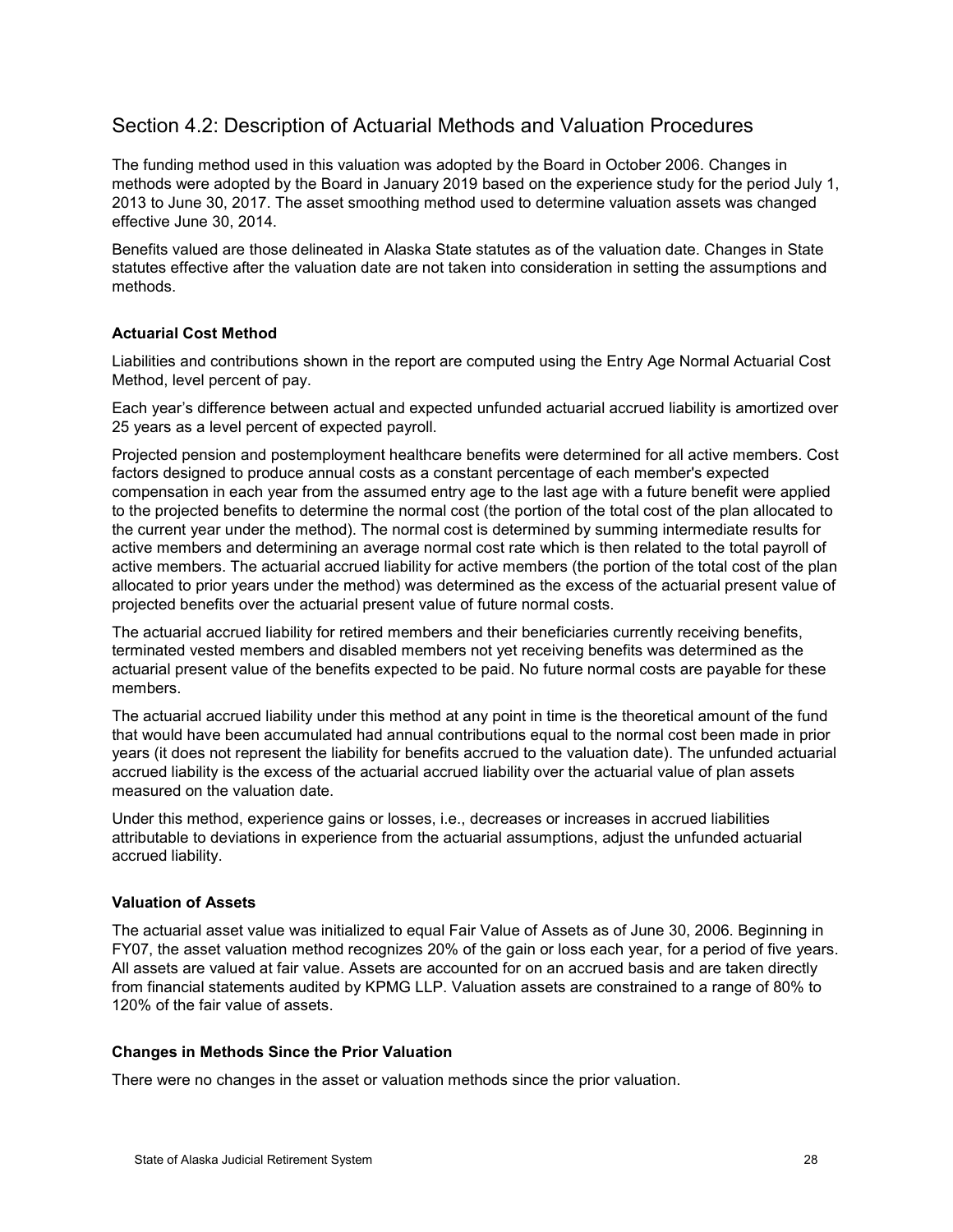#### **Valuation of Retiree Medical and Prescription Drug Benefits**

This section outlines the detailed methodology used in the internal model developed by Buck to calculate the initial per capita claims cost rates for the JRS postemployment healthcare plan. Note that the methodology reflects the results of our annual experience rate update for the period from July 1, 2019 to June 30, 2020.

Base claims cost rates are incurred healthcare costs expressed as a rate per member per year. Ideally, claims cost rates should be derived for each significant component of cost that can be expected to require differing projection assumptions or methods (i.e., medical claims, prescription drug claims, administrative costs, etc). Separate analysis is limited by the availability and historical credibility of cost and enrollment data for each component of cost. This valuation reflects non-prescription claims separated by Medicare status, including eligibility for free Part A coverage. Prescription costs are analyzed separately as in prior valuations. Administrative costs are assumed in the final per capita claims cost rates used for valuation purposes, as described below. Analysis to date on Medicare Part A coverage is limited since Part A claim data is not available by individual, nor is this status incorporated into historical claim data.

#### **Benefits**

Medical, prescription drug, dental, vision and audio coverage is provided through the AlaskaCare Retiree Health Plan and is available to employees of the State and subdivisions who meet retirement criteria based on the retirement plan tier in effect at their date of hire. Health plan provisions do not vary by retirement tier or age, except for Medicare coordination for those Medicare-eligible. Dental, vision and audio claims (DVA) are excluded from data analyzed for this valuation because those are retiree-pay all benefits where rates are assumed to be self-supporting. Buck relies upon rates set by a third-party for the DVA benefits. Buck reviewed historical rate-setting information and views contribution rate adjustments made are not unreasonable.

#### Administration and Data Sources

The plan was administered by Wells Fargo Insurance Services (acquired by HealthSmart, in January 2012) from July 1, 2009 through December 31, 2013 and by Aetna effective January 1, 2014.

Claims incurred for the period from July 2018 through June 2020 (FY19 through FY20) were provided by the State of Alaska from reports extracted from their data warehouse, which separated claims by Medicare status. Monthly enrollment data for the same period was provided by Aetna.

Aetna also provided census information identifying Medicare Part B only participants. These participants are identified when hospital claims are denied by Medicare; Aetna then flags that participant as a Part B only participant. Buck added newly identified participants to our list of Medicare Part B only participants. Buck assumes that once identified as Part B only, that participant remains in that status until we are notified otherwise.

Aetna provided a snapshot file as of July 1, 2020 of retirees and dependents that included a coverage level indicator. The monthly enrollment data includes double coverage participants. These are participants whereby both the retiree and spouse are retirees from the State and both are reflected with Couple coverage in the enrollment. In this case, such a couple would show up as four members in the monthly enrollment (each would be both a retiree and a spouse). As a result, the snapshot census file was used to adjust the total member counts in the monthly enrollment reports to estimate the number of unique participants enrolled in coverage. Based on the snapshot files from the last two valuations, the total member count in the monthly enrollment reports needs to be reduced by approximately 13% to account for the number of participants with double coverage.

Aetna does not provide separate experience by Medicare status in standard reporting so the special reports mentioned above from the data warehouse were used this year to obtain that information and incorporate it into the per capita rate development for each year of experience (with corresponding weights applied in the final per capita cost).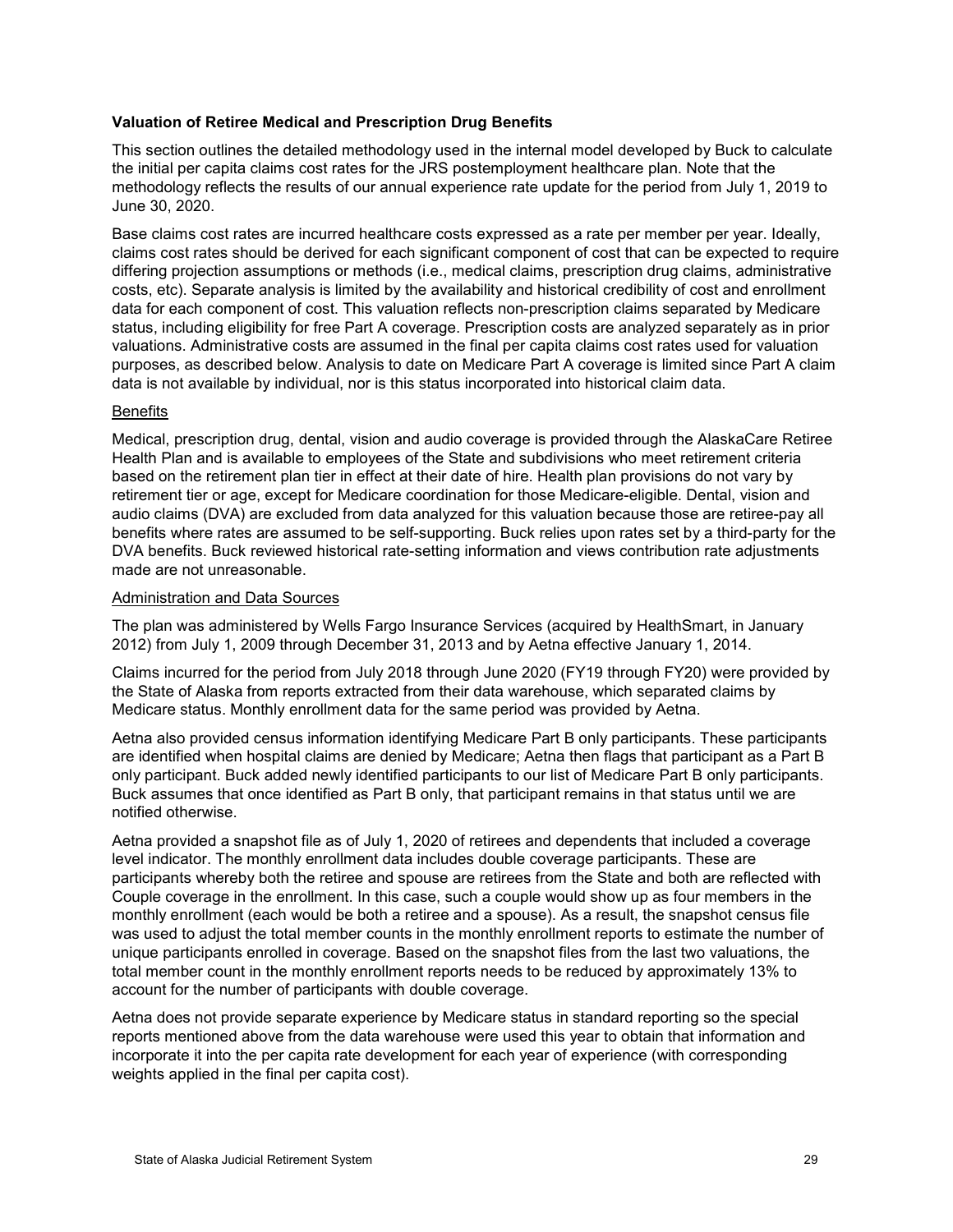#### Methodology

Buck projected historical claim data to FY21 for retirees using the following summarized steps:

- 1. Develop historical annual incurred claim cost rates an analysis of medical costs was completed based on claims information and enrollment data provided by the State of Alaska and Aetna for each year in the experience period of FY19 through FY20.
	- Costs for medical services and prescriptions were analyzed separately, and separate trend rates were developed to project expected future medical and prescription costs for the valuation year (e.g. from the experience period up through FY21).
	- Because the reports provided reflected incurred claims, no additional adjustment was needed to determine incurred claims to be used in the valuation.
	- An offset for costs expected to be reimbursed by Medicare was incorporated beginning at age 65. Alaska retirees who do not have 40 quarters of Medicare-covered compensation do not qualify for Medicare Part A coverage free of charge. This is a relatively small and closed group. Medicare was applied to State employment for all employees hired after March 31, 1986. For the "no-Part A" individuals who are required to enroll in Medicare Part B, the State is the primary payer for hospital bills and other Part A services. Claim experience is not available separately for participants with both Medicare Parts A and B and those with Part B only. For Medicare Part B only participants, a lower average claims cost was applied to retirees covered by both Medicare Part A and B vs. retirees covered only by Medicare Part B based upon manual rate models that estimate the Medicare covered proportion of medical costs. To the extent that no-Part A claims can be isolated and applied strictly to the appropriate closed group, actuarial accrued liability will be more accurate.
	- Based on census data received from Aetna, less than 1% of the current retiree population was identified as having coverage only under Medicare Part B. We assume that 5% of actives hired before April 1, 1986 and current retirees who are not yet Medicare eligible will not be eligible for Medicare Part A.
	- Based upon a reconciliation of valuation census data to the snapshot eligibility files provided by Aetna as of July 1, 2019, and July 1, 2020, Buck adjusted member counts used for duplicate records where participants have double coverage; i.e. primary coverage as a retiree and secondary coverage as the covered spouse of another retiree. This is to reflect the total cost per distinct individual/member which is then applied to distinct members in the valuation census.
	- Buck understands that pharmacy claims reported do not reflect rebates. Based on actual pharmacy rebate information provided by Aetna for years through 2018 and Optum for January 2019 through June 2020, rebates were assumed to be 17% of prescription drug claims for FY19 and 19.5% of prescription drug claims for FY20.
- 2. Develop estimated EGWP reimbursements Segal provided estimated 2021 EGWP subsidies, developed with the assistance of OptumRx. These amounts are applicable only to Medicare-eligible participants.
- 3. Adjust for claim fluctuation, anomalous experience, etc. explicit adjustments are often made for anticipated large claims or other anomalous experience. FY19 and FY20 experience were compared to assess the impact of COVID-19 and whether an adjustment to FY20 claims was indicated for use in the June 30, 2020 valuation. A material decrease in medical claims during March 2020 to June 2020 was experienced due to COVID-19. Therefore, an adjustment was made for those months to adjust for the decrease that is not expected to continue in future years. There was an observed spike in prescription drug claims in March 2020; however, the FY20 prescription drug experience appears reasonable to use without adjustment for COVID-19. To adjust for the decrease in medical claims due to COVID-19 during the last 4 months of FY20, the per capita cost during the first 8 months was used as the basis for estimating claims that would have occurred in the absence of COVID-19. Due to group size and demographics, we did not make any additional large claim adjustments. We do blend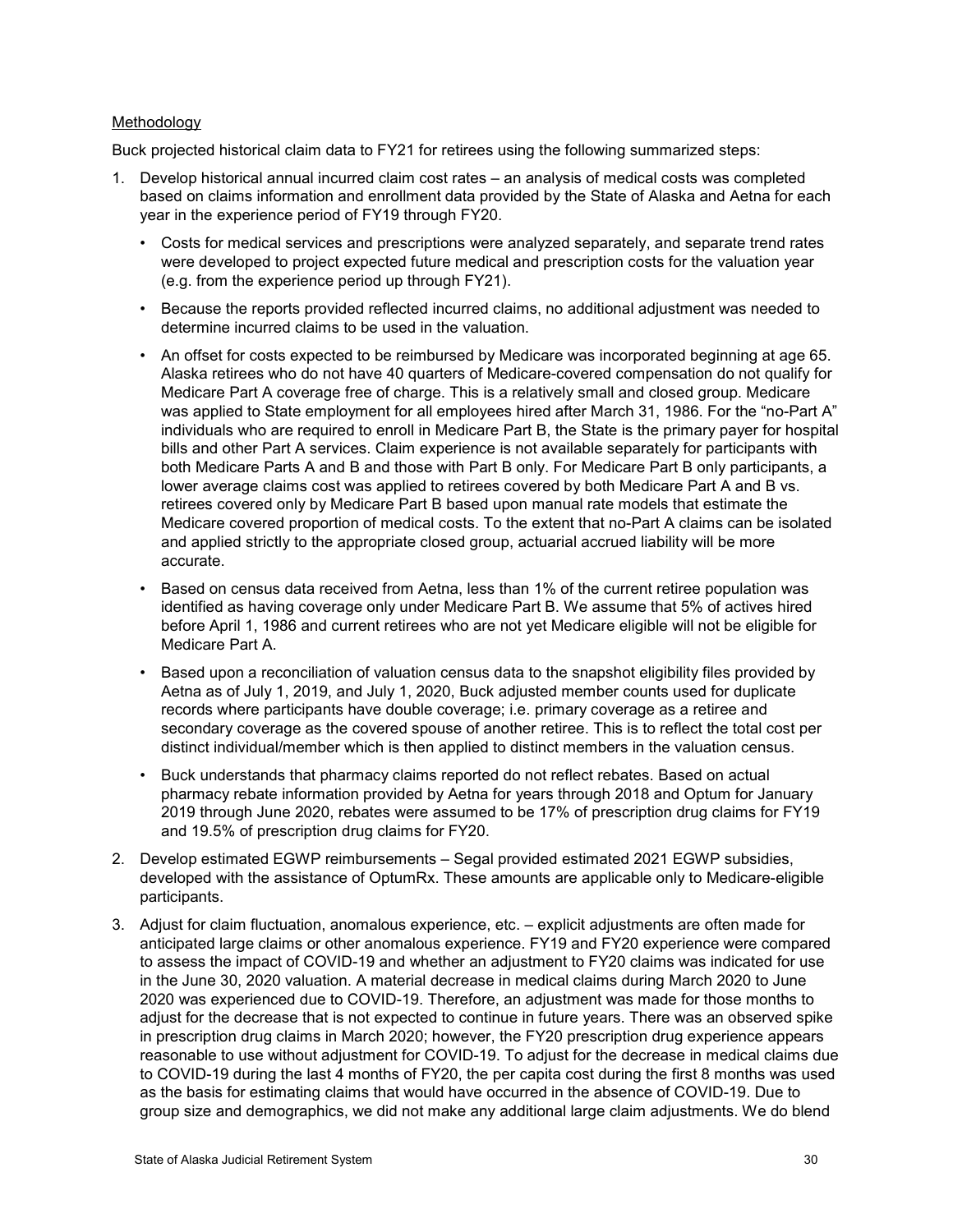both Alaska plan-specific and national trend factors as described below. Buck compared data utilized to lag reports and quarterly plan experience presentations provided by the State and Aetna to assess accuracy and reasonableness of data.

- 4. Trend all data points to the projection period project prior years' experience forward to FY21 for retiree benefits on an incurred claim basis. Trend factors derived from historical Alaska-specific experience and national trend factors are shown in the table in item 5 below.
- 5. Apply credibility to prior experience adjust prior year's data by assigning weight to recent periods, as shown at the right of the table below. The Board approved a change in the weighting of experience periods beginning with the June 30, 2017 valuation as outlined below. Note also that we averaged projected plan costs using Alaska-specific trend factors and national trend factors, assigning 75% weight to Alaska-specific trends and 25% to national trends:

| Alaska-Specific and National Average Weighted Trend |                                   |                     |                          |
|-----------------------------------------------------|-----------------------------------|---------------------|--------------------------|
| <b>Experience Period</b>                            | Medical                           | <b>Prescription</b> | <b>Weighting Factors</b> |
| $FY19$ to $FY20$                                    | 7.3% Pre-Medicare / 4.6% Medicare | $1.2\%$             | .50%                     |
| FY20 to FY21                                        | 6.3% Pre-Medicare / 5.2% Medicare | 7 6%                | .50%                     |

Trend assumptions used for rate development are assessed annually and as additional/improved reporting becomes available, we will incorporate into rate development as appropriate.

6. Develop separate administration costs – no adjustments were made for internal administrative costs. Third party retiree plan administration fees for FY21 are based upon total fees projected to 2021 by Segal based on actual FY20 fees. The annual per participant per year administrative cost rate for medical and prescription benefits is \$449.

#### **Healthcare Reform**

Healthcare Reform legislation passed on March 23, 2010 included several provisions with potential implications for the State of Alaska Retiree Health Plan liability. Buck evaluated the impact due to these provisions.

Because the State plan is retiree-only, and was in effect at the time the legislation was enacted, not all provisions of the health reform legislation apply to the State plan. Unlimited lifetime benefits and dependent coverage to age 26 are two of these provisions. We reviewed the impact of including these provisions, but there was no decision made to adopt them, and no requirement to do so.

Because Transitional Reinsurance fees are only in effect until 2016, we excluded these for valuation purposes.

The Further Consolidated Appropriations Act, 2020 passed in December 2019 repealed several healthcare-related taxes, including the Cadillac Tax. The valuation results included in the report reflect the repeal of this tax. The removal of the Cadillac Tax created an actuarial gain of approximately \$0.2 million.

The Tax Cuts and Jobs Act passed in December 2017 included the elimination of the individual mandate penalty and changed the inflation measure for purposes of determining the limits for the High Cost Excise Tax to use chained CPI. It is our understanding the law does not directly impact other provisions of the ACA. While the nullification of the ACA's individual mandate penalty does not directly impact employer group health plans, it could contribute to the destabilization of the individual market and increase the number of uninsured. Such destabilization could translate to increased costs for employers. We have considered this when setting our healthcare cost trend assumptions and will continue to monitor this issue.

We have not identified any other specific provisions of healthcare reform or its potential repeal that would be expected to have a significant impact on the measured obligation. We will continue to monitor legislative activity.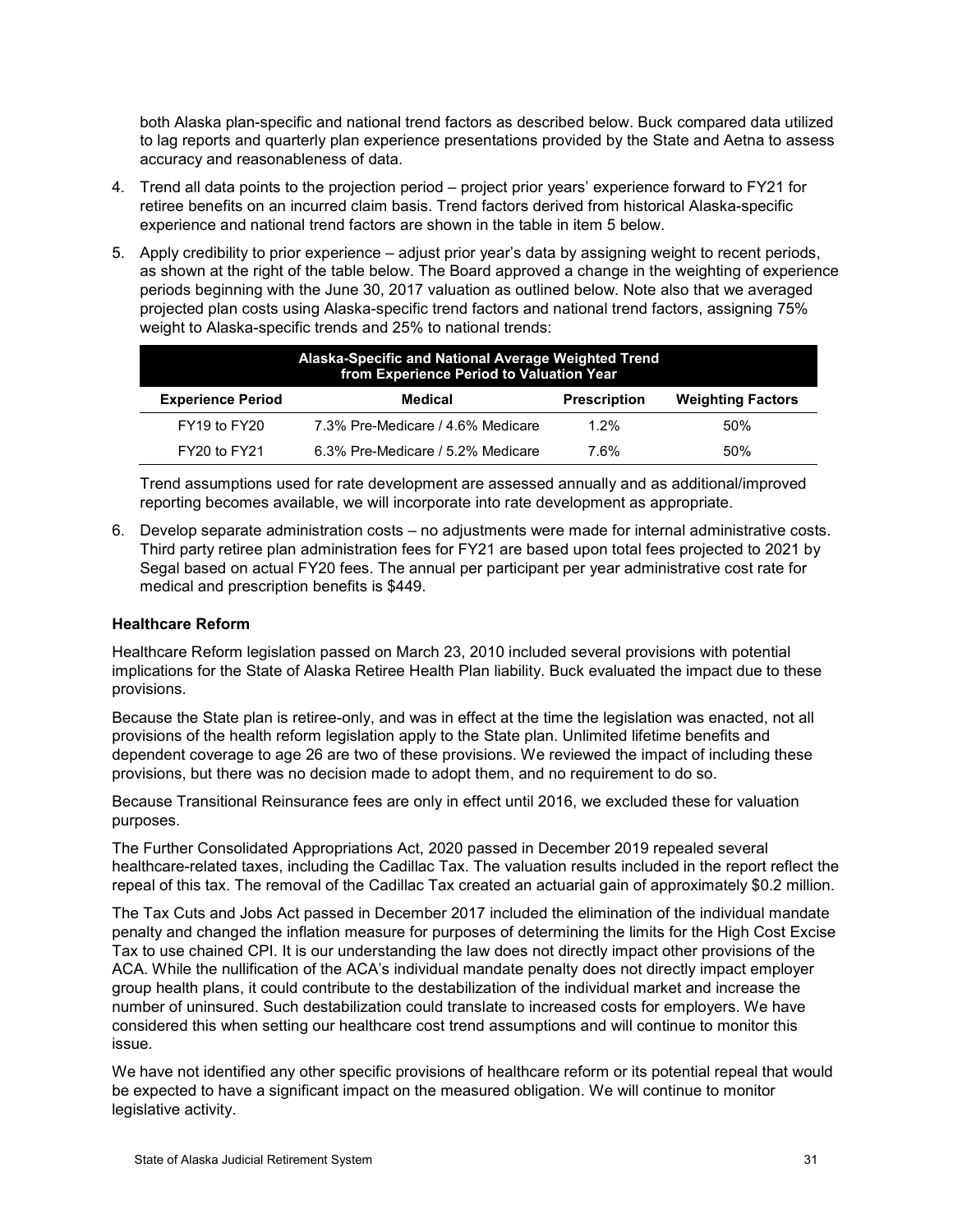#### **Data**

In accordance with actuarial standards, we note the following specific data sources and steps taken to value retiree medical benefits:

The Division of Retirement and Benefits provided pension valuation census data, which for people currently in receipt of healthcare benefits was supplemented by coverage data from the healthcare claims administrator (Aetna).

Certain adjustments and assumptions were made to prepare the data for valuation:

- Some records provided on the Aetna data were associated with a participant social security number not listed on the RIN-to-SSN translation file. We reconciled those participants with the pension valuation data as either a surviving spouse or a retiree in the appropriate plan based on account structure information in the Aetna data.
- All records provided with retiree medical coverage on the Aetna data were included in this valuation and we relied on the Aetna data as the source of medical coverage for current retirees and their dependents.
- Some records in the Aetna data were duplicates due to the double coverage (i.e. coverage as a retiree and as a spouse of another retiree) allowed under the plan. Records were adjusted for these members so that each member was only valued once. Any additional value of the double coverage (due to coordination of benefits) is small and reflected in the per capita costs.
- Covered children included in the Aetna data were valued until age 23, unless disabled. We assumed that those dependents over 23 were only eligible and valued due to being disabled.
- For individuals included in the pension data expecting a future pension, we valued health benefits starting at the same point that the pension benefit is assumed to start.

We are not aware of any other data issues that would be expected to have a material impact on the results and there are no unresolved matters related to the data.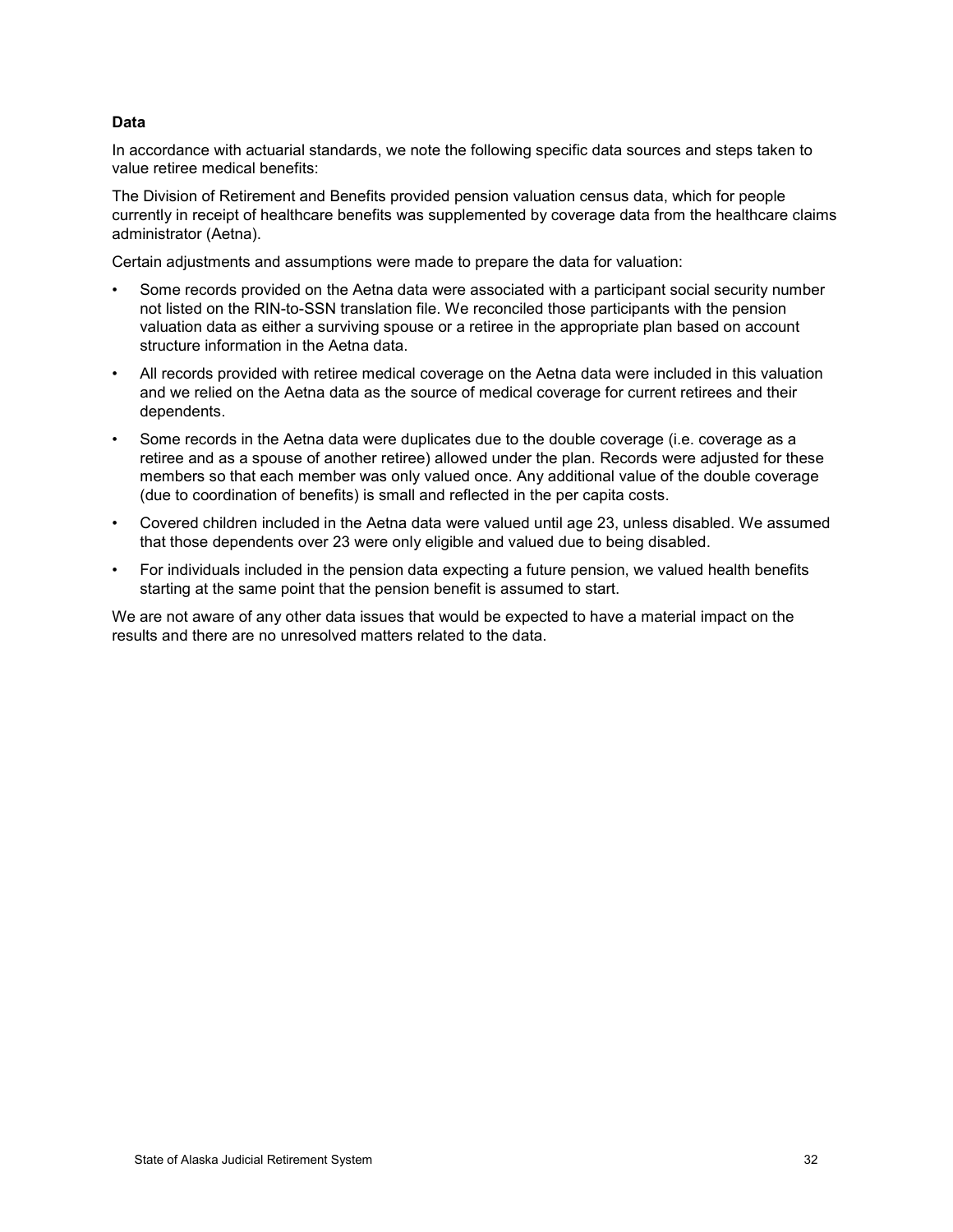The chart below shows the basis of setting the per capita claims cost assumption, which includes PERS, TRS, and JRS.

|                                                         | Medical             |      | <b>Prescription Drugs (Rx)</b> |    |                                |    |                 |
|---------------------------------------------------------|---------------------|------|--------------------------------|----|--------------------------------|----|-----------------|
|                                                         | <b>Pre-Medicare</b> |      | <b>Medicare</b>                |    | <b>Pre-Medicare</b>            |    | <b>Medicare</b> |
| A. Fiscal 2019                                          |                     |      |                                |    |                                |    |                 |
| 1. Incurred Claims                                      | \$230,731,518       | \$   | 80,855,220                     | \$ | 63,846,605                     |    | \$183,281,273   |
| 2. Adjustments for Rx Rebates                           | <u>0</u>            |      | 0                              |    | (10.853.923)                   |    | (31, 157, 816)  |
| 3. Net incurred claims                                  | \$230,731,518       | \$   | 80,855,220                     | \$ | 52,992,682                     |    | \$152,123,456   |
| 4. Average Enrollment                                   | 20,625              |      | 42,843                         |    | 20,625                         |    | 42,843          |
| 5. Claim Cost Rate (3) / (4)                            | 11,187              |      | 1,887                          |    | 2,569                          |    | 3,551           |
| 6. Trend to Fiscal 2021                                 | 1.141               |      | 1.101                          |    | 1.089                          |    | 1.089           |
| 7. Fiscal 2021 Incurred Cost Rate (5) x (6)             | \$<br>12,762 \$     |      | 2,077                          | \$ | 2,798 \$                       |    | 3,867           |
| <b>B. Fiscal 2020</b>                                   |                     |      |                                |    |                                |    |                 |
| 1. Incurred Claims                                      | \$229,531,664       | \$   | 89,497,345                     |    | \$64,442,660                   |    | \$188,022,328   |
| 2. Adjustments for Rx Rebates                           | $\overline{0}$      |      | $\overline{0}$                 |    | (12, 566, 319)                 |    | (36, 664, 354)  |
| 3. Net incurred claims                                  | \$229,531,664       | \$   | 89,497,345                     |    | \$51,876,341                   |    | \$151,357,974   |
| 4. Average Enrollment                                   | 19,354              |      | 44,965                         |    | 19,354                         |    | 44,965          |
| 5. Claim Cost Rate (3) / (4)                            | 11,860              |      | 1,990                          |    | 2,680                          |    | 3,366           |
| 6. Trend to Fiscal 2021                                 | 1.063               |      | 1.052                          |    | 1.076                          |    | 1.076           |
| 7. Fiscal 2021 Incurred Cost Rate (5) x (6)             | \$<br>12,609        | - \$ | 2,094                          | \$ | 2,885                          | \$ | 3,623           |
|                                                         | <b>Medical</b>      |      |                                |    | <b>Prescription Drugs (Rx)</b> |    |                 |
|                                                         | <b>Pre-Medicare</b> |      | <b>Medicare</b>                |    | Pre-Medicare                   |    | <b>Medicare</b> |
|                                                         |                     |      |                                |    |                                |    |                 |
| C. Incurred Cost Rate by Fiscal Year                    |                     |      |                                |    |                                |    |                 |
| 1. Fiscal 2019 A.(7)                                    | 12,762              |      | 2,077                          |    | 2,798                          |    | 3,867           |
| 2. Fiscal 2020 B.(7)                                    | 12,609              |      | 2,094                          |    | 2,885                          |    | 3,623           |
|                                                         |                     |      |                                |    |                                |    |                 |
| D. Weighting by Fiscal Year                             |                     |      |                                |    |                                |    |                 |
| 1. Fiscal 2019                                          | 50%                 |      | 50%                            |    | 50%                            |    | 50%             |
| 2. Fiscal 2020                                          | 50%                 |      | 50%                            |    | 50%                            |    | 50%             |
| E. Fiscal 2021 Incurred Cost Rate                       |                     |      |                                |    |                                |    |                 |
| 1. Rate at Average Age C x D                            | \$<br>12,685        | \$   | 2,086                          | \$ | 2,842 \$                       |    | 3,745           |
| 2. Average Aging Factor                                 | 0.826               |      | 1.263                          |    | 0.838                          |    | 1.121           |
| 3. Rate at Age 65 (1) / (2)                             | \$<br>15,360        | \$   | $1,651$ \$                     |    | 3,393                          | \$ | 3,340           |
|                                                         |                     |      |                                |    |                                |    |                 |
| F. Development of Part A&B and Part B                   |                     |      |                                |    |                                |    |                 |
| Only Cost from Pooled Rate Above                        |                     |      |                                |    |                                |    |                 |
| 1. Part A&B Average Enrollment                          |                     |      | 44,568                         |    |                                |    |                 |
| 2. Part B Only Average Enrollment                       |                     |      | 398                            |    |                                |    |                 |
| 3. Total Medicare Average Enrollment B(4)               |                     |      | 44,965                         |    |                                |    |                 |
| 4. Cost ratio for those with Part B only to             |                     |      |                                |    |                                |    |                 |
| those with Parts A&B                                    |                     |      | 3.300                          |    |                                |    |                 |
| 5. Factor to determine cost for those with<br>Parts A&B |                     |      | 1.020                          |    |                                |    |                 |
| $(2) / (3) \times (4) + (1) / (3) \times 1.00$          |                     |      |                                |    |                                |    |                 |
| 6. Medicare per capita cost for all                     |                     |      |                                |    |                                |    |                 |
| participants: E(3)                                      |                     | \$   | 1,651                          |    |                                |    |                 |
|                                                         |                     |      |                                |    |                                |    |                 |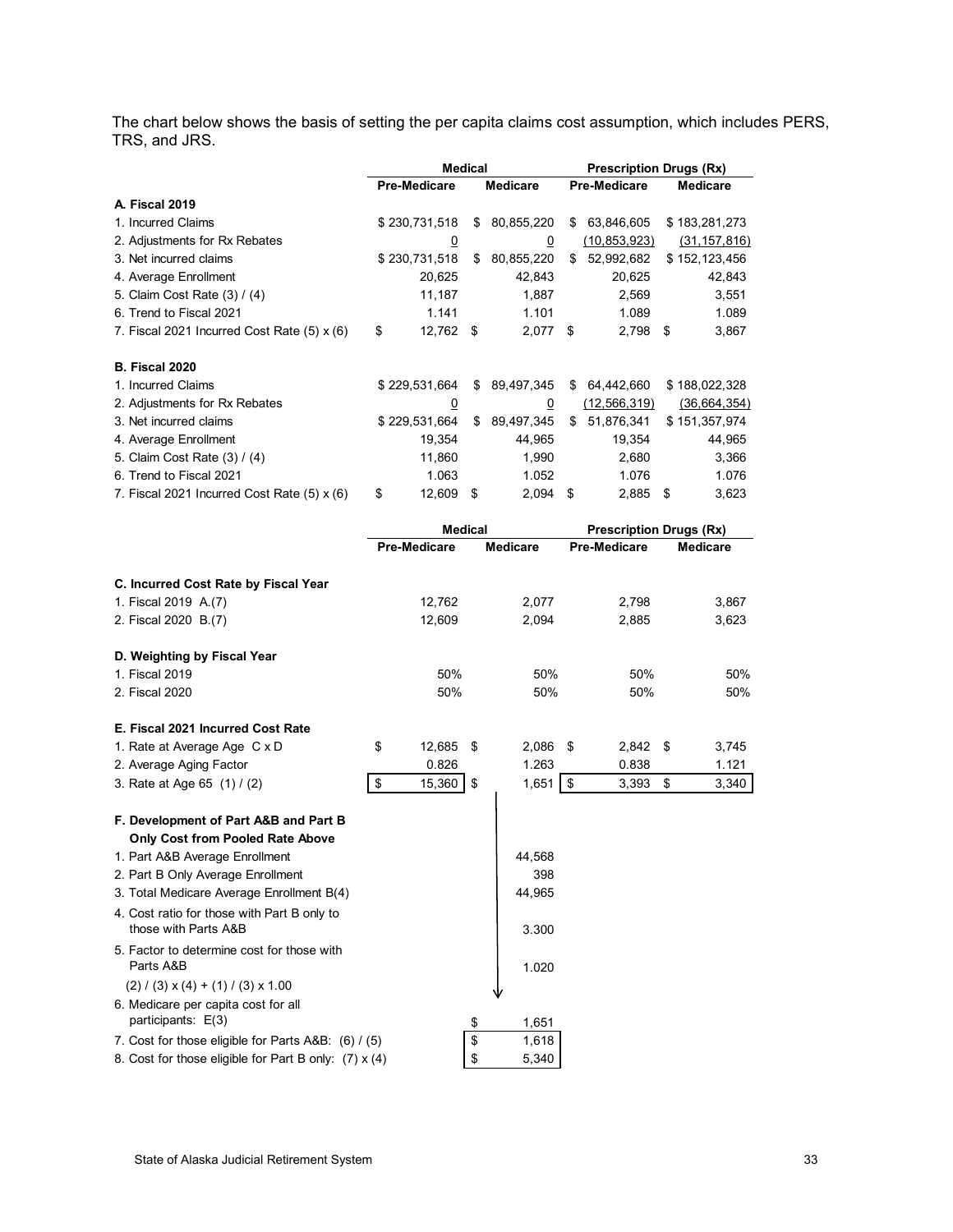Following the development of total projected costs, a distribution of per capita claims cost was developed. This was accomplished by allocating total projected costs to the population census used in the valuation. The allocation was done separately for each of prescription drugs and medical costs for the Medicare eligible and pre-Medicare populations. The allocation weights were developed using participant counts by age and assumed morbidity and aging factors. Results were tested for reasonableness based on historical trend and external benchmarks for costs paid by Medicare.

Below are the results of this analysis:

#### **Distribution of Per Capita Claims Cost by Age for the Period July 1, 2020 through June 30, 2021**

| Age | <b>Medical and</b><br><b>Medicare</b><br>Parts A & B | <b>Medical and</b><br><b>Medicare</b><br><b>Part B Only</b> | <b>Prescription</b><br>Drug | <b>Medicare</b><br><b>EGWP</b><br><b>Subsidy</b> |
|-----|------------------------------------------------------|-------------------------------------------------------------|-----------------------------|--------------------------------------------------|
| 45  | \$<br>9.374                                          | \$<br>9.374                                                 | \$<br>2.072                 | \$<br>0                                          |
| 50  | 10.605                                               | 10,605                                                      | 2.461                       | 0                                                |
| 55  | 11.999                                               | 11,999                                                      | 2,923                       | 0                                                |
| 60  | 13,576                                               | 13,576                                                      | 3.149                       | 0                                                |
| 65  | 1.618                                                | 5.340                                                       | 3.340                       | 1.003                                            |
| 70  | 1.876                                                | 6.191                                                       | 3.688                       | 1.107                                            |
| 75  | 2.174                                                | 7,177                                                       | 4.071                       | 1,223                                            |
| 80  | 2.401                                                | 7.923                                                       | 3.971                       | 1.192                                            |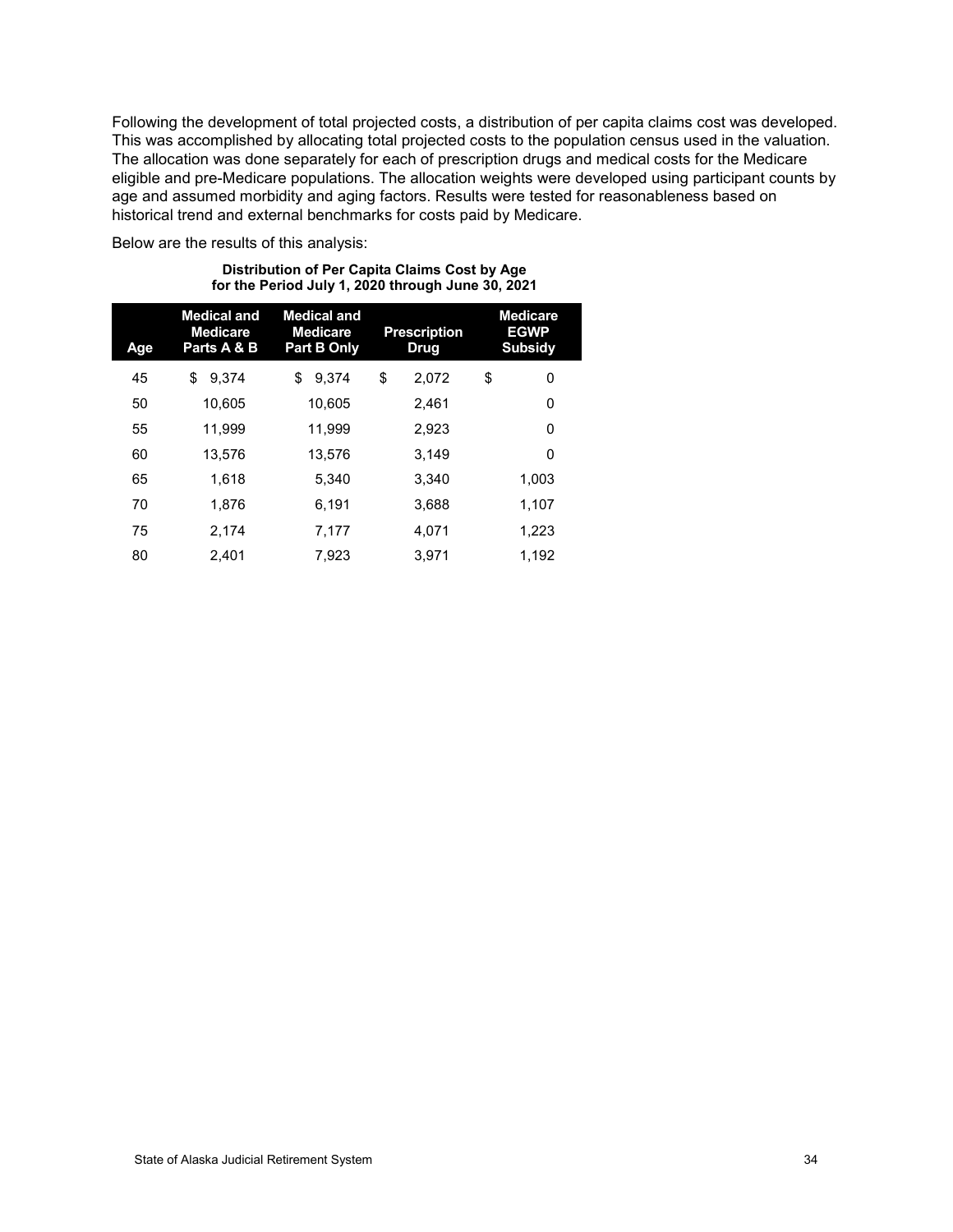## Section 4.3: Summary of Actuarial Assumptions

The demographic and economic assumptions used in the June 30, 2020 valuation are described below. Unless noted otherwise, these assumptions were adopted by the Board in January 2019 based on the experience study for the period July 1, 2013 to June 30, 2017.

#### **Investment Return**

7.38% per year, net of investment expenses.

#### **Salary Scale**

0% per year for FY21 through FY24, and 3.62% per year thereafter.

#### **Payroll Growth**

2.75% per year (inflation + productivity).

#### **Total Inflation**

Total inflation as measured by the Consumer Price Index for urban and clerical workers for Anchorage is assumed to increase 2.50% annually.

#### **Compensation and Benefit Limit Increases**

Compensation is limited to the IRC 401(a)(17) amount, which was \$285,000 for 2020. This limit is assumed to increase 2.50% each year thereafter.

Benefits are limited to the IRC 415 amount, which was \$230,000 for 2020. This limit is assumed to increase 2.50% each year thereafter.

#### **Benefit Payment Increases**

Benefits for retired members are assumed to increase 0% per year for FY21 through FY24, and 3.62% per year thereafter.

#### **Mortality (Pre-Commencement)**

Mortality rates based upon the 2013-2017 actual experience.

RP-2014 white-collar employee table, benefit-weighted, rolled back to 2006, and projected with MP-2017 generational improvement.

#### **Mortality (Post-Commencement)**

Mortality rates based upon the 2013-2017 actual experience.

93% of male and 90% of female rates of RP-2014 white-collar healthy annuitant table, benefit-weighted, rolled back to 2006, and projected with MP-2017 generational improvement.

#### **Turnover**

Select rate of 3% for service less than 10 years, with an ultimate rate of 1% thereafter. Turnover rates cease once a member is eligible for retirement.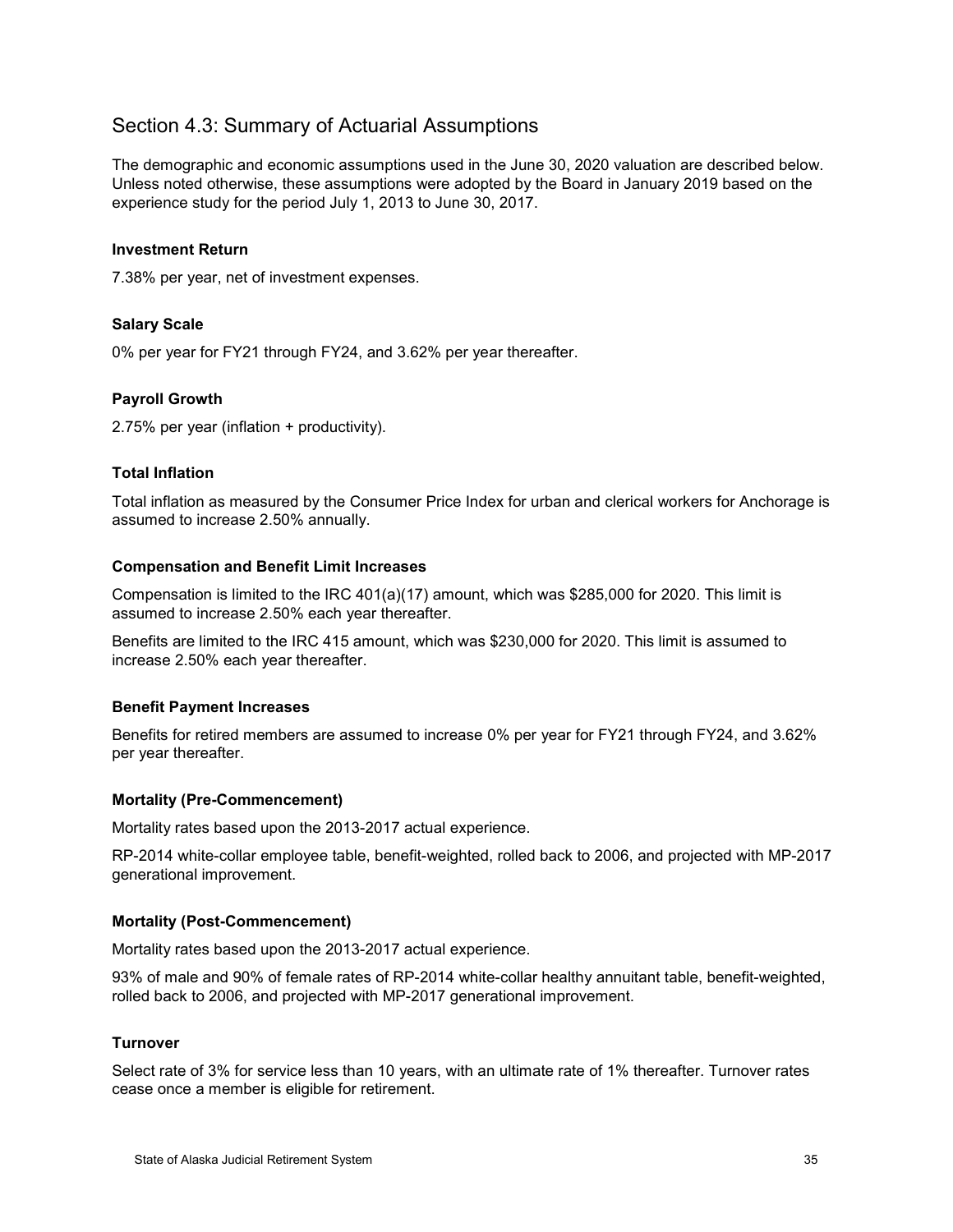#### **Disability**

Incidence rates as shown in Table 1.

Post-disability mortality in accordance with the RP-2014 disabled table, benefit-weighted, rolled back to 2006, and projected with MP-2017 generational improvement.

#### **Retirement**

Retirement rates as shown in Table 2.

Deferred vested members are assumed to retire at age 60.

#### **Form of Payment**

Married members are assumed to elect the 50% Joint and Survivor benefit option. Single members are assumed to elect the Modified Cash Refund Annuity.

#### **Spouse Age Difference**

Males are assumed to be four years older than their wives. Females are assumed to be four years younger than husbands.

#### **Percent Married for Pension**

90% of male members and 70% of female members are assumed to be married at termination from active service.

#### **Dependent Spouse Medical Coverage Election**

Applies to members who do not have double medical coverage. 90% of male members and 70% of female members are assumed to be married and cover a dependent spouse.

#### **Dependent Children**

- Pension: None.
- Healthcare: Benefits for dependent children have been valued only for members currently covering their dependent children. These benefits are only valued through the dependent children's age 23 (unless the child is disabled).

#### **Contribution Refunds**

0% of terminating members with vested benefits are assumed to have their contributions refunded. 100% of those with non-vested benefits are assumed to have their contributions refunded.

#### **Imputed Data**

Data changes from the prior year which are deemed to have an immaterial impact on liabilities and contribution rates are assumed to be correct in the current year's client data. Non-vested terminations with appropriate refund dates are assumed to have received a full refund of contributions. Active members with missing salary and service are assumed to be terminated with status based on their vesting percentage.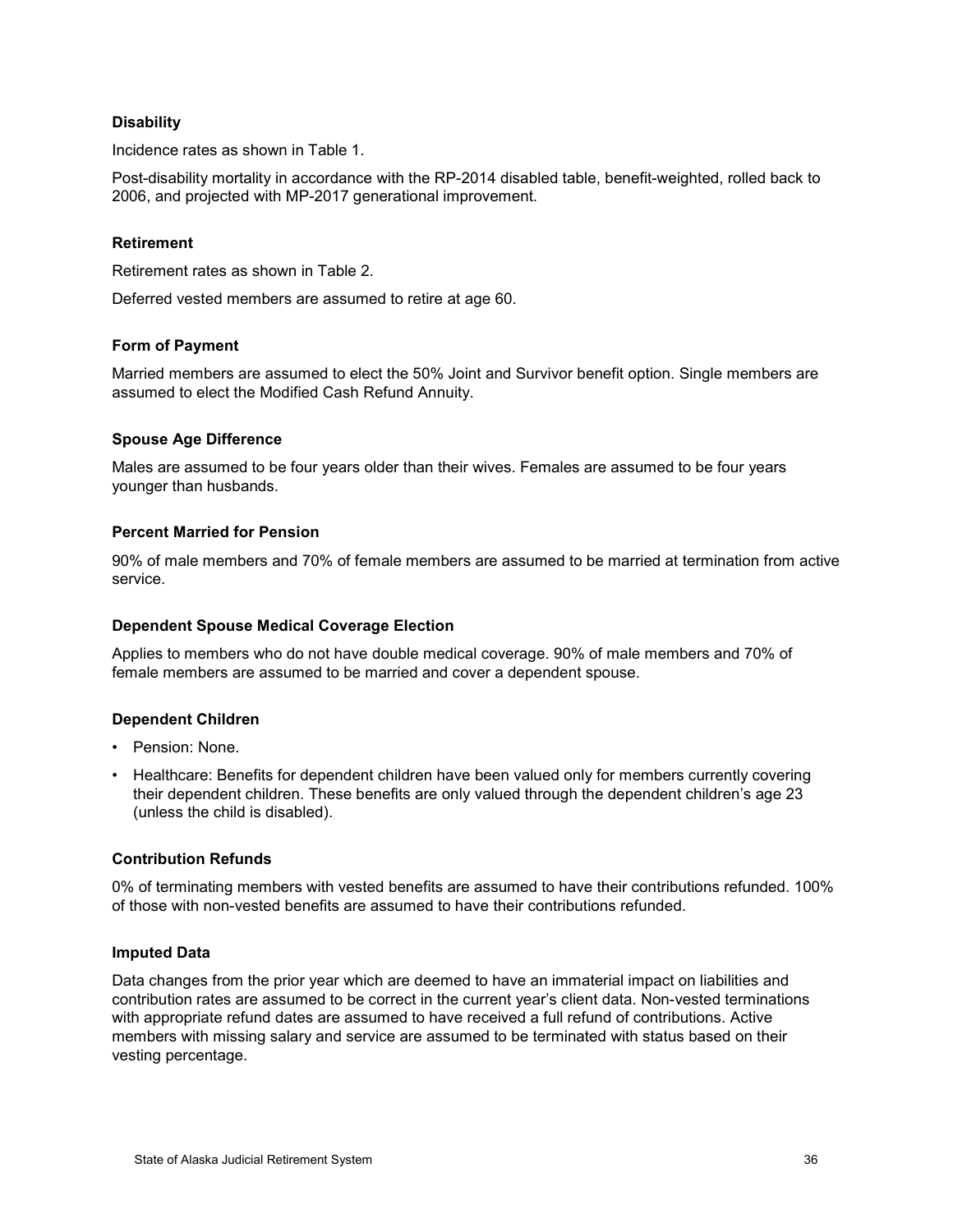#### **Expenses**

The investment return assumption is net of investment expenses. The Normal Cost as of June 30, 2020 was increased by the following amounts for administrative expenses:

- Pension: \$83,000
- Healthcare: \$24,000

#### **Per Capita Claims Cost**

Sample claims cost rates adjusted to age 65 for FY21 medical and prescription drugs are shown below:

|                        | <b>Medical</b> |        |   | <b>Prescription Drugs</b> |
|------------------------|----------------|--------|---|---------------------------|
| Pre-Medicare           | S.             | 15.360 | S | 3,393                     |
| Medicare Parts A & B   | \$.            | 1.618  | S | 3.340                     |
| Medicare Part B Only   | S.             | 5.340  | S | 3.340                     |
| Medicare Part D - EGWP |                | N/A    | S | 1.003                     |

Members are assumed to attain Medicare eligibility at age 65. All costs are for the 2021 fiscal year (July 1, 2020 – June 30, 2021).

The EGWP subsidy is assumed to increase in future years by the trend rates shown on the following pages. No future legislative changes or other events are anticipated to impact the EGWP subsidy. If any legislative or other changes occur in the future that impact the EGWP subsidy (which could either increase or decrease the plan's Actuarial Accrued Liability), those changes will be evaluated and quantified when they occur.

#### **Third Party Administrator Fees**

\$449 per person per year; assumed to increase at 4.5% per year.

#### **Medicare Part B Only**

We assume that 5% of actives hired before April 1, 1986 and current retirees who are not yet Medicare eligible will not be eligible for Medicare Part A.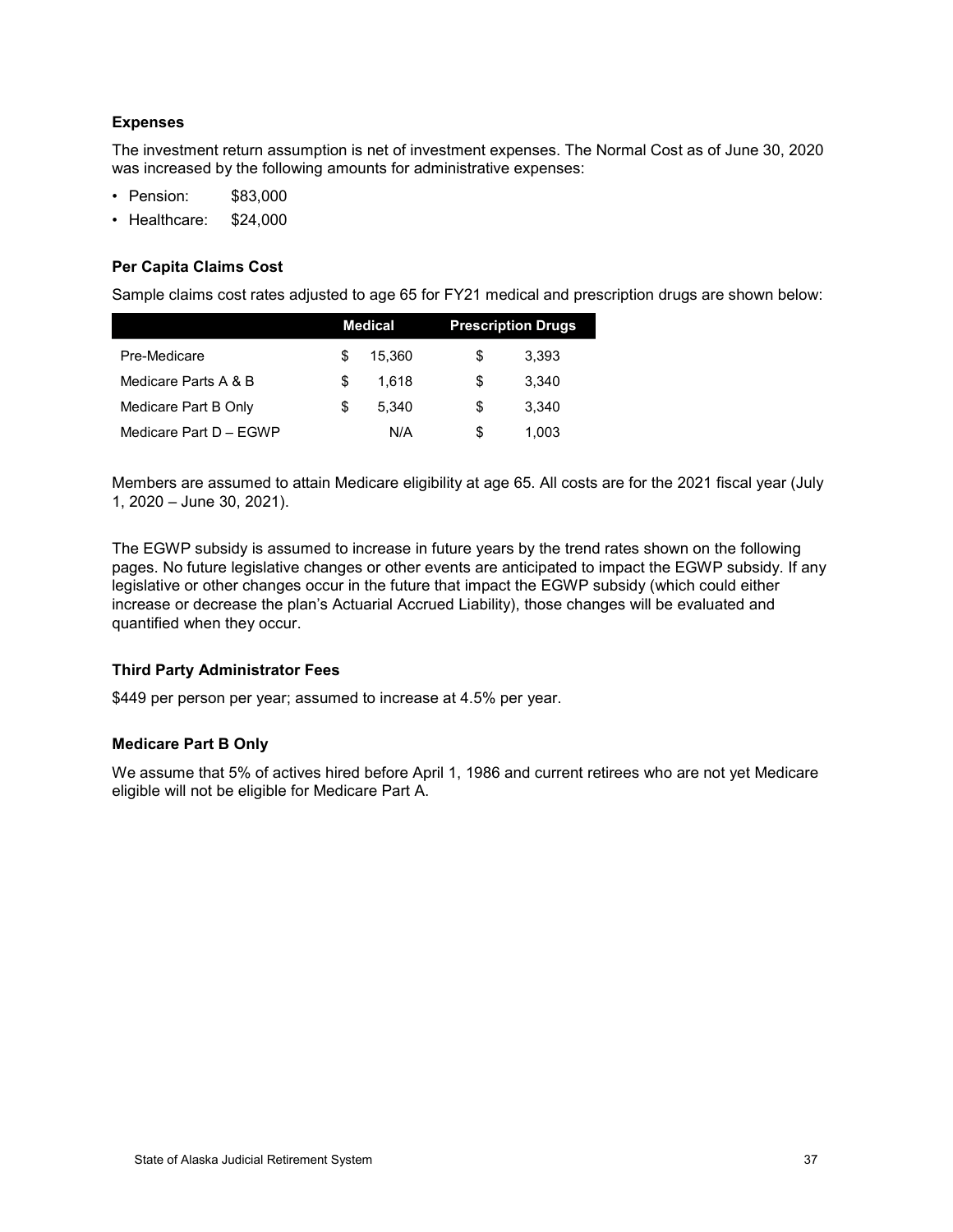#### **Healthcare Cost Trend**

The table below shows the rate used to project the cost from the shown fiscal year to the next fiscal year. For example, 6.5% is applied to the FY21 pre-Medicare medical claims costs to get the FY22 medical claims costs.

|             | <b>Medical</b><br>Pre-65 | <b>Medical</b><br><b>Post-65</b> | <b>Prescription</b><br>Drugs / EGWP |
|-------------|--------------------------|----------------------------------|-------------------------------------|
| FY21        | 6.5%                     | 5.4%                             | 7.5%                                |
| <b>FY22</b> | 6.3%                     | 5.4%                             | 7.1%                                |
| <b>FY23</b> | 6.1%                     | 5.4%                             | 6.8%                                |
| <b>FY24</b> | 5.9%                     | 5.4%                             | 6.4%                                |
| <b>FY25</b> | 5.8%                     | 5.4%                             | 6.1%                                |
| <b>FY26</b> | 5.6%                     | 5.4%                             | 5.7%                                |
| FY27-FY40   | 5.4%                     | 5.4%                             | 5.4%                                |
| <b>FY41</b> | 5.3%                     | 5.3%                             | 5.3%                                |
| <b>FY42</b> | 5.2%                     | 5.2%                             | 5.2%                                |
| <b>FY43</b> | 5.1%                     | 5.1%                             | 5.1%                                |
| <b>FY44</b> | 5.1%                     | 5.1%                             | 5.1%                                |
| <b>FY45</b> | 5.0%                     | 5.0%                             | 5.0%                                |
| <b>FY46</b> | 4.9%                     | 4.9%                             | 4.9%                                |
| <b>FY47</b> | 4.8%                     | 4.8%                             | 4.8%                                |
| <b>FY48</b> | 4.7%                     | 4.7%                             | 4.7%                                |
| FY49        | 4.6%                     | 4.6%                             | 4.6%                                |
| FY50+       | 4.5%                     | 4.5%                             | 4.5%                                |

For the June 30, 2014 valuation and later, the updated Society of Actuaries' Healthcare Cost Trend Model is used to project medical and prescription drug costs. This model estimates trend amounts that are projected out for 80 years. The model has been populated with assumptions that are specific to the State of Alaska.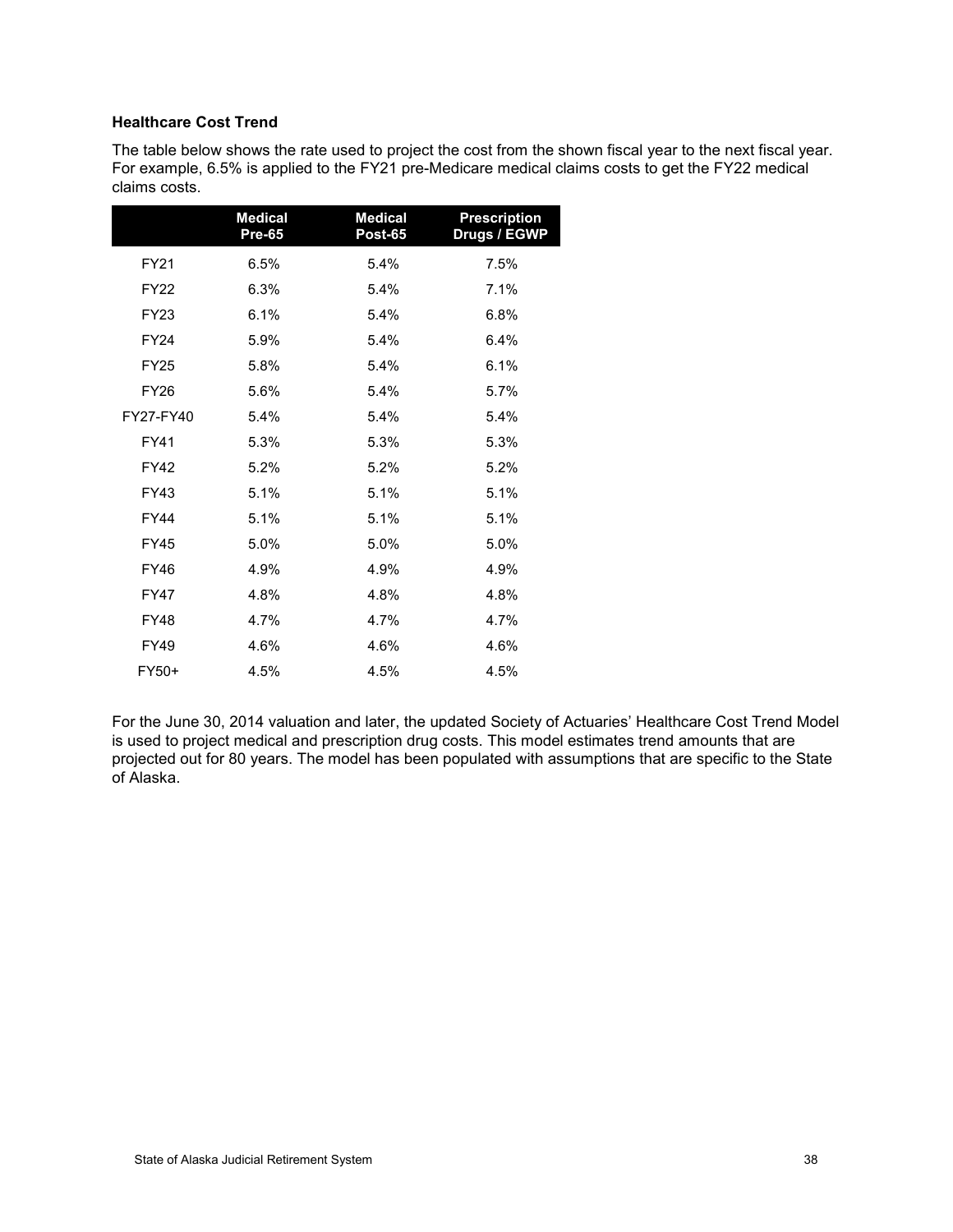#### **Aging Factors**

| Age       | <b>Medical</b> | <b>Prescription</b><br><b>Drugs</b> |
|-----------|----------------|-------------------------------------|
| $0 - 44$  | 2.0%           | 4.5%                                |
| $45 - 54$ | 2.5%           | 3.5%                                |
| $55 - 64$ | 2.5%           | 1.5%                                |
| $65 - 74$ | 3.0%           | 2.0%                                |
| $75 - 84$ | 2.0%           | $-0.5%$                             |
| $85 - 94$ | 0.3%           | $-2.5%$                             |
| $95+$     | 0.0%           | $0.0\%$                             |

#### **Healthcare Participation**

100% of system paid members and their spouses are assumed to elect healthcare benefits as soon as they are eligible.

#### **Changes in Assumptions Since the Prior Valuation**

Healthcare claim costs are updated annually as described in Section 4.2. The Further Consolidated Appropriations Act, 2020 that was signed in December 2019 made several changes, including the repeal of the Cadillac Tax. The repeal of the Cadillac Tax reduced the plan's liabilities as of June 30, 2020 by approximately \$0.2 million. The salary and pensioner benefit increase assumptions were modified to be 0% per year for FY21 through FY24, and 3.62% per year thereafter. The amounts included in the Normal Cost for administrative expenses were changed from \$71,050 to \$83,000 for pension and from \$19,250 to \$24,000 for healthcare (based on the most recent two years of actual administrative expenses paid from plan assets).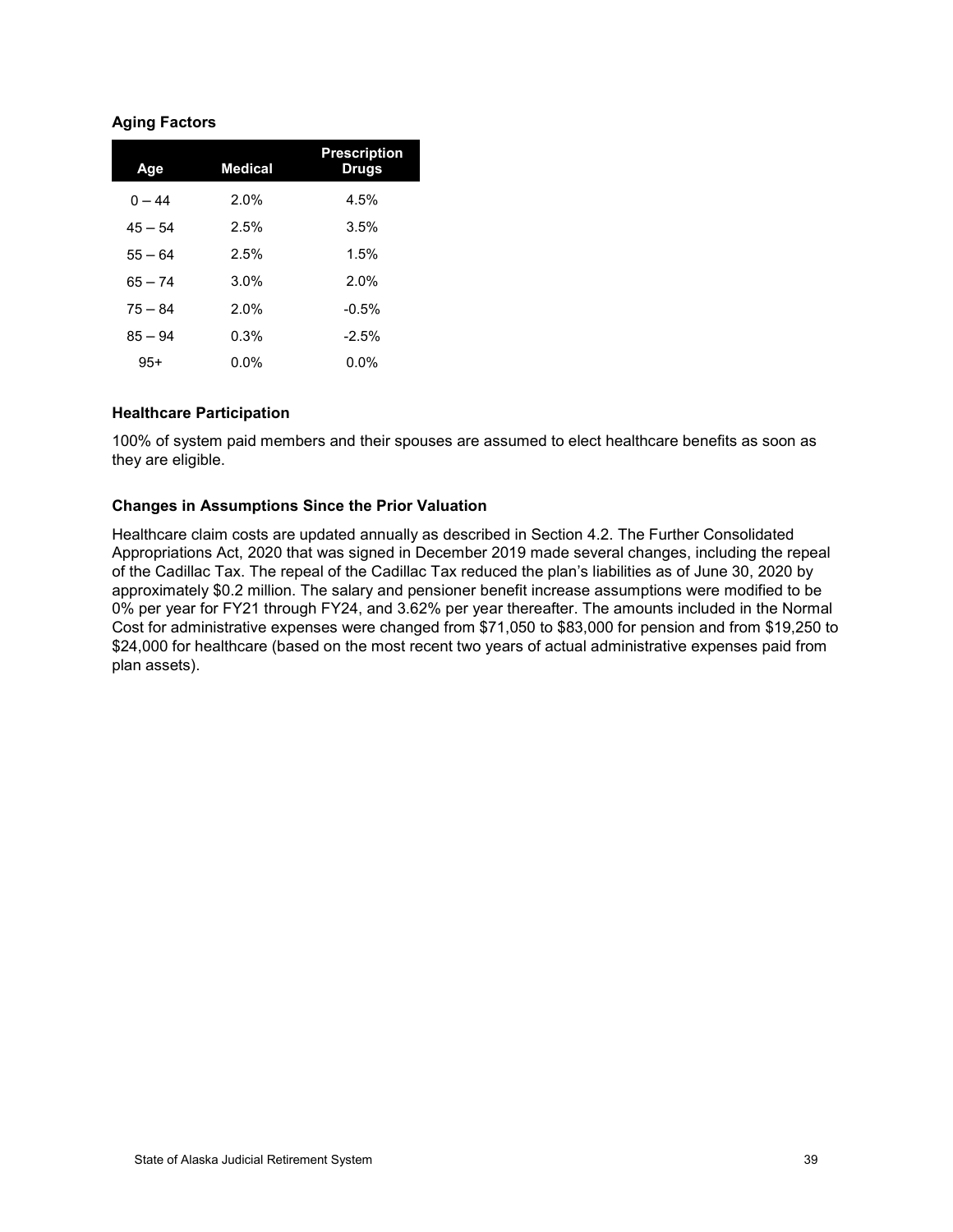| Age | Rate   | Age   | Rate   |
|-----|--------|-------|--------|
| 20  | 0.017% | 40    | 0.029% |
| 21  | 0.017  | 41    | 0.030  |
| 22  | 0.018  | 42    | 0.032  |
| 23  | 0.018  | 43    | 0.034  |
| 24  | 0.018  | 44    | 0.037  |
| 25  | 0.019  | 45    | 0.041  |
| 26  | 0.019  | 46    | 0.044  |
| 27  | 0.019  | 47    | 0.048  |
| 28  | 0.020  | 48    | 0.052  |
| 29  | 0.020  | 49    | 0.056  |
| 30  | 0.021  | 50    | 0.060  |
| 31  | 0.021  | 51    | 0.065  |
| 32  | 0.022  | 52    | 0.072  |
| 33  | 0.022  | 53    | 0.080  |
| 34  | 0.023  | 54    | 0.089  |
| 35  | 0.024  | 55    | 0.100  |
| 36  | 0.025  | 56    | 0.115  |
| 37  | 0.026  | 57    | 0.134  |
| 38  | 0.027  | 58    | 0.153  |
| 39  | 0.028  | 59    | 0.180  |
|     |        | $60+$ | 0.000  |

## **Table 1: Disability Rates**

#### **Table 2: Retirement Rates**

| Age  | Rate |  |  |  |  |
|------|------|--|--|--|--|
| < 59 | 3%   |  |  |  |  |
| 59   | 10   |  |  |  |  |
| 60   | 20   |  |  |  |  |
| 61   | 20   |  |  |  |  |
| 62   | 10   |  |  |  |  |
| 63   | 10   |  |  |  |  |
| 64   | 10   |  |  |  |  |
| 65   | 20   |  |  |  |  |
| 66   | 20   |  |  |  |  |
| 67   | 10   |  |  |  |  |
| 68   | 10   |  |  |  |  |
| 69   | 10   |  |  |  |  |
| 70+  | 100  |  |  |  |  |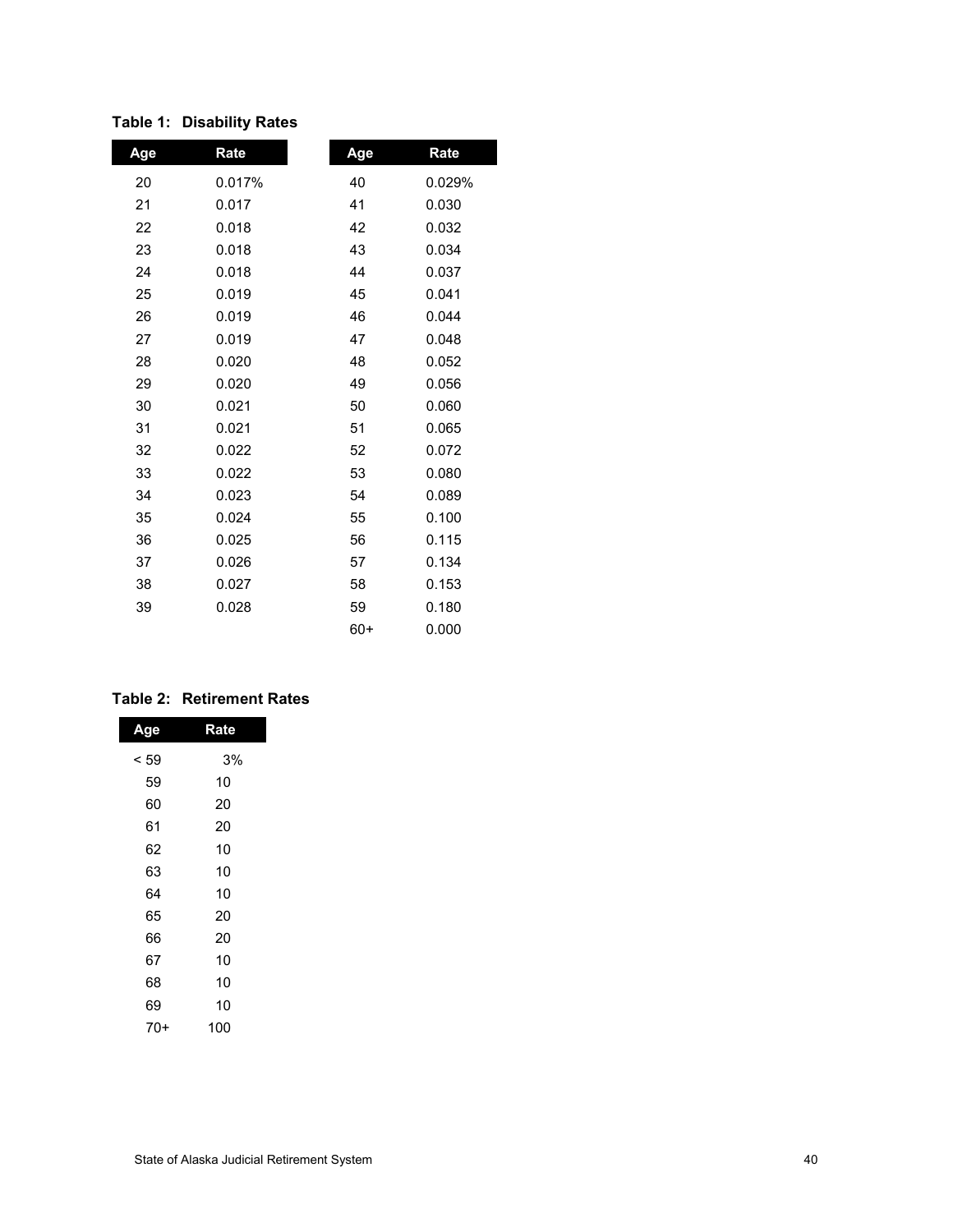# **Section 5: Actuarial Standard of Practice No. 51**

Funding future retirement benefits prior to when those benefits become due involves assumptions regarding future economic and demographic experience. These assumptions are applied to calculate actuarial liabilities, current contribution requirements, and the funded status of the plan. However, to the extent future experience deviates from the assumptions used, variations will occur in these calculated values. These variations create risk to the plan. Understanding the risks to the funding of the plan is important.

Actuarial Standard of Practice No. 5[1](#page-45-0) (ASOP 51)<sup>1</sup> requires certain disclosures of potential risks to the plan and provides useful information for intended users of actuarial reports that determine plan contributions or evaluate the adequacy of specified contribution levels to support benefit provisions.

Under ASOP 51, risk is defined as the potential of actual future measurements deviating from expected future measurements resulting from actual future experience deviating from actuarially assumed experience.

It is important to note that not all risk is negative, but all risk should be understood and accepted based on knowledge, judgement, and educated decisions. Future measurements may deviate in ways that produce positive or negative financial impacts to the plan.

In the actuary's professional judgment, the following risks may reasonably be anticipated to significantly affect the pension plan's future financial condition and contribution requirements.

- Investment Risk potential that the investment return will be different than the 7.38% expected in the actuarial valuation
- Contribution Risk potential that the contribution actually made will be different than the actuarially determined contribution
- Long-Term Return on Investment Risk potential that changes in long-term capital market assumptions or the plan's asset allocation will create the need to update the long-term return on investment assumption
- Longevity Risk potential that participants live longer than expected compared to the valuation mortality assumptions
- Salary Increase Risk potential that future salaries will be different than expected in the actuarial valuation
- Inflation Risk potential that the consumer price index (CPI) for urban wage earners and clerical workers for Anchorage is different than the 2.5% assumed in the valuation
- Other Demographic Risk potential that other demographic experience will be different than expected

The following information is provided to comply with ASOP 51 and furnish beneficial information on potential risks to the plan. **This list is not all-inclusive**; it is an attempt to identify the more significant risks and how those risks might affect the results shown in this report.

Note that ASOP 51 does not require the actuary to evaluate the ability or willingness of the plan sponsor to make contributions to the plan when due, or to assess the likelihood or consequences of potential future changes in law. In addition, this valuation report is not intended to provide investment advice or to provide guidance on the management or reduction of risk.

-

<span id="page-45-0"></span> $1$  ASOP 51 does not apply to the healthcare portion of the plan. Accordingly, all figures in this section relate to the pension portion.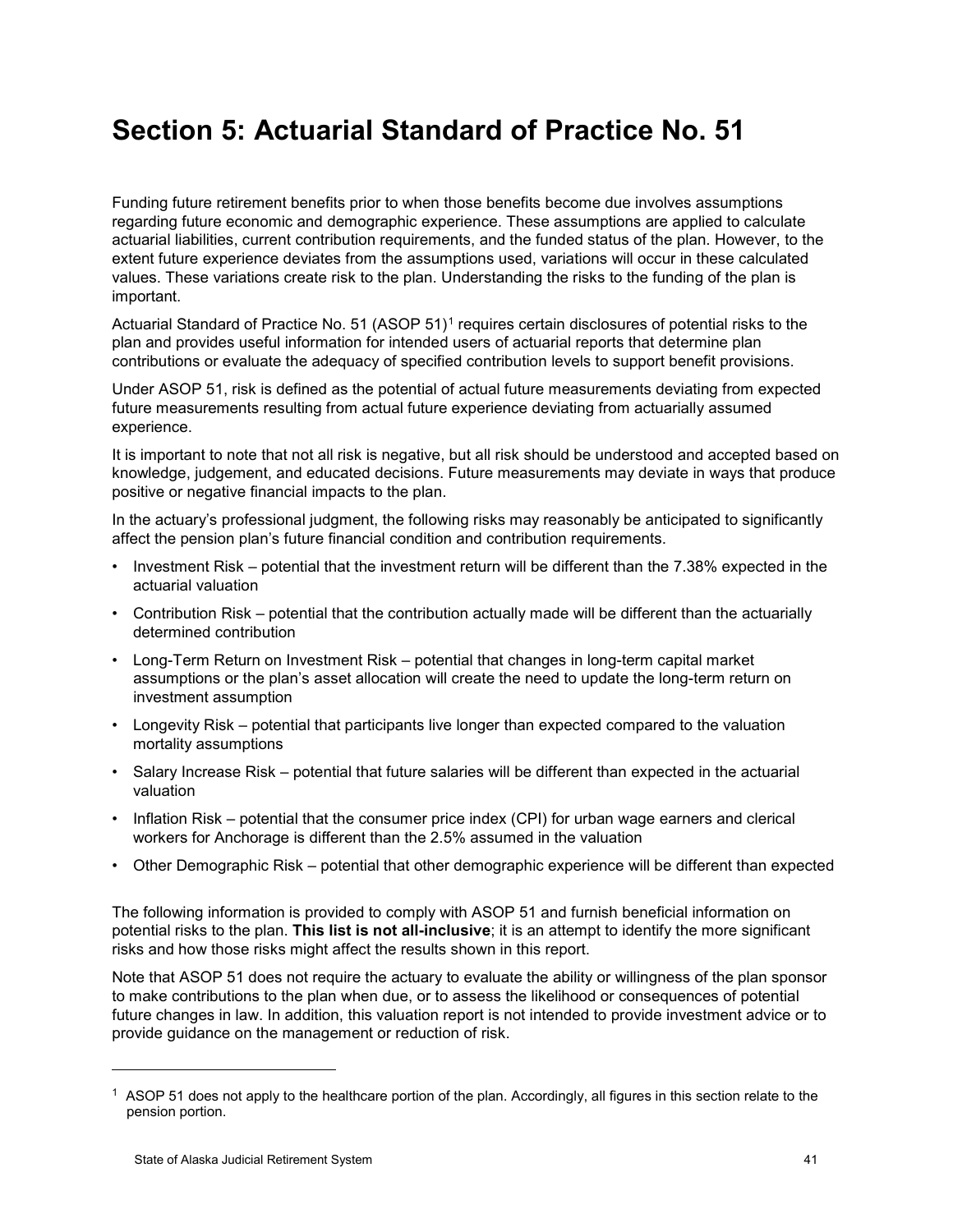## Assessment of Risks

#### **Investment Risk**

Plan costs are very sensitive to the market return.

- Any return on assets lower than assumed will increase costs.
- The plan uses an actuarial value of assets that smooths gains and losses on market returns over a five-year period to help control some of the volatility in costs due to investment risk.
- Historical experience of actual returns is shown in Section 2.5 of this report. This historical experience illustrates how returns can vary over time.

#### **Contribution Risk**

There is a risk to the plan when the employer's and/or State's actual contribution amount and the actuarially determined contribution differ.

- If the actual contribution is lower than the actuarially determined contribution, the plan may not be sustainable in the long term.
- Any underpayment of the contribution will increase future contribution amounts to help pay off the additional Unfunded Actuarial Accrued Liability associated with the underpayment(s).
- As long as the Board consistently adopts the actuarially determined contributions, this risk is mitigated due to Alaska statutes requiring the State to contribute additional funds necessary to pay the total contributions adopted by the Board.

#### **Long-Term Return on Investment Risk**

Inherent in the long-term return on investment assumption is the expectation that the current rate will be used until the last benefit payment of the plan is made. There is a risk that sustained changes in economic conditions, changes in long-term future capital market assumptions, or changes to the plan's asset allocation will necessitate an update to the long-term return on investment assumption used.

- Under a lower long-term return on investment assumption, less investment return is available to pay plan benefits. This may lead to a need for increased employer contributions.
- The liabilities will be higher at a lower assumed rate of return because future benefits will have a lower discount rate applied when calculating the present value.
- A 1% decrease in the long-term return on investment assumption will increase actuarial accrued liability by approximately 11%.

#### **Longevity Risk**

Plan costs will be increased as participants are expected to live longer.

- Benefits are paid over a longer lifetime when life expectancy is expected to increase. The longer duration of payments leads to higher liabilities.
- Health care has been improving, which affects the life expectancy of participants. As health care improves, leading to longer life expectancies, costs to the plan could increase.
- The mortality assumption for the plan mitigates this risk by assuming future improvement in mortality. However, any improvement in future mortality greater than that expected by the current mortality assumption would lead to increased costs for the plan.
- The plan provides cost-of-living adjustments on retirement benefits (based on salary changes of sitting judges) that increase longevity risk, because members who live longer than expected will incur more benefit payment increases than expected and therefore increase costs.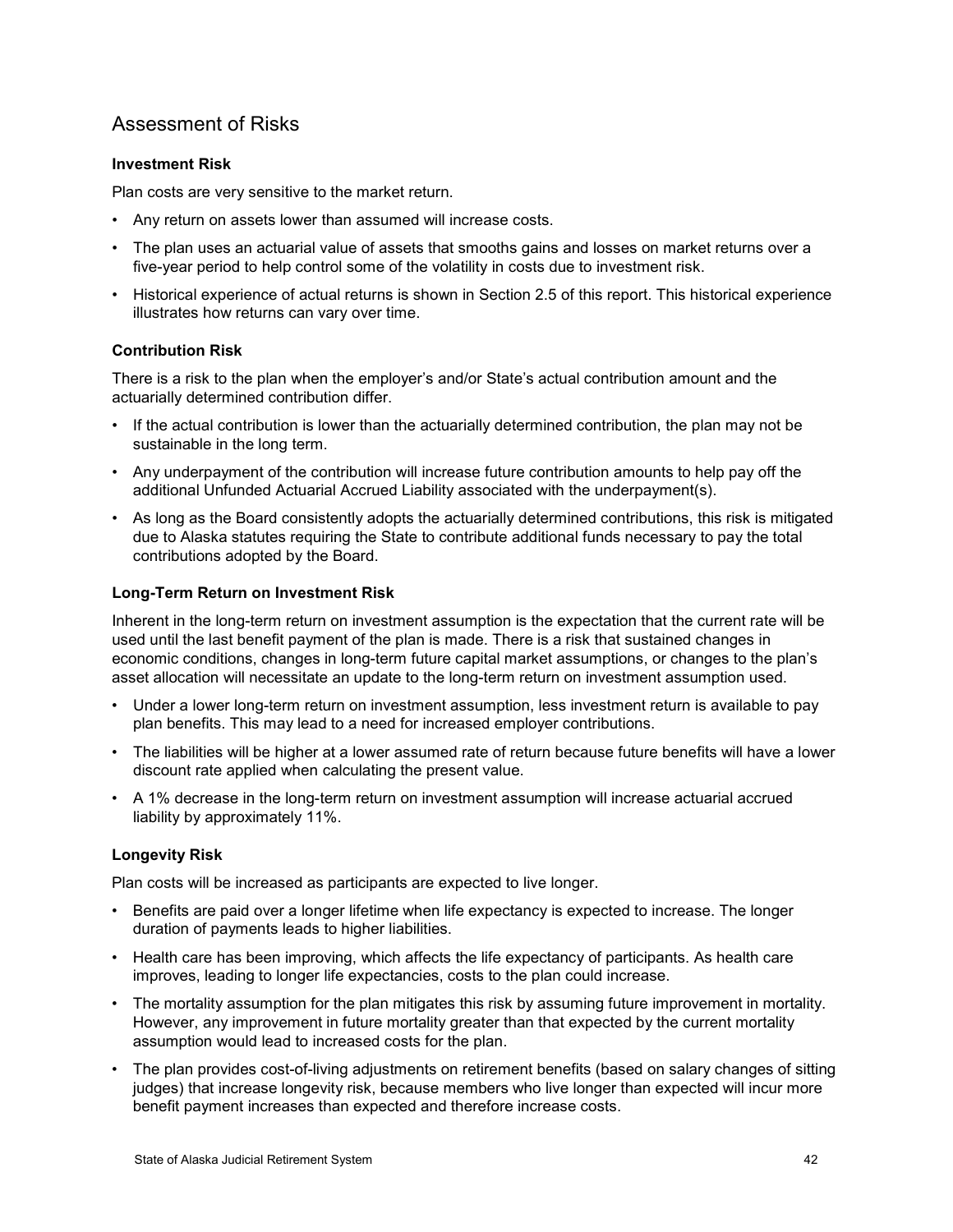#### **Salary Increase Risk**

Plan costs will be increased if actual salary increases are larger than expected.

- Higher-than-expected salary increases will produce higher benefits.
- The higher benefits may be partially offset by increased employee contributions due to higher salaries.
- If future payroll grows at a rate different than assumed, contributions as a percentage of payroll will be affected.

#### **Inflation Risk**

Inflation risk may be associated with the interaction of inflation with other assumptions, but this is not significant as a standalone assumption, and therefore is considered as part of the associated assumption risk instead of being discussed here.

#### **Other Demographic Risk**

The plan is subject to risks associated with other demographic assumptions (e.g., retirement and termination rates). Differences between actual and expected experience for these assumptions tend to have less impact on the overall costs of the plan. The demographic assumptions used in the valuation are re-evaluated regularly as part of the four-year experience studies to ensure the assumptions are consistent with long-term expectations.

### Historical Information

Monitoring certain information over time may help understand risks faced by the plan. Historical information is included throughout this report. Some examples are:

- Section 1.5 shows how the plan's funded status (comparison of actuarial accrued liabilities to actuarial value of assets) has changed over time.
- Section 2.5 shows the volatility of asset returns over time.
- Section 3 includes various historical information showing how member census data has changed over time.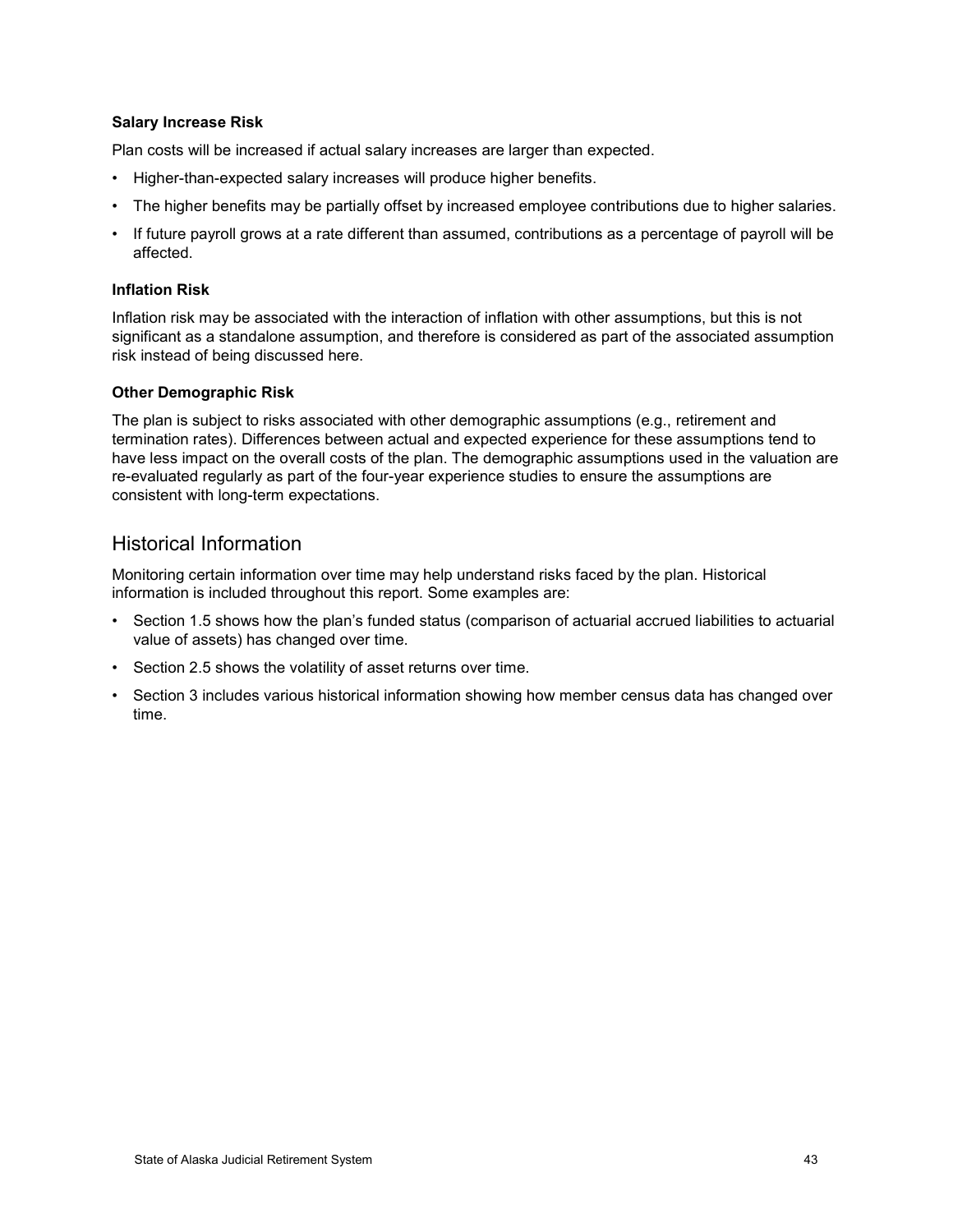## Plan Maturity Measures

There are certain measures that may aid in understanding the significant risks to the plan.

| <b>Ratio of Retired Liability to Total Liability</b> |                                           |     | June 30, 2018  | <b>June 30, 2020</b> |               |  |
|------------------------------------------------------|-------------------------------------------|-----|----------------|----------------------|---------------|--|
| $1_{-}$                                              | Retiree and Beneficiary Accrued Liability | SS. | 156.622.684    |                      | \$164.454.193 |  |
| 2.                                                   | Total Accrued Liability                   |     | \$ 226.559.580 |                      | \$211.742.043 |  |
|                                                      | 3. Ratio, $(1) \div (2)$                  |     | 69.1%          |                      | 77.7%         |  |

A high percentage of liability concentrated on participants in pay status indicates a mature plan (often a ratio above 60% - 65%). An increasing percentage may indicate a need for a less risky asset allocation, which may lead to a lower long-term return on asset assumption and increased costs. Higher percentages may also indicate greater investment risk as benefit payments may be greater than contributions creating an increased reliance on investment returns. This ratio should be monitored each year in the future.

|                | <b>Ratio of Cash Flow to Assets</b> |     | FYE June 30, 2018 FYE June 30, 2020 |    |             |
|----------------|-------------------------------------|-----|-------------------------------------|----|-------------|
|                | Contributions                       | S   | 11,360,677                          | \$ | 11,965,820  |
| 2.             | <b>Benefit Payments</b>             |     | 12,125,563                          |    | 14,178,500  |
| 3.             | Cash Flow, $(1) - (2)$              | \$  | (764, 886)                          | \$ | (2,212,680) |
| 4 <sup>1</sup> | <b>Fair Value of Assets</b>         | \$. | 176.794.969                         | S. | 189.844.025 |
| 5.             | Ratio, $(3) \div (4)$               |     | $(0.4\%)$                           |    | $(1.2\%)$   |

When this cash flow ratio is negative, more cash is being paid out than deposited in the trust. Negative cash flow indicates the trust needs to rely on investment returns to cover benefit payments and / or may need to invest in more liquid assets to cover the benefit payments. More liquid assets may not generate the same returns as less liquid assets, which can increase the investment risk. Currently, the low magnitude of the ratio implies there may already be enough liquid assets to cover the benefit payments, less investment return is needed to cover the shortfall, or only a small portion of assets will need to be converted to cash. Therefore, the investment risk is likely not amplified at this time. This maturity measure should be monitored in the future.

| <b>Contribution Volatility</b> |                                            |     | <b>June 30, 2018</b> | June 30, 2020      |  |  |
|--------------------------------|--------------------------------------------|-----|----------------------|--------------------|--|--|
|                                | <b>Fair Value of Assets</b>                | S   | 176,794,969          | 189,844,025<br>\$. |  |  |
| 2.                             | Payroll                                    | S   | 13.392.864           | 13, 157, 172<br>S  |  |  |
| 3.                             | Asset to Payroll Ratio, $(1) \div (2)$     |     | 1.320.1%             | 1.442.9%           |  |  |
| 4.                             | <b>Accrued Liability</b>                   | \$. | 226.559.580          | \$211.742.043      |  |  |
| 5.                             | Liability to Payroll Ratio, $(4) \div (2)$ |     | 1.691.6%             | 1.609.3%           |  |  |

Plans that have higher asset-to-payroll ratios experience more volatile employer contributions (as a percentage of payroll) due to investment return. For example, a plan with an asset-to-payroll ratio of 10% may experience twice the contribution volatility due to investment return volatility than a plan with an asset-to-payroll ratio of 5%. Plans that have higher liability-to-payroll ratios experience more volatile employer contributions (as a percentage of payroll) due to changes in liability. For example, if an assumption change increases the liability of two plans by the same percent, the plan with a liability-topayroll ratio of 10% may experience twice the contribution volatility than a plan with a liability-to-payroll ratio of 5%.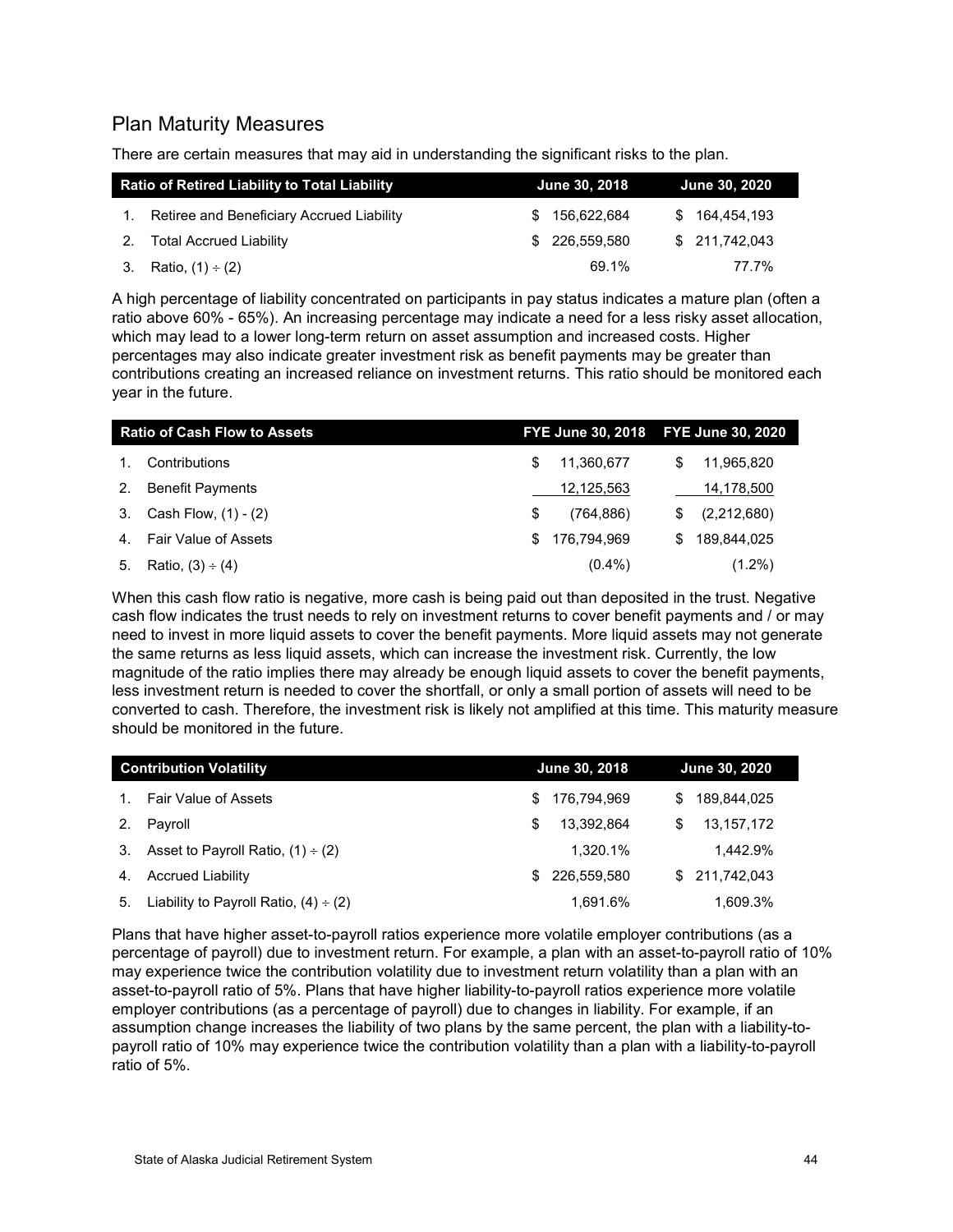# <span id="page-49-0"></span>**Glossary of Terms**

#### **Actuarial Accrued Liability**

Total accumulated cost to fund pension or postemployment benefits arising from service in all prior years.

#### **Actuarial Cost Method**

Technique used to assign or allocate, in a systematic and consistent manner, the expected cost of a pension or postemployment plan for a group of plan members to the years of service that give rise to that cost.

#### **Actuarial Present Value of Projected Benefits**

Amount which, together with future interest, is expected to be sufficient to pay all future benefits.

#### **Actuarial Valuation**

Study of probable amounts of future pension or postemployment benefits and the necessary amount of contributions to fund those benefits.

#### **Actuary**

Person who performs mathematical calculations pertaining to pension and insurance benefits based on specific procedures and assumptions.

#### **GASB 67 and 68**

Governmental Accounting Standards Board Statement Number 67 amends Number 25 effective for the fiscal year beginning after June 15, 2013 and defines new financial reporting requirements for public pension plans.

Governmental Accounting Standards Board Statement Number 68 amends Number 27 effective for fiscal years beginning after June 15, 2014 and defines new accounting and financial reporting requirements for employers sponsoring public pension plans.

#### **GASB 74 and 75**

Governmental Accounting Standards Board Statement Number 74 amends Number 43 effective for the fiscal year beginning after June 15, 2016 and defines new financial reporting requirements for public postemployment benefit plans.

Governmental Accounting Standards Board Statement Number 75 amends Number 45 effective for fiscal years beginning after June 15, 2017 and defines new accounting and financial reporting requirements for employers sponsoring public postemployment benefit plans.

#### **Normal Cost**

That portion of the actuarial present value of benefits assigned to a particular year in respect to an individual participant or the plan as a whole.